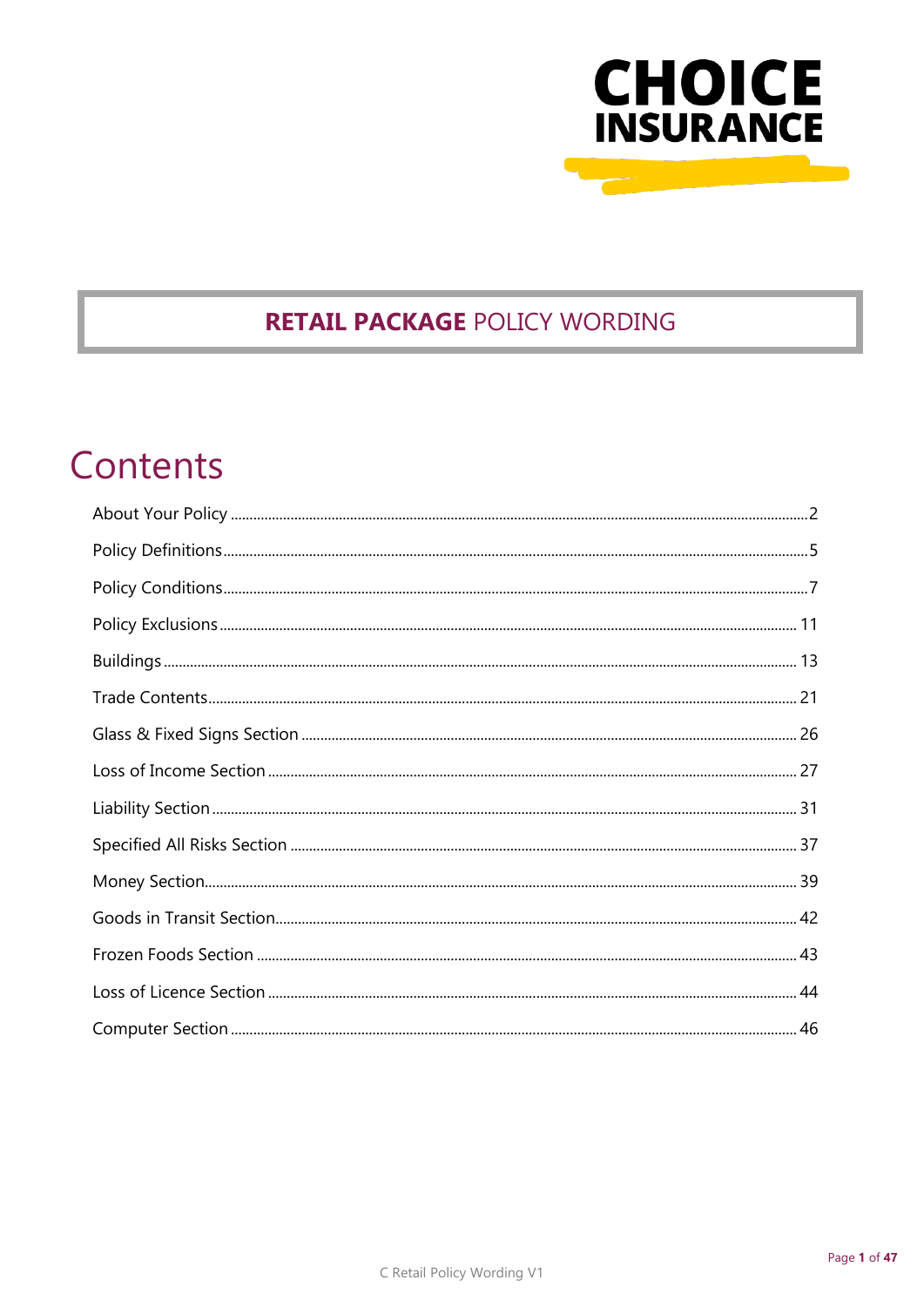## <span id="page-1-0"></span>**About Your Policy**

Your Policy is made up of Sections prepared from a proposal form or declaration or statement of fact provided by You or from Your instructions or any information in connection with this insurance provided to Your insurance adviser

The Policy Introduction explains the insurance provided under this contract

Each Section may include terms Definitions Conditions and Exclusions unique to the Section which should to be read in conjunction with the Policy Definitions Conditions and Exclusions

An Endorsement forms an addition to the Section and varies the insurance provided by the Section

The Schedule and any Endorsement should be read together for precise details of Your insurance protection

Please take care to review all documentation carefully to ensure that the information provided accurately reflects your circumstances and that the cover provided suits your requirements

You should pay particular attention to any terms conditions limits and exclusions including endorsements which may require you to take action

## **Policy Introduction**

This Policy is a contract between You and the insurer

In deciding to accept this insurance and in setting the terms and premium we have relied on information you have given. You must take all reasonable care to provide complete and accurate answers to the questions we ask when you take out make changes to and renew your policy

When we are notified of a change we will tell you whether this affects your policy for example whether we are able to accept the change and if so whether the change will result in revised terms and/or a revised premium being applied to your policy

If we are not able to accept the change and it becomes necessary to cancel this insurance we will do so as described within the cancellation conditions contained within the policy

Please read the whole document carefully it is arranged in different sections It is important that

• you are clear which sections you have requested and want to be included;

• you understand what each section covers and does not cover;

• you understand your own duties under each section and under the insurance as a whole.

Please contact us immediately if this document is not correct or if you would like to ask any questions.

The language of this Policy and all related communications will be in English and the law applicable to this contract will be English Law and the decisions of English courts

All Acts of Parliament within the Policy wording include equivalent legislation in Scotland Northern Ireland the Isle of Man or the Channel Islands as the case may be

The insurer will indemnify You following Your payment of the premium within the operative Section Definitions terms Conditions and Exclusions Schedule and Endorsement as stated in the Insurance provided and Limit of Liability occurring in connection with Your Business during the Period of Insurance

The Policy Introduction Sections Definitions terms Conditions and Exclusions Schedule and Endorsements are to be read as one document

Any word or phrase stated as a Definition has the same meaning throughout the Policy terms Conditions and Exclusions Schedule and any Endorsement unless the Section Definitions terms Conditions and Exclusions Schedules or any Endorsement state otherwise

Any Item and or Limit and or Sum Insured and or Total Sum Insured and or Limit of Liability stated in a Section Schedule or any Endorsement is exclusive of Excess

Please note that You are required to inform Your insurance advisor immediately of any facts or changes which the insurer would take into account in its assessment or acceptance of this insurance and failure to do so may invalidate Your Policy or result in the Insurance provided not operating fully

You should contact Your insurance advisor if You are in any doubt as to whether a fact is material or not

Authorised Signatory Mark Williams

Mully

**Managing Director Choice Insurance Agency Ltd**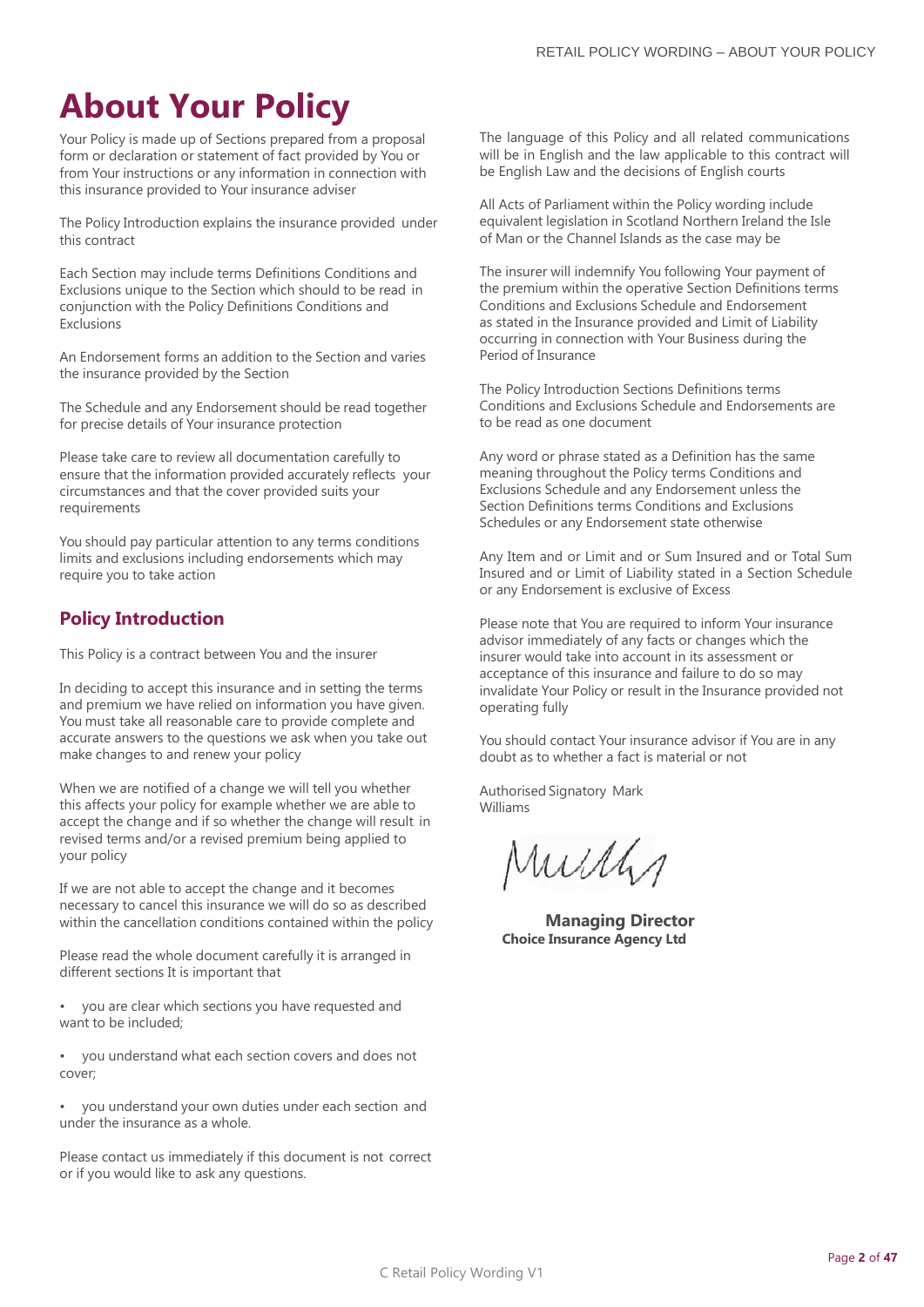## **Complaints**

It is always the intention to provide a first class standard of service. However it is appreciated that occasionally things go wrong. In some cases Your insurance provider who arranged the insurance will be able to resolve any concerns and You should contact them directly.

Alternatively if You need to complaint please contact the Choice Insurance Agency Limited Complaints Officer quoting Your policy or claim number.

Choice Insurance Agency Limited Complaints Officer Telephone: 01702 411200<br>Address: Suite 3, 4a Sou Suite 3, 4a Southchurch Road,

Southend-on-Sea, Essex, SS1 2NE Email: [Complaints@ChoiceInsuranceAgency.Com](mailto:Complaints@ChoiceInsuranceAgency.Com)

Your complaint will be acknowledged within 5 business days of receipt. If the complaint is not resolved within 4 weeks of receipt Choice Insurance Agency will write to You and let You know what further action will be taken. A final response letter will be issued within 8 weeks of receipt. Upon receipt of the letter if You remain dissatisfied You may refer Your complaint to the Financial Ombudsman Service.

If after making a complaint to Choice Insurance Agency Limited You are dissatisfied with Our "Final response" (or if Your complaint remains unresolved after 8 weeks of initially telling Us) You may be able to refer Your complaint to the Financial Ombudsman Service (FOS) at:

The Financial Ombudsman Service Exchange Tower London E14 9SR Tel: 0800 023 4567 (for landline users) 0300 123 9123 (for mobile users) Email: [complaint.info@financial-ombudsman.org.uk](mailto:complaint.info@financial-ombudsman.org.uk) Website[:www.financial-ombudsman.org.uk](http://www.financial-ombudsman.org.uk/)

The FOS may review Your complaint subject to certain eligibility criteria

Further details of the FOS can be obtained from [www.financial-ombudsman.org.uk](http://www.financial-ombudsman.org.uk/)

Whilst We are bound by the decision of the FOS You are not.

Following the Complaints procedure does not affect Your right to take legal action.

## **Compensation Scheme**

The providers of this insurance as defined in this Policy are covered by the Financial Services Compensation Scheme (FSCS). If they cannot meet their obligations You may be entitled to

compensation under this scheme depending on the type of insurance and the circumstances of the claim

You are covered for 90 per cent of the claim without any upper limit. However, for compulsory classes of insurance You are covered for 100 per cent of the claim without any upper limit.

Further information about compensation scheme arrangements is available from the FSCS

You can visit the website a[t www.fscs.org.uk](http://www.fscs.org.uk/)

## **Notification of a circumstance for Claims Made covers**

You shall give Us notice as soon as reasonably practicable of any Circumstances of which You first becomes aware during the Period of Insurance.

If such notice is given, provided that We accept it as a proper notification of Circumstances, any Claim covered pursuant to this Policy which is subsequently made and which arises out of the Circumstances, shall be deemed to have been first made against You and reported to Us at the time such notice was received.

Such notice must be given in writing or by an agreed electronic format. For details on how to notify Your Claim, please refer to Your Schedule.

## **Your Right to Cancel**

You have the right to cancel the insurance Policy within 14 days of receiving the Policy Documentation and receive a full refund of any premium paid, provided that there have been no claims either paid, reported or outstanding. For the purposes of this cancellation clause, it will be deemed that You will have received the Policy Document on the business day following the date it was posted to You by first class post or, if sent by e-mail, the day the e-mail was sent provided it was sent before 4pm (if sent after 4pm, it will be deemed that You will have received the Policy Document on the business day following the date it was sent).

If You do cancel this insurance within the initial 14 day period, then no cover will have been in place from the date of inception, as specified in The Schedule and no liability whatsoever shall attach to the Insurers in respect of the Policy.

## **The Law that governs this Policy**

Unless the parties have agreed otherwise in writing any dispute concerning the interpretation of this Policy shall be governed and construed in accordance with English law and shall be resolved within the exclusive jurisdiction of the courts of England and Wales.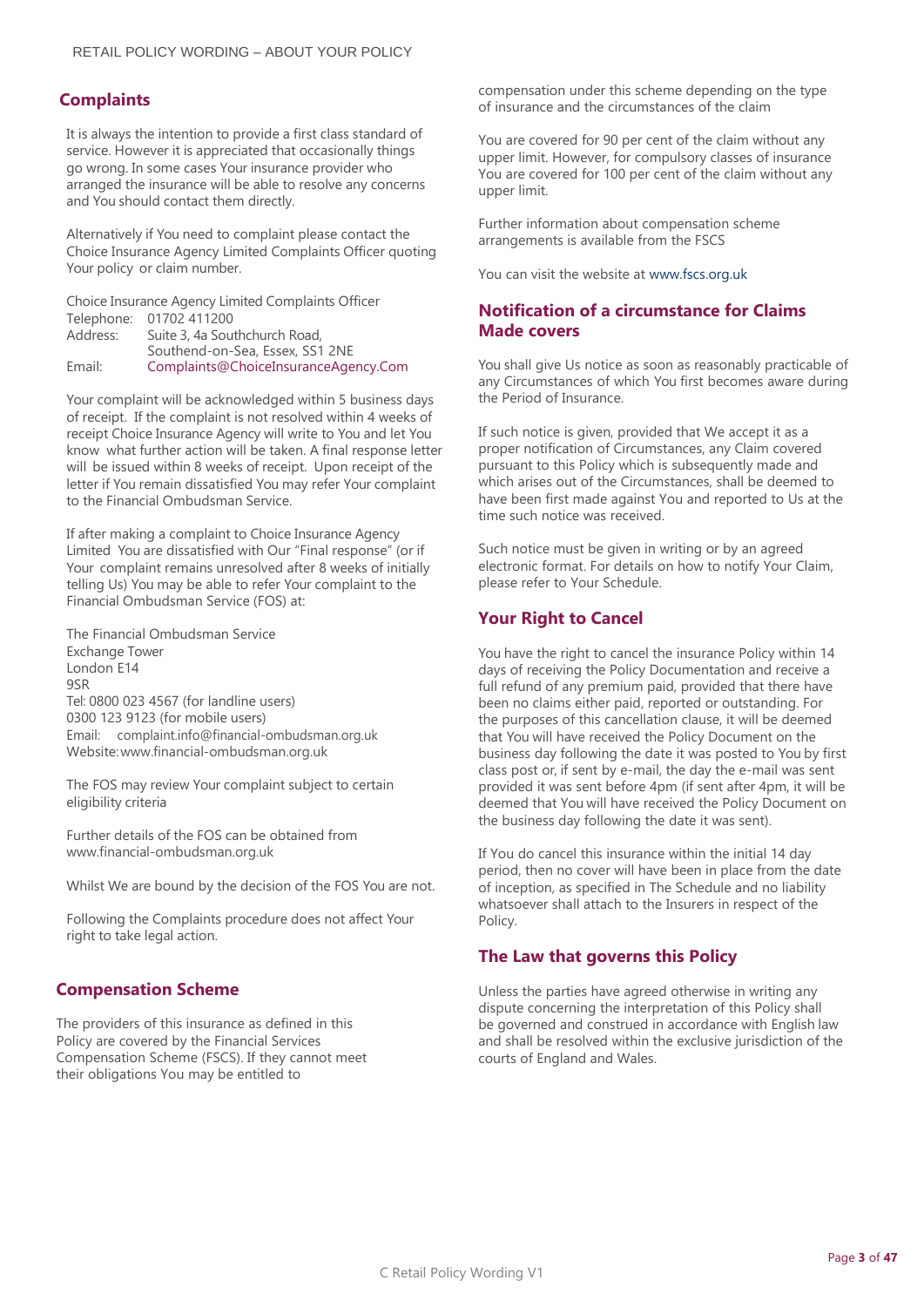## **Data Protection**

Choice Insurance Agency is the trading name of Choice Insurance Agency Ltd. We are the data controller of any personal information you provide to us or personal information that has been provided to us by a third party. We collect and process information about you in order to arrange insurance policies and to process claims. Your information is also used for business purposes such as fraud prevention and detection and financial management. This may involve sharing your information with third parties such as insurers, brokers, insurance intermediaries such as Managing General Agents, reinsurers, claims handlers, loss adjusters, credit reference agencies, service providers, professional advisors, our regulators, police and government agencies or fraud prevention agencies.

We may record telephone calls to help us monitor and improve the service we provide. For further information on how your information is used and your rights in relation to your information please see our

[http://www.choiceinsuranceagency.co.uk/privacy-policy.](http://www.choiceinsuranceagency.co.uk/privacy-policy) If you are providing personal data of another individual to us, you must tell them you are providing their information to us and show them a copy of this notice.

## **Identity of Insurer**

Please refer to Identity of Insurers in Your Policy Schedule.

## **How to make a claim**

At Choice Insurance Agency we understand that claims form a critical component of Our offering the moment the Policy becomes tangible and We are relied upon to deliver upon Our commitment to You.

We have assembled an experienced team who embody Our three key principles of:

**Partnership** – Working together to achieve the optimum outcome to the claim

**Expertise** – We employ staff and engage service providers who are experts in their field

**No-nonsense** – We apply a flexible and proactive approach to the claims process

To report a claim under any Section please contact:

Claims Telephone Number – 03330 107 190 Claims Email Address – [uk.newclaims@penunderwriting.com](mailto:uk.newclaims@penunderwriting.com)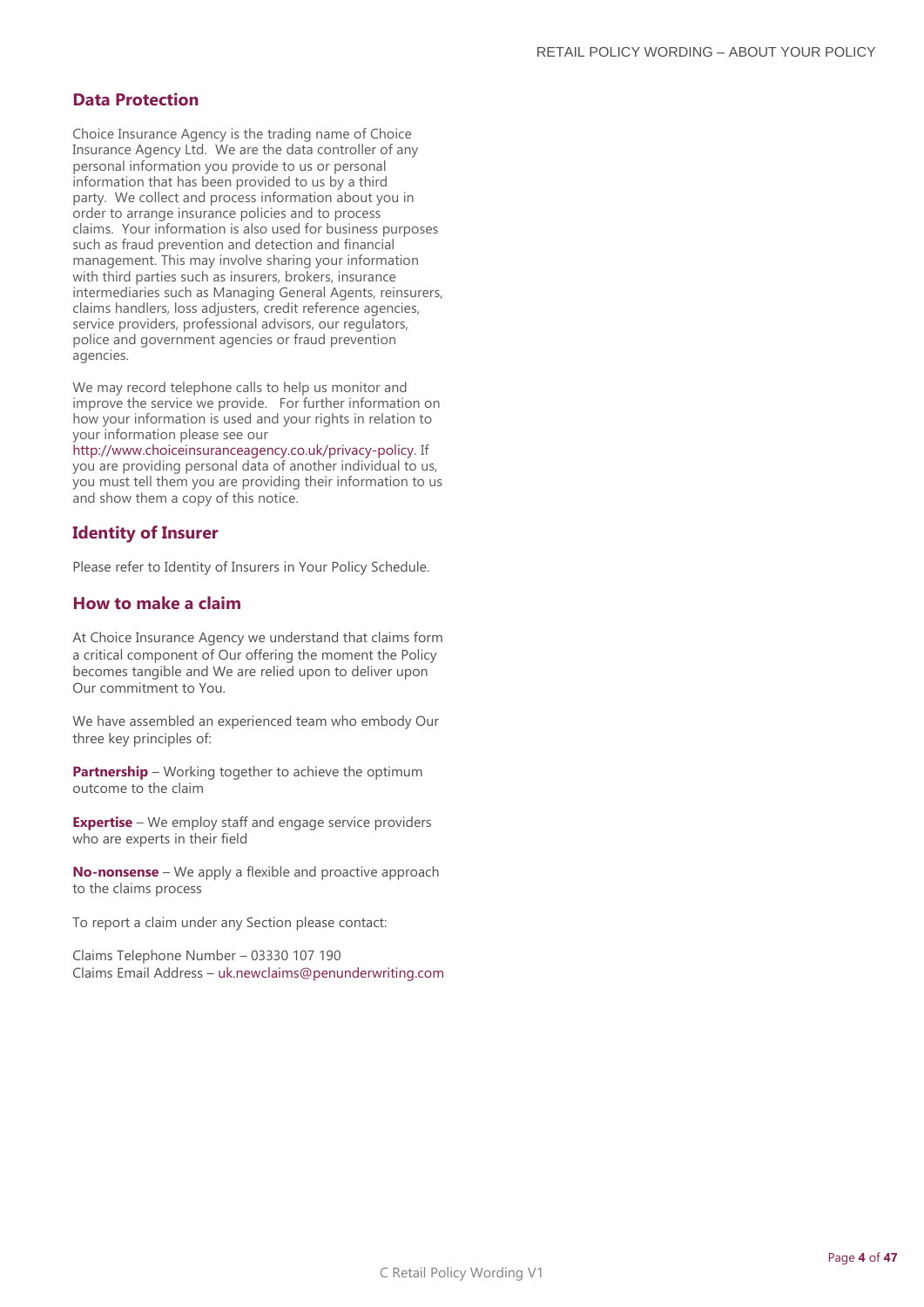## <span id="page-4-0"></span>**Policy Definitions**

These Definitions apply to Your entire Policy wherever these words or phrases appear starting with an upper case letter except where otherwise stated

#### **Business**

means Your business as stated in the Schedule

#### **Company/Our/Us/We**

means insurers whose identity is stated in the Endorsement entitled Identity of Insurers attaching to the Schedule

#### **Contractual Liability**

means liability attaching to You by virtue of a contract but which would not have attached in the absence of such contract

#### **Damage**

means physical loss or destruction of or damage to Property

#### **Data**

means information represented or stored electronically including but not limited to code or series of instructions operating systems software programs and firmware

#### **Electronic Data**

means facts concepts and information converted to a form useable for communications interpretation or processing by electronic and electromechanical data processing or electronically controlled equipment and includes programs software and other coded instructions for the processing and manipulation of Data or the direction andmanipulation of such equipment

#### **Employee(s)**

means

- 1) anyone under a contract of service or apprenticeship with You
- 2) any
	- 2.1) labour master or labour only subcontractoror person supplied or employed by them
	- 2.2) self-employed person
	- 2.3) person hired to or borrowed by You
	- 2.4) person engaged under a work experience youth training or similar scheme
	- 2.5) voluntary helper
	- 2.6) outworker or homeworker

under Your control and supervision while working for You in connection with Your Business

#### **Endorsement(s)**

means the document(s) detailing modifications made to the insurance provided under the Policy or Section

#### **Event**

means any one occurrence or series of occurrences directly

or indirectly attributable to single source or the same original repeated or continuing cause

#### **Excess**

means the amount You or any party entitled to indemnity will contribute in relation to every Event insured at each Premises each and every loss before We assume any responsibility to make a payment for and applies after the application of all other terms and Conditions including any Condition of Average (underinsurance)

The Excess does not form part of the Limit of Liability and is payable by You before the application of the Limit of Liability

#### **Incident**

means an Event of Damage to insured Property used by Your Business carried on at the Premises

#### **Insured/You/Your**

means the person or corporate body or organisation detailed in the Schedule

#### **Microchip**

means a unit of packaged computer circuitry manufactured in small scale and made for program logic including computer memory purposes and expressly including integrated circuits and microcontrollers

#### **Period of Insurance**

means the period stated in the Schedule or any subsequent period for which We agree to accept payment of premium

#### **Pollution or Contamination**

means

1) pollution or contamination of Buildings or structures or of water or land or the atmosphere

and

2) all loss Damage or Bodily Injury directly or indirectly caused by or arising from such pollution or contamination

#### **Premises**

means the location of insured Property occupied by You

for the purposes of Your Business and includes the grounds within the boundaries for which You are responsible as stated in each respective Section of the Schedule

#### **Property**

means material property

#### **Reinstatement Basis**

means whenever Claims Settlement is declared to be on a Reinstatement Basis, the basis upon which the amount payable in respect of the Property insured is to be calculated as follows:

1) the rebuilding or replacement of Property lost or destroyed which provided Our liability is notincreased may be carried out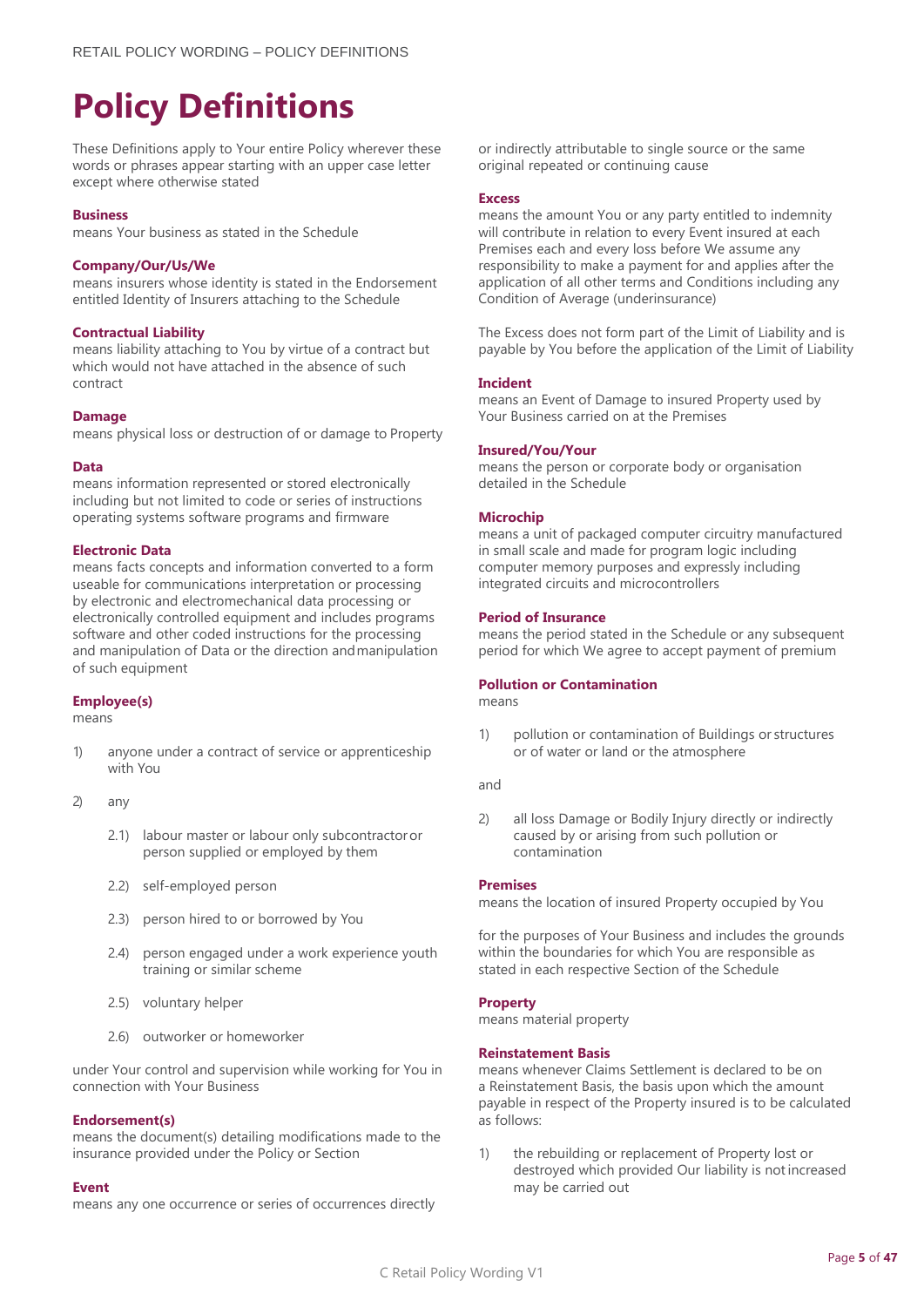- 1.1) in any manner suitable to Your requirements
- 2) upon another site
	- 2.2) the repair or restoration of Property damaged

in either case to a condition equivalent to or substantially the same as but not better or more extensive that its condition as new.

#### **Schedule**

means the document stating the operative Section(s)

You have chosen the Period of Insurance and details Your Business the Limit of Liability or Sum Insured and or Total Sum Insured and or Insurance Provided under the Sections(s)

#### **Section(s)**

means the parts of this Policy that detail the insurance cover provided for each individual Section of this Policy

#### **Specified Perils**

means the numbered specified perils detailed in the Buildings and Trade Contents Section and Household Contents Section of this Policy

#### **Sum Insured**

means the maximum amount We will pay for each item insured under any Section

#### **System**

means computers other computing and electronic equipment linked to a computer hardware software programs Data electronic Data processing equipment Microchip and anything which relies on a Microchip for any part of its operation and includes for the avoidance of doubt any computer installation

#### **Territorial Limits**

means Great Britain Northern Ireland the Isle of Man or the Channel Islands but not Offshore Activity

#### **Terrorism**

Not applicable to Liability Section

means acts of persons acting on behalf of or in connection with any organisation which carries out activities directed towards the overthrowing or influencing by force or violence of Her Majesty's Government in the United Kingdom or any other government de jure or de facto

#### **Transit**

means from the time the Property is loaded into the carrying conveyance and continues during the course of transit until the time it is unloaded at its destination including the period during loading and unloading on to or from the carrying conveyance

#### **Unattended**

means where there is no one allocated responsibility for keeping the Property and or conveyance vehicle and or trailer and or conveyance under observation with a reasonable prospect of preventing any unauthorised interference

#### **Unoccupied**

means any Building or any portion of a Building that is untenanted and or unfurnished and or no longer in active use and or empty for a consecutive period of 30 days or longer

#### **Virus**

means programming code designed to achieve an unexpected unauthorised and or undesirable effect or operation when loaded onto a System transmitted between Systems by transfer between computer Systems via networks extranets internet electronic mail or attachments thereto or via floppy diskettes or CD-ROMs or otherwise and whether involving self-replication or not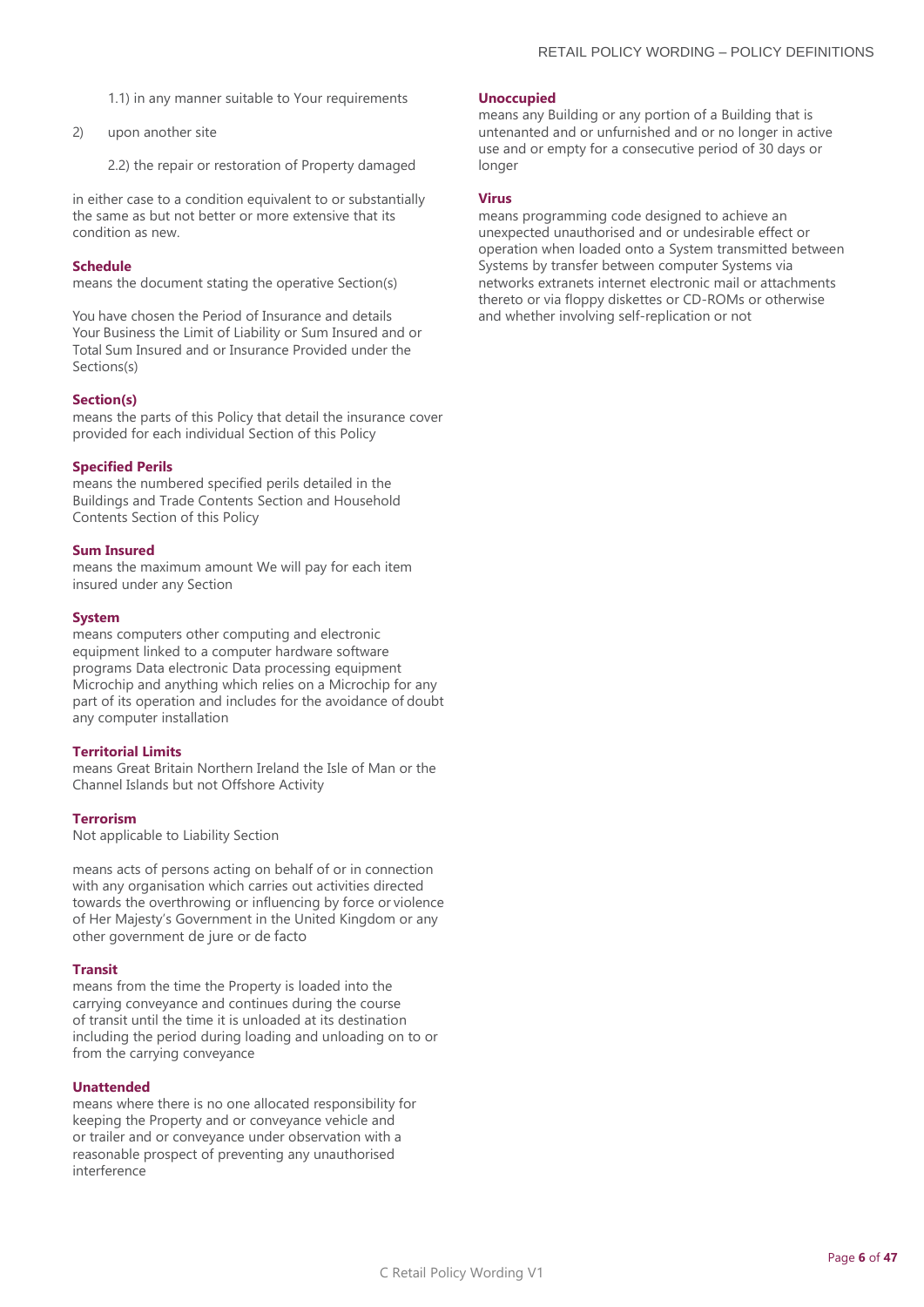# <span id="page-6-0"></span>**Policy Conditions**

## **Alteration of Risk**

The insurance under this Policy will cease if after the commencement of this insurance

- 1) Your interest ceases except by death
- 2) Your Business be wound up or carried on by a liquidator or administrator or receiver or permanently discontinued
- 3) the risk of Damage accident or Bodily Injury is materially increased unless We state otherwise in writing

#### **Misrepresentation Misdescription or Non-disclosure**

You must make a fair presentation of the risk in a manner which would be reasonably clear and accessible before entering into this Policy including

If You knew You did not provide a fair presentation of the risk or if You did not care whether You made a fair presentation of the risk We may avoid this Policy and retain all premiums and You shall reimburse Us in respect of all payments already made by Us

In all other cases if You did not provide a fair presentation of the risk Our rights are set out below

- 1) if We would not have entered into this Policy if You had made a fair presentation of the risk We may avoid this Policy and return all premiums to You and You shall reimburse us in respect of all payments already made by Us
- 2) if We would have entered into this Policy but on different terms other than as to premium this Policy will be treated as if it had been entered into on those different terms
- 3) in addition if We would have entered into this Policy but would have charged a higher premium We may reduce proportionately the amount to be paid on any claim by reference to the calculation below in which "X" represents the percentage of the full value of the claim that We shall be required to pay
	- $X =$  premium charged divided by the premium that would have been charged if You made a fair presentation of the risk all multiplied by 100
- 4) if We would have charged a higher premium and would have entered into the Policy on different terms both paragraphs 2 and 3 above shall apply

#### **Conditions Precedent and Warranties**

It is a condition precedent to Our liability that You comply with all terms, conditions and exclusions of this Policy, insofar as they relate to anything to be done or complied with by You.

Where:

(i) there has been a failure to comply with a term (express or implied) of this Policy, other than a term which defines the risk as a whole;

and

(ii) compliance with such term would tend to reduce the risk of loss of a particular kind and/or loss at a particular location and/or loss at a particular time, the Insurer cannot rely on the breach of such term to exclude,

limit or discharge its liability if the Insured shows that the failure to comply with such term could not have increased the risk of the loss which actually occurred in the circumstances in which it occurred."

If You breach any warranty in this Policy, Our liability under the Policy shall be suspended from the time of the breach until the time when the breach is remedied (if it is capable of being remedied). We will have no liability to the Insured for any loss which occurs, or which is attributable to something happening, during the period when the Insurer's liability is suspended.

#### **Fraud**

If any claim under this Policy is in any respect fraudulent or if any fraudulent means be used by You or anyone acting on Your behalf to obtain any benefit under this Policy or if any Damage be occasioned by the wilful act or with Your connivance We may terminate this Policy with effect from

date of the fraudulent or wilful act and We shall not be liable to provide an indemnity in respect of the claim and will be entitled to recover any amounts already paid in respect of the claim and We shall not be liable to provide an indemnity in respect of any act event claim or incident after such

date and We shall be entitled to retain all premiums paid in respect of the Policy

#### **Cancellation**

- 1) Your rights
	- i) You may cancel this Policy in the first year of insurance within a period which begins 14 days from the commencement of cover or receipt of Policy documentation whichever is the later (this is known as the 'cooling off' period).

You may exercise this right by writing to Your insurance adviser or Us instructing cancellation and returning all documentation to Your insurance advisor. We will refund the full amount of any premium paid by You.

If a claim has been made or an incident notified to Us that could give rise to a claim during the 'cooling off' period that Policy will be treated as in force and no such refund will be made.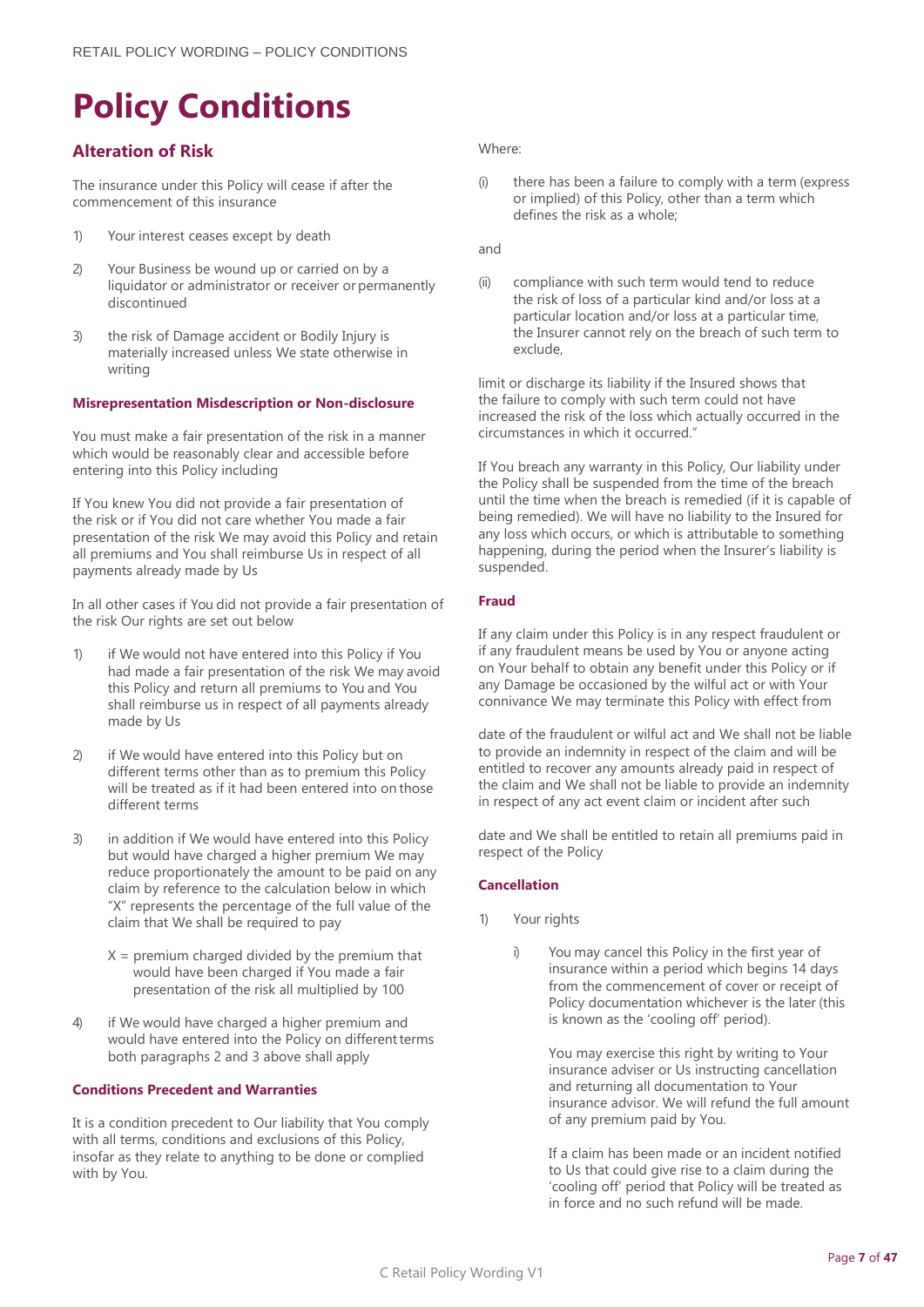This right does not apply at the first or any subsequent renewal of this Policy

ii) You may cancel this Poicy after the 'cooling off' period by sending written notice of cancellation by registered post to Your insurance advisor. Such cancellation will be effective no more than sixty days after the date of posting. At Our discretion, in the event of non-payment of premium the cancellation shall be effective ten days after the date of posting. Sending notice by registered post shall be sufficient notice and the effective date and hour of cancellation stated in the notice shall become the end of the Period of Insurance.

> If You cancel this policy then You may be entitled to a proportionate refund premium based on the number of days remaining in the Period of Insurance, unless a claim has been made or an incident notified to Us which could give rise to a claim, during the Period of Insurance whereby should the estimated or paid claim cost exceed the premium for the spend period, the cost of the claim will be deducted from the return premium payable. The total amount refunded to You will be calculated by Us in accordance with the process set out above. The calculation made by Us will be final and binding.

2) Our rights

We may cancel this Policy at any time by providing You with 14 days' notice of cancellation by recorded delivery letter to Your last known Business address.

If We cancel the Policy then You will be entitled to a proportionate refund of the premium based on the number of days remaining in the Period of Insurance, unless a claim has been made or an incident notified to Us which could give rise to a claim during the Period of Insurance when no refund of premium will be made.

3) Certificate of Insurance

If this Policy is cancelled You must return to Us any current certificate of insurance that has been issued as a statutory requirement to provide evidence of cover.

## **Claims (Action to be taken by You)**

Not applicable to the Loss of Income Section or Loss of Licence Section or Goods in Transit Section

It is a condition precedent to any liability of Ours to make any payment under this Policy that You will

- 1) give written notice to Us as soon as reasonably practicable of any circumstance which may give rise to a claim under this Policy with full particulars of such Event
- 2) notify Us and the police immediately that it becomes evident any Damage has been caused by Specified Perils
- 6) Malicious Persons and or 16) Theft or Attempted Theft or relates to loss of Money and take all practical steps to discover any guilty person and to trace and or recover the Property insured or Money
- 3) deliver to Us at Your own expense within 30 days after the Event of Damage giving rise to a claim or 7 days in the Event of Damage being caused by Specified Perils 5) Riot Civil Commotion Strikers Locked-out Workers and or 6) Malicious Persons or such further time as We may allow
	- 3.1) full information in writing of the Property lost destroyed or Damaged and of the amount of Damage
	- 3.2) details of any other insurances on any Property hereby insured
	- 3.3) all such proofs and information relating tothe claim as may be reasonably required
	- 3.4) if requested provide a statutory declaration of the truth in respect of the claim submitted and any other relevant details
- 4) provide all additional information We may require within the time stipulated by Us
- 5) forward unanswered to Us immediately they are received every claim form summons or other originating process or any letter of claim or other written notification of claim and all documents relating thereto
- 6) give immediate notice in writing to Us of any impending prosecution inquest or fatal accident inquiry
- 7) at all times and in addition to the obligations set out above forward such information to and cooperate with Us or Our appointed agents to allow Us to be able to comply with such relevant practice directions and preaction protocols as may be in force
- 8) carry out and permit to be taken any action which may be reasonably practicable to prevent further Damage

## **Claims (Our Rights)**

Not applicable to Liability Section

It is a condition precedent to any liability of Ours to make any payment under Policy that in the Event of Damage for which a claim is or may be made to Us and any person authorised by Us may without hereby incurring any liability or diminishing any of Our rights under this Policy

- 1) enter any site or Premises where Damage has occurred and take and keep possession of the Property insured
- 2) deal with any salvage as it deems fit but no Property may be abandoned to Us if We elect or become bound to reinstate or replace any Property You shall at Your own expense produce and give to Us all such plans documents books and information as We shall reasonably require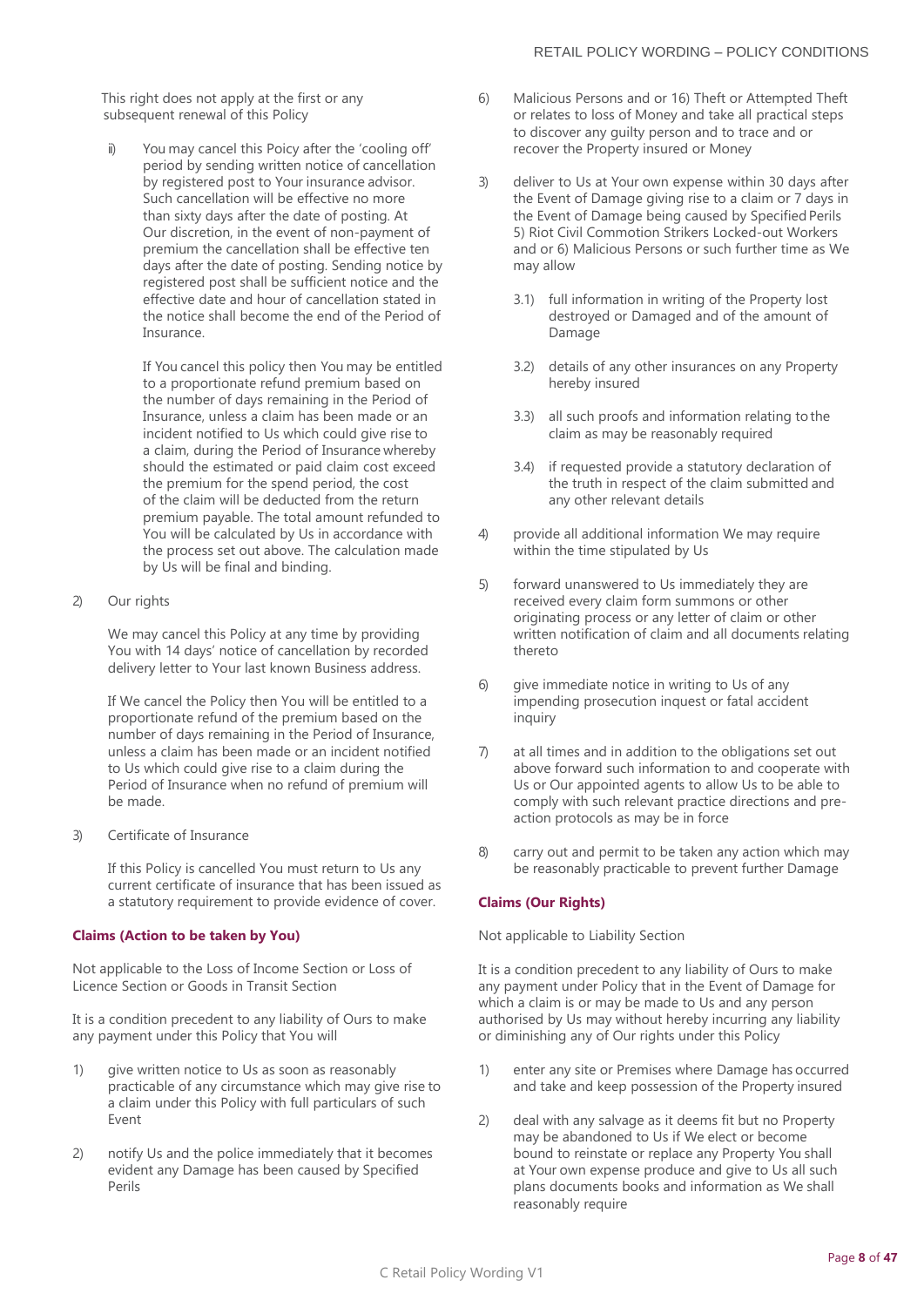We shall not be bound to reinstate exactly or completely but only as circumstances permit and in reasonably sufficient manner and shall not in any case be bound to expend in respect of any one Property insured Item more than the Sum Insured or Limit of Liability stated in the Schedule

#### **Claims (Conduct and Control)**

It is a condition precedent to any liability of Ours to make any payment under this Policy that no admission offer promise payment or indemnity shall be made or given by or on behalf of You without Our written consent

We shall be entitled if We so desire to take over and conduct in Your name the defence or settlement of any claim or to prosecute in Your name for Our benefit any claim for indemnity or damages or otherwise

We shall have full discretion in the conduct of any proceedings and in the settlement of any such claim against You and You shall give all such information and assistance as We may require

#### **Claims (Contribution)**

#### Not applicable to Liability Section

If at the time of any Damage there is any other insurance effected by or on Your behalf covering any of the Property lost or Damaged Our liability hereunder shall be limited to its rateable proportion of such Damage

#### **Claims (Reinstatement)**

If at Our option any Property is to be reinstated or replaced You will at Your own expense provide all such plans documents books and information as may be reasonably required

We will not be bound to reinstate exactly or completely but only as circumstances permit and in a reasonably sufficient manner and shall not in any case be bound to expend in respect of any one Property insured Item more than the Sum Insured or Limit of Liability stated in the Schedule

#### **Claims (Subrogation)**

Any claimant under this Policy shall at the request and expense of Us take and permit to be taken all necessary steps for enforcing rights against any other party in Your name before or after any payment is made by Us

#### **Premium Adjustment**

If the premium for any Section or any part thereof is based on estimates an accurate record containing all particulars relative thereto shall be kept by You

At all times You will allow Us to inspect such record and shall supply such particulars as We may require within one month from the expiry of each Period of Insurance and the premium shall thereupon be adjusted by Us subject to the Minimum Premium chargeable for the Section as stated in the Schedule being retained by Us

At Our request You shall supply an auditors certificate in support of such particulars

If You fail to supply such particulars within the period stated by Us We shall be entitled to make a reasonable estimate of such particulars and adjust the premium accordingly

#### **Protections**

Not applicable to the Liability Section

You shall ensure that

- 1) all protections in force at the Premises at the inception of this Policy or subsequently as stipulated by or agreed by Us shall be in full operation securing the Premises whenever the Premises are closed for Your Business or left Unattended
- 2) any keys for the Premises and or intruder alarm installation and or safes and or strongrooms and or any other secured area or device in which Property insured is kept are removed from the Premises whenever the Premises are closed for Your Business or left Unattended
- 3) awareness of codes for the operation of the intruder alarm installation is restricted to authorised persons and no details of the same are left on the Premises

The codes shall be changed immediately following

the departure from the Your Business of an authorised person

We shall not be liable to provide an indemnity in respect of any act event claim or incident occurring whilst You are not in full compliance with the obligations above

#### **Reasonable Precautions**

You shall take all reasonable precautions

- 1) to prevent any Event which may give rise to a claim under this Policy
- 2) to maintain Your Premises and machinery and everything used in Your Business in proper repair
- 3) in the selection and supervision of Employees
- 4) to comply with all statutory and other obligations and regulations imposed by any authority
- 5) to make good or remedy any defect or danger which becomes apparent and take such additional precautions as the circumstances may require

Where the obligations above reduce the risk of a loss of a particular kind, at a particular location an/or at a particular time do not define the risk as a whole, we shall not rely on any non-compliance to prevent our liability under the terms of this Policy if the non-compliance could not have increased the risk of the loss which actually occurred whilst You are not in compliance with the obligations above.

We shall not be liable to provide an indemnity in respect of any act event claim or incident occurring whilst You are not in full compliance with the obligations above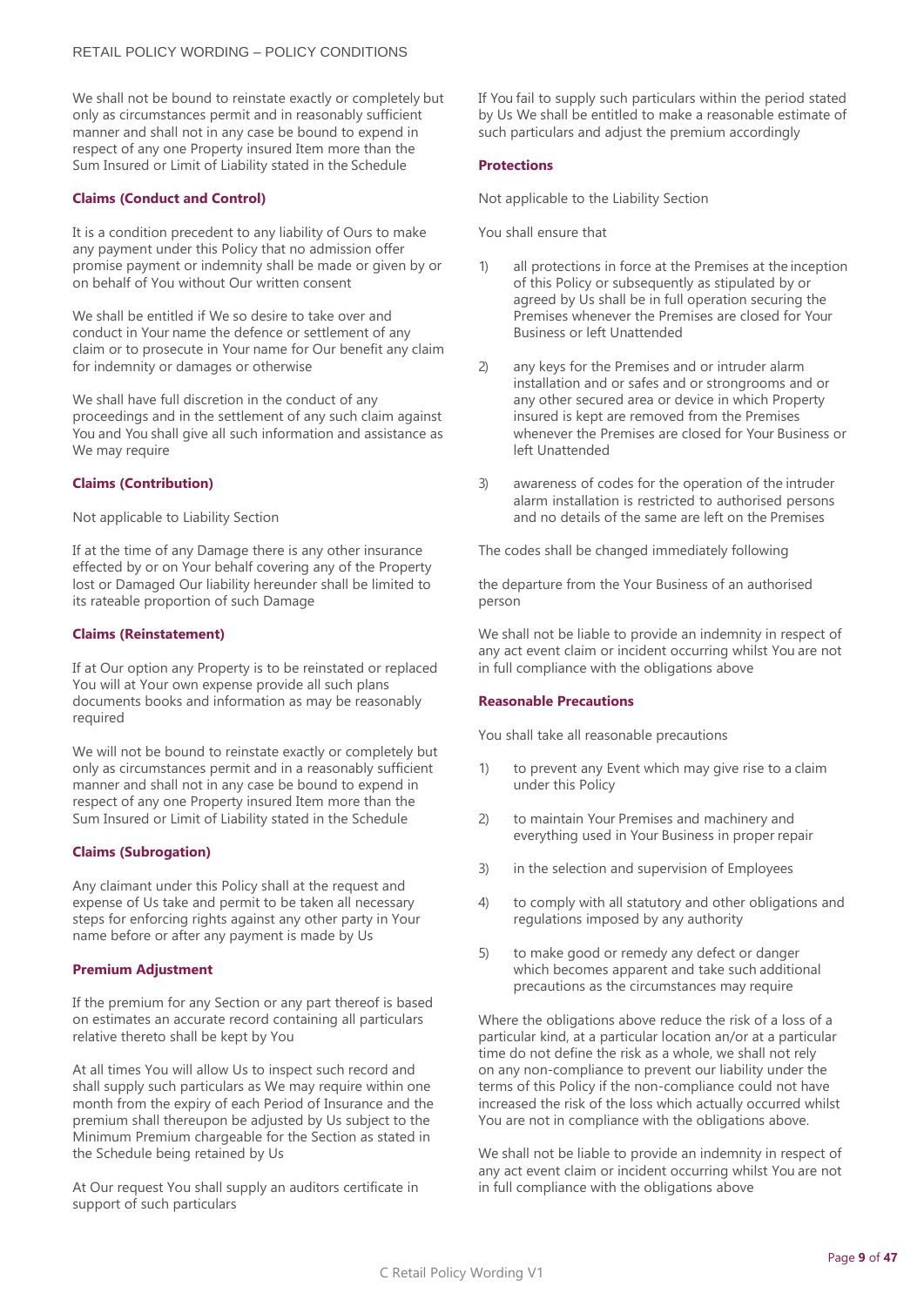#### **Subjectivity**

- 1) We will clearly state in a Subjectivity Endorsement attaching to the Schedule if the indemnity provided by this Policy is subject to You
	- 1.1) providing Us with any additional information requested by the required date(s)
	- 1.2) completing any actions agreed between You and Us by the required date(s)
	- 1.3) allowing Us to complete any actions agreed
- 2) If We require You must allow Us access to Your Premises or contract sites or Business to carry out survey(s) and state any risk requirements or actions which require Your compliance by the required date(s)

Upon completion of risk requirements or actions or where they are not completed by the required dates We may at Our option

- a) modify the premium
- b) issue a mid-term Endorsement to the Policy or Section terms Conditions and Exclusions
- c) require You to make alterations to the Premises or contract sites or Business insured by the required date(s)
- d) exercise Our right to cancel the Policy
- e) leave the Policy or Section terms Conditionsand Exclusions and the premium unaltered

We will contact You or Your insurance adviser with Our decision and where applicable specify the date(s) by which any risk requirements or action(s) agreed need to be completed by You and or any decision by Us will take effect

Our requirements and decisions will take effect from the date(s) specified unless and until they agree otherwise in writing. If You disagree with Our requirements and or

Decisions, We will consider Your comments and where We consider appropriate, We will continue to negotiate with You or Your insurance adviser and or representatives to resolve the matter to the Your and Our satisfaction

In the event that the matter cannot be resolved

- 1) You have the right to cancel this Policy from a date agreed by You and Us and the Policy Condition Cancellation 3) Return of premium applies
- 2) We may at Our option exercise Our right under 2) Our rights of the Policy Condition Cancellation

Except where stated all other Policy and Section terms Conditions and Exclusions will continue to apply

If We exercise either option a) or b) or c) above You have the right to cancel this Policy from a date agreed by You and Us and the Policy Condition Cancellation 3) Return of premium applies

The above Condition does not affect Our rights at Common Law

#### **Rights of Third Parties**

A person or company who was not a party to this Policy has no right under the Contracts (Rights of Third Parties) Act 1999 to enforce any term of this Policy but this does not affect any right or remedy of a third party which exists or is available apart from that Act

#### **Assignment**

You shall not assign any of the rights or benefits under this Policy and or any Section of this Policy without Our prior written consent

We will not be bound to accept or be affected by any notice of trust charge lien or purported assignment or other dealing with or relating to this Policy and or any Section of this Policy

#### **Several Liability**

Our liability is several and not joint and is limited solely to the extent of our individual proportions as shown in Identity of Insurers. We are not responsible for the subscription of any co-subscribing Insurers or any other Insurer or co-Insurer who for any reason does not satisfy all or part of its obligations.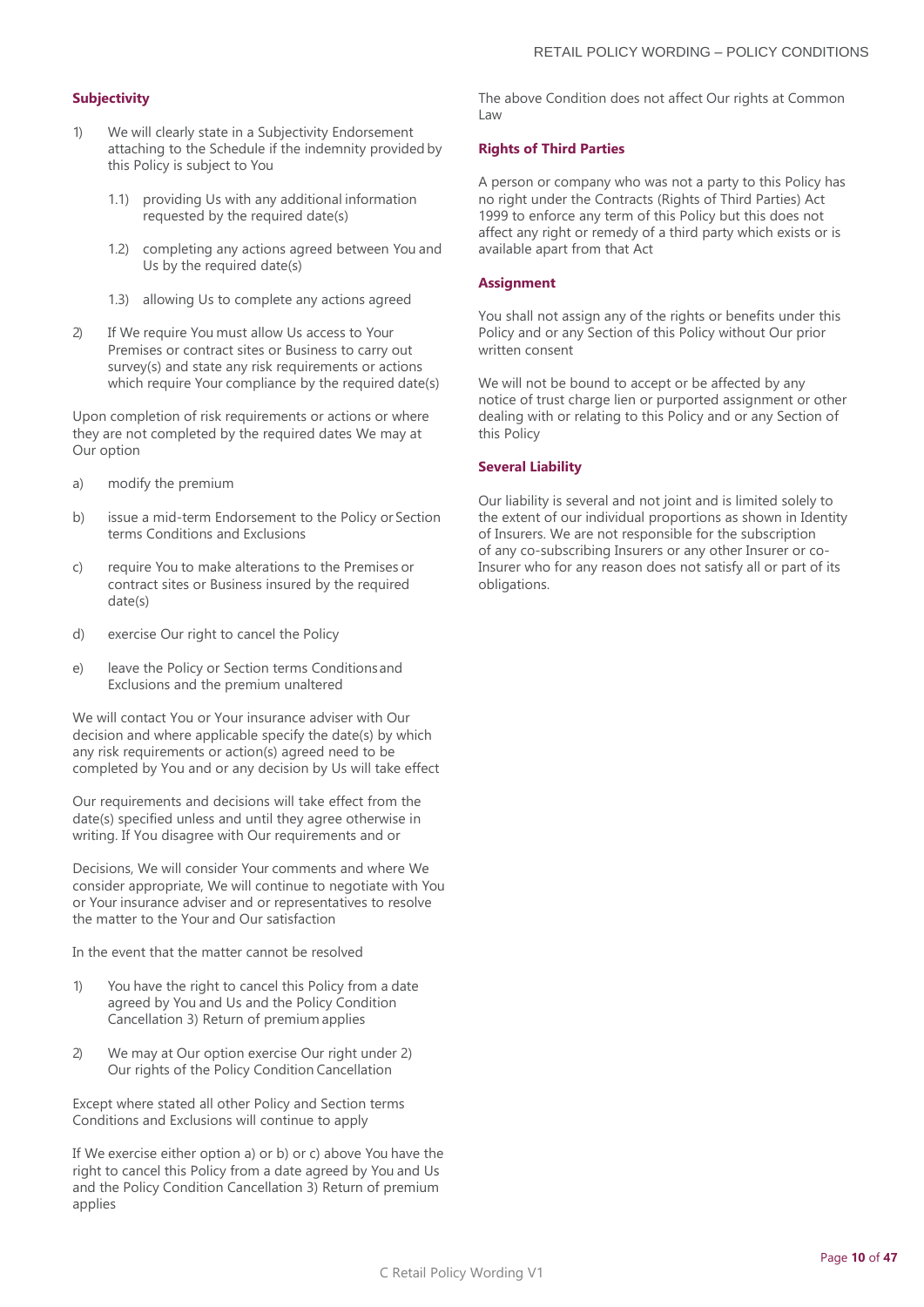## <span id="page-10-0"></span>**Policy Exclusions**

#### **War and similar risks**

Not applicable to Employers' Liability Subsection under the Liability Section

We shall not provide indemnity under this Policy in respect of any

- 1) Damage to any Property whatsoever or any loss cost or expense whatsoever resulting or arising therefrom or any consequential or inevitable loss
- 2) legal liability of whatsoever nature directly orindirectly caused by or contributed to by or arising from any of the following regardless of any other cause or Event contributing concurrently or in any sequence to the Damage cost expense or liability
	- 2.1) war invasion act(s) of foreign enemies hostilities or warlike operations (whether war be declared or not) civil war rebellion revolution insurrection civil commotion assuming the proportions of or amounting to an uprising military or usurped power or confiscation or nationalisation or requisition by or under the order of any government or public or local authority
	- 2.2) any action taken in controlling preventing suppressing or in any way relating to 2.1) above

#### **Radioactive and Other Contamination**

We shall not provide indemnity under this Policy in respect of any

- 1) Damage to any Property whatsoever or any loss cost or expense whatsoever resulting or arising therefrom or any consequential or inevitable loss
- 2) legal liability of whatsoever nature directly orindirectly caused by or contributed to by or arising from
	- 2.1) ionising radiations or contamination by radioactivity from any nuclear fuel or from any nuclear waste from the combustion of nuclear fuel
	- 2.2) the radioactive toxic explosive or other hazardous or contaminating properties of any nuclear installation reactor or other nuclear assembly or nuclear component thereof
	- 2.3) any weapon or device employing atomic or nuclear fission and or fusion or other like reaction or radioactive force or matter
	- 2.4) the radioactive toxic explosive or other hazardous or contaminating properties of any radioactive matter but the exclusion in this paragraph shall not extend to radioactive isotopes other than nuclear fuel when such isotopes are being prepared carried stored or used for commercial agricultural medical scientific or other similar peaceful purposes

2.5) any chemical biological biochemical or electromagnetic weapon

In respect of the Employers' Liability Subsection of the Liability Section paragraphs 2.1) and 2.2) above shall only apply when You under a contract have

- a) undertaken to indemnify another party
- b) assumed liability which would not have attached in the absence of such contract

In respect of the Liability Section paragraphs 2.3) and 2.4) above shall not apply

#### **Terrorism**

Not applicable to Liability Section

We shall not provide indemnity under this Policy in respect of any Damage to any Property whatsoever or any loss cost or expense whatsoever resulting or arising therefrom or any consequential or inevitable loss directly or indirectly caused by or contributed to by or arising from

- 1) Terrorism occurring in England Wales and Scotland and the territorial seas adjacent thereto as defined by the Territorial Sea Act 1987
- 2) any act including but not limited to the use of force or violence and or the threat thereof of any person or groups of persons whether acting alone or on behalf of or in connection with any organisation(s) or government(s) committed for political religious ideological or similar purposes including the intention to influence any government and or to put the public or any section of the public in fear occurring other than in England Wales and Scotland

Including any Damage cost or expense of whatsoever nature directly or indirectly caused by resulting from or in connection with any action taken in controlling preventing suppressing or in any way relating to 1) or 2) above

3) any act of Terrorism regardless of any cause or event contributing concurrently or in any other sequence to such act of Terrorism

In any action suit or other proceedings where We allege that any Damage cost or expense is not covered the burden of proof that such Damage cost or expense is covered shall be upon You

In the event that any part of this Exclusion is found to be invalid or unenforceable the remainder will remain in full force and effect

#### **Date Recognition**

Not applicable to Employers' Liability Section Subsection under the Liability Section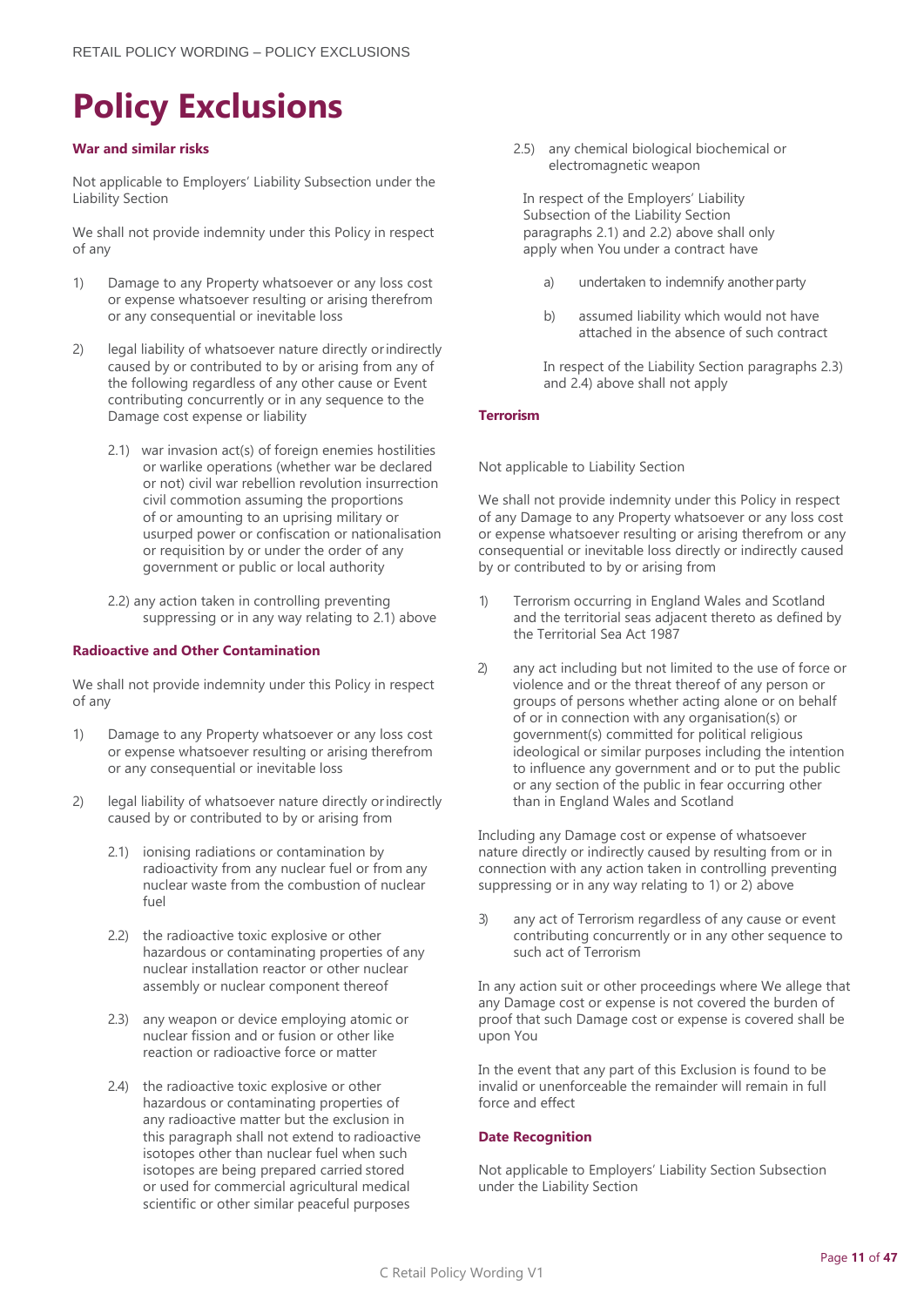We shall not provide indemnity under this Policy in respect

of any

- 1) Damage to any Property whatsoever or any loss cost or expense whatsoever resulting or arising therefrom or any consequential or inevitable loss
- 2) legal liability of whatsoever nature directly orindirectly caused by or contributed to by or consisting of or arising from the failure of any
	- 2.1) computer Data processing equipment or media Microchip integrated circuit or similar device or
	- 2.2) other equipment or System for processing storing or retrieving Data or
	- 2.3) computer software whether Your Property or not to
		- a) recognise correctly any date as its true calendar date
		- b) capture save retain or correctly manipulate interpret or process any Data information command or instruction as a result of treating any date otherwise than as its true calendar date
		- c) capture save retain or correctly process any Data as a result of the operation of any programmed command which causes the loss of Data or the inability to capture save retain or correctly process such Data on or after any date

but indemnity shall apply under all Sections except the Employers' Liability Subsection of the Liability Section or in respect of subsequent Damage which itself results from Specified Perils  $1) - 7$ ) and or 9) – 13) and or 16) other than Theft or Attempted Theft by Employee but only where such Specified Perils are not stated to be otherwise excluded in the Schedule and Damage would otherwise be the subject of indemnity thereunder

#### **Loss of Electronic Data**

Not applicable to Employers' Liability Section Subsection under the Liability Section

We shall not provide indemnity under this Policy in respect of any

- 1) Damage to any Property whatsoever or any loss cost or expense whatsoever resulting or arising therefrom or any consequential or inevitable loss
- 2) legal liability of whatsoever nature directly orindirectly caused by or contributed to by or consisting of or arising from any Damage destruction distortion erasure corruption or alteration of Electronic Data arising from any cause whatsoever including but not limited to Virus or any loss of use reduction in
- functionality cost or expense of whatsoever nature relating thereto or resulting therefrom regardless of any other cause or Event contributing concurrently or in any sequence to the Damage destruction distortion erasure corruption alteration reduction cost or expense provided that this Policy Exclusion shall not apply to the indemnity provided under the
	- 2.1) Buildings, Trade Contents and Household Contents Section in respect of Damage to Property insured directly caused by Specified Perils  $1) - 5$ ) and or 7) and or  $9) - 13$ ) except where such Specified Perils not stated to be otherwise excluded in the Section Schedule and Damage would otherwise be the subject of indemnity thereunder
	- 2.2) Public and Products Liability Subsections of the Liability Section against legal liability in respect of accidental
		- i) Bodily Injury to any person
		- ii) wrongful arrest wrongful detention false imprisonment or malicious prosecution

#### **Sanction Limitation and Exclusion**

We shall not provide insurance nor be liable to pay any claim and or provide any benefit hereunder to the extent that the provision of such insurance and or payment of such claim and or provision of such benefit would expose Us and or any member of Our group to any sanction and or prohibition and or restriction under United Nations resolutions and or the trade and or economic sanctions and or laws and or regulations of any country

#### **Northern Ireland**

Not applicable to the Liability Section

We shall not provide indemnity under this Policy in respect of destruction or Damage or consequential or inevitable loss for such Damage in Northern Ireland occasioned by or happening through or in consequence directly or indirectly of Specified Perils 5) Riot Civil Commotion Strikers Lockedout Workers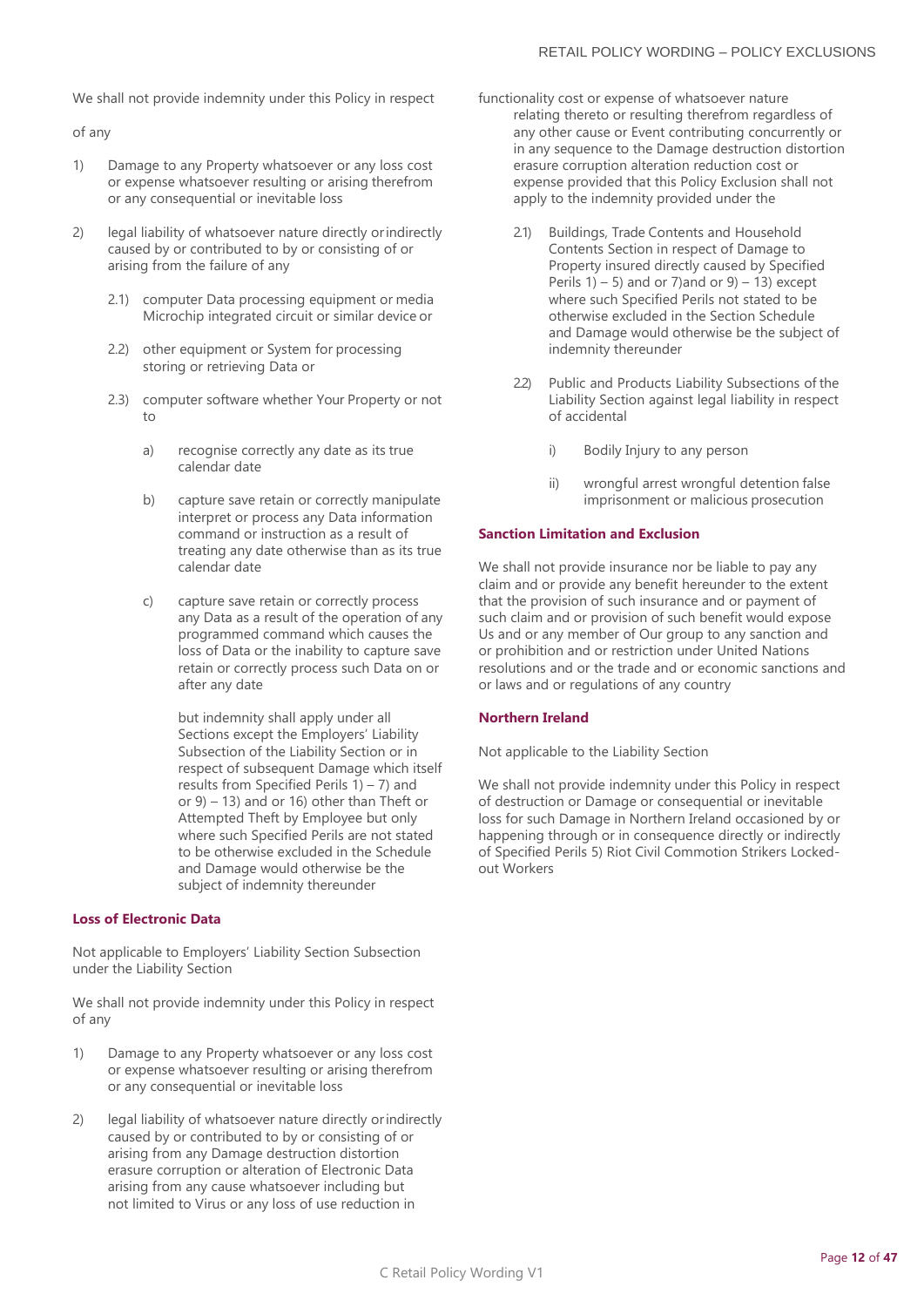# <span id="page-12-0"></span>**Buildings**

## **Section Definitions**

These definitions apply to this Section wherever these words or phrases appear with an upper case letter except where otherwise stated

#### **Building(s)**

means Property belonging to You or for which You are responsible in the Event of Damage at the Premises that is unless otherwise stated in the Schedule built mainly of brick stone concrete or other non-combustible materials and includes unless more specifically insured

- 1) landlord's fixtures and fittings
- 2) swimming pools tennis courts
- 3) Shop Front and all fixed glass therein blinds and fitments thereon and internal decorations on ceilings wills and the like
- 4) walls gates fences yards driveways car-parks patios terraces forecourts roads and footpaths
- 5) conveyors trunks lines wires service pipes and other equipment on the premises security lighting security cameras and other security or fire protection devices affixed signs television radio satellite receiving aerials communication aerials masts affixed to the building fixed poles fixed pylons and fitting

for which You are responsible for as owner of the Premises

#### **Shop Front**

means the whole front, all fixed glass therein, blinds, fitments thereon belonging to You or for which You are responsible for as a tenant and not as owner of the Premises.

#### **Tenants Improvements**

means internal decorations to ceilings and walls and improvements and additions of a like nature, other than Shop Fronts, belonging to You or for which You are responsible for as a tenant and not owner of the Premises

#### **Basis of Claims Settlement**

means either R or I below depending on which is shown in the Schedule

R: Reinstatement – the amount payable in respect of insured Property will be the cost of the reinstatement of the Damage and for this purpose 'reinstatement' means

- 1) the rebuilding or replacement of Property Damaged, which provided Our liability is not increased may be carried out
	- 1.1) in any manner suitable to Your requirements
	- 1.2) upon another site
- 2) the repair or restoration of Property Damage in either case, to a condition equivalent to or substantially the

same as but not better or more extensive than its condition when new provided that:

- 2.1) Our liability for the repair or restoration of Property Damaged in part only, shall not exceed the amount which would have been payable had such Property been wholly lost
- 2.2) each item insured is subject to this basis of claims settlement, is declared to be separately subject to the following Condition of Average (underinsurance)

If at the time of reinstatement the sum representing 85 per cent of the cost which would have been incurred in reinstating the whole of the Property covered by any item subject to this Basis of Claims Settlement exceeds its Sum Insured at the commencement of any Damage Our liability shall not exceed that proportion of the amount of the Damage which the said Sum Insured shall bear to the sum representing the total cost of reinstating the whole of such Property at that time

- 3) no payment beyond the amount which would have been payable in the absence of this basis of claims settlement shall be made
	- 3.1) unless reinstatement commences and proceeds without unreasonable delay
	- 3.2) until the cost of reinstatement shall have been actually incurred
- 4) all the terms Conditions and Exclusions of this Policy or Section shall apply
	- 4.1) in respect of any claim payable under the provisions of this Basis of Claims Settlement except insofar as they are varied hereby
	- 4.2) where claims are payable as if this Basis ofClaims Settlement had not been incorporated including any Condition of Average (underinsurance)
- 5) You will at Your own expense provide all such plans documents books and information as may be reasonably required
- 6) We shall not be bound to reinstate exactly but only as circumstances permit
- or

I: Indemnity – the amount payable in respect of Buildings, Hotel Front and Tenants Improvements will be the value at the time of Damage or at Our option the cost of reinstatement or replacement of such Property or any part of it provided that each item subject to this Basis of Claims Settlement is declared to be separately subject to the following Condition of Average (underinsurance)

If at the time of Damage the Sum Insured for each item is less than 85 per cent of the value of the item insured then Our liability shall be limited to that proportion of the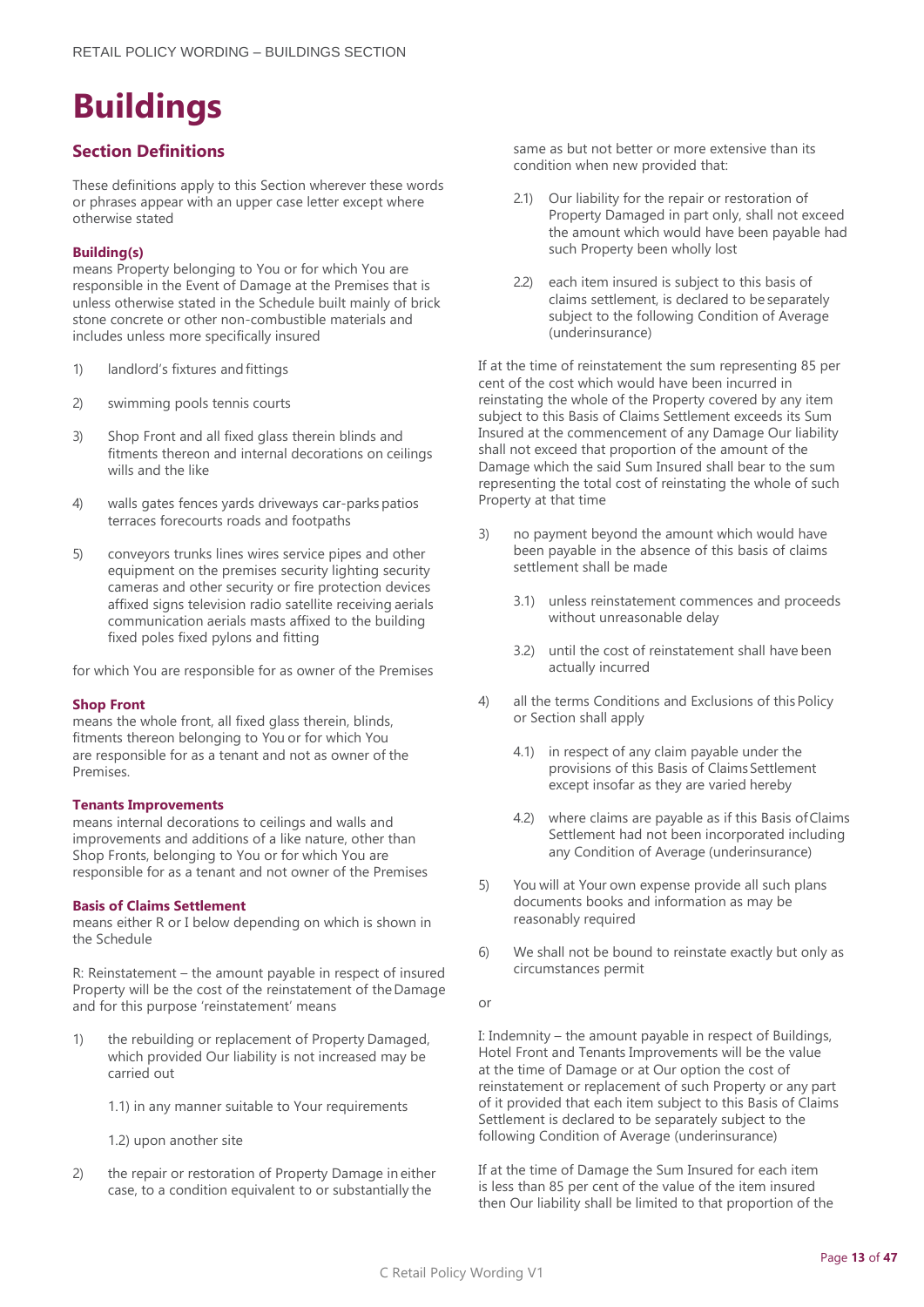Damage which the Sum Insured bears to the value of the Property

Note: If Section Condition Day One Average is shown to apply in the Schedule then both A and B are deleted

### **Section Cover**

Damage occurring during the Period of Insurance causedby a Specified Peril described in this Section and not stated to be otherwise excluded in the Schedule

## **Limit of Liability**

Our liability under this Section shall not exceed the Sum Insured by each item stated in the Schedule in respect of any one Period of Insurance or any limit stated in any Extension and or Endorsement to this Section

#### **Specified Perils**

- 1) **Fire** but excluding Damage caused by
	- 1.1) Specified Perils 3) Explosion resulting fromfireits own spontaneous fermentation or heating
	- 1.2) its undergoing any heating process or any process involving the application of heat
	- 1.3) Specified Peril 7) Earthquake
	- 1.4) Specified Peril 8) Subterranean Fire
	- 1.5) Specified Peril 2) Lightning
- 2) **Lightning**
- 3) **Explosion** but excluding Damage
	- 3.1) caused by or consisting of the bursting of a boiler economiser or other vessel machine or apparatus in which internal pressure is due to steam only and belonging to You or under Your control
	- 3.2) in respect of and originating in any vessel machinery or apparatus or its contents belonging to You or under Your control which requires to be examined to comply with any statutory regulations unless such vessel machinery or apparatus shall be the subject of a certificate or other contract providing the required inspection service
- 4) **Aircraft** or other aerial devices or articles dropped therefrom
- 5) **Riot Civil Commotion Strikers Locked-out Workers**  or persons taking part in labour disturbances or Malicious Persons acting on behalf of or in connection with any political organisation excluding Damage
	- 5.1) arising from cessation of work or from confiscation or destruction or requisition by order of the Government or any public authority
- 5.2) by Specified Peril 1) Fire caused by strikers locked- out workers or persons taking part in labour disturbances or Specified Peril 6) Malicious Persons
	- 5.3) in respect of any Unoccupied Building
- 6) **Malicious Persons** not acting on behalf of or in connection with any political organisation excluding Damage
	- 6.1) by Specified Peril 16) Theft or Attempted Theft
	- 6.2) in respect of any Unoccupied Building
- 7) **Earthquake**

#### 8) **Subterranean Fire**

- 9) **Storm** excluding Damage
	- 9.1) by Specified Peril 2) Lightning
	- 9.2) by frost or Specified Peril 15) Subsidence Ground Heave or Landslip
	- 9.3) to fences gates and moveable Property in the open unless the Building is also Damaged by the same Event
	- 9.4) to open sided or fronted Buildings or to the Property contained therein
	- 9.5) by Specified Peril 10) Flood
- 10) **Flood** excluding Damage
	- 10.1) Specified Peril 9)Storm
	- 10.2) Specified Peril 11)Escape of Water
	- 10.3) to fences gates and moveable Property in the open unless caused by falling trees or other items unless there is Damage to the Buildings by the same Event
	- 10.4) Damage to trees, plants shrubs and turf unless there is Damage to the Buildings by the same Event;
	- 10.5) to open sided or fronted Buildings or to the Property contained therein
- 11) **Escape of Water** from any tank apparatus or pipe excluding Damage
	- 11.1) in respect of any Unoccupied Buildings
	- 11.2) by water discharged or leaking from any automatic sprinkler installation
- 12) **Impact** by:
	- 12.1) any Vehicle or Animal
	- 12.2) falling trees or boughs, excluding Damage caused by lopping, pruning or felling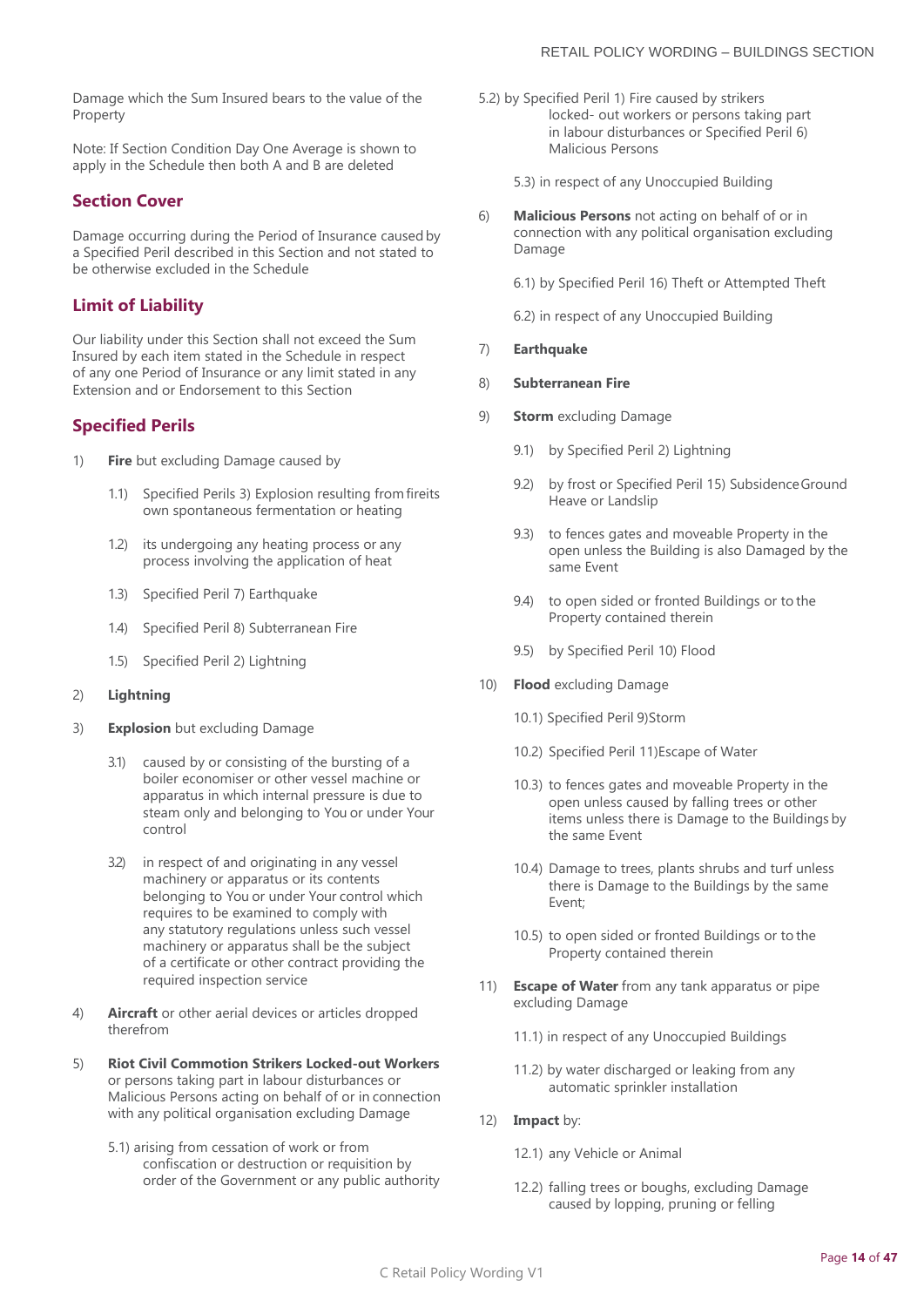- 12.3) collapse of breakage of television or radios receiving aerials or satellite dishes
- 13) **Accidental Escape of Water** from any automatic sprinkler installation in the Premises not caused by
	- 13.1) freezing whilst the Buildings belonging to You or for which You are responsible are Unoccupied
	- 13.2) Specified Peril 3) Explosion 7) Earthquake 8) Subterranean Fire or heat caused by Specified Peril 1) Fire

#### 14) **Any Other Accidental Damage** but excluding

14.1) Damage caused by or resulting from:

- i) wear and tear, the action of light or atmosphere, moths vermin or insects
- ii) any process of cleaning, dyeing, restoring, adjusting or repairing
- iii) corrosion, dampness, dryness, wet or dry rot, marring, scratching, bruising or deterioration
- iv) wind, hail, sleet, snow, flood or dust to boundary walls, gates or fences
- v) subsidence or ground heave of any part of the site on which the Property stands, or landslip
- vi) the normal settlement or bedding down of new structures
- 14.2) Damage to the Property insured caused by or consisting of:
	- i) inherent vice latent defect gradual deterioration wear and tear frost change in the water table levels, its own faulty design or defective design or materials
	- ii) faulty or defective workmanship operation error or omission on Your part or any of Your Employees

but this shall not exclude subsequent Damage which results from a cause not otherwise excluded

- 14.3) Damage specifically excluded by Specified Perils insured under this Section
- 14.4) the collapse or cracking of Buildings
- 14.5) the cost of normal maintenance, redecoration or repair
- 14.6) Damage to Glass and Sanitary Ware as defined under Glass& Fixed Signs Section of thisPolicy
- 14.7) the Excess amount stated in the Schedule
- 15) **Subsidence Ground Heave or Landslip** excluding Damage
- 15.1) arising from the settlement or movement of made-up ground or by coastal or river erosion
- 15.2) occurring as a result of the construction demolition alteration or structural repair of any Property at the Premises
- 15.3) arising from the settling shrinkage or expansion of foundations walls floors ceilings or roof settlement or bedding down of new structures or extensions subsidence groundheave or landslip
- 15.4) occurring prior to the inception date of the insurance under this Section
- 15.5) caused by subsidence ground heave of any part of the site on which the Buildings stand or landslip resulting from groundworks or excavation at the Premises
- 15.6) caused by subsidence ground heave of any part of the site on which the Buildings insured stand or landslip to the yards car parks roads pavements walls gates and fences unless the Buildings insured under this Section are affected at the same time

#### 16) **Theft or Attempted Theft**

Involving entry to or exit from the Buildings at the Premises by forcible or violent means, excluding any such loss from any structure which is incapable of being locked;

excluding Damage:

- 16.1) in respect of Property in the open unless otherwise agreed by Us
- 16.2) to any portion of the Buildings which are Unoccupied
- 16.3) in respect of jewellery, precious stones, precious metals, bullion or furs, except where specifically stated in the Schedule and being Insured

#### 17) **Escape of Fuel Oil**

from any fixed heating installation tank apparatus or pipe excluding Damage in respect of any Unoccupied Building

#### 18) **Leakage of Beverages**

from storage containers pipes and apparatus but excluding Damage to any portion of the Buildings which are Unoccupied

## **Section Extensions**

The terms Conditions and Exclusions of this Policy and or Section apply to these Extensions and where no limit or maximum liability is stated in the Extensions the Section Limit of Liability applies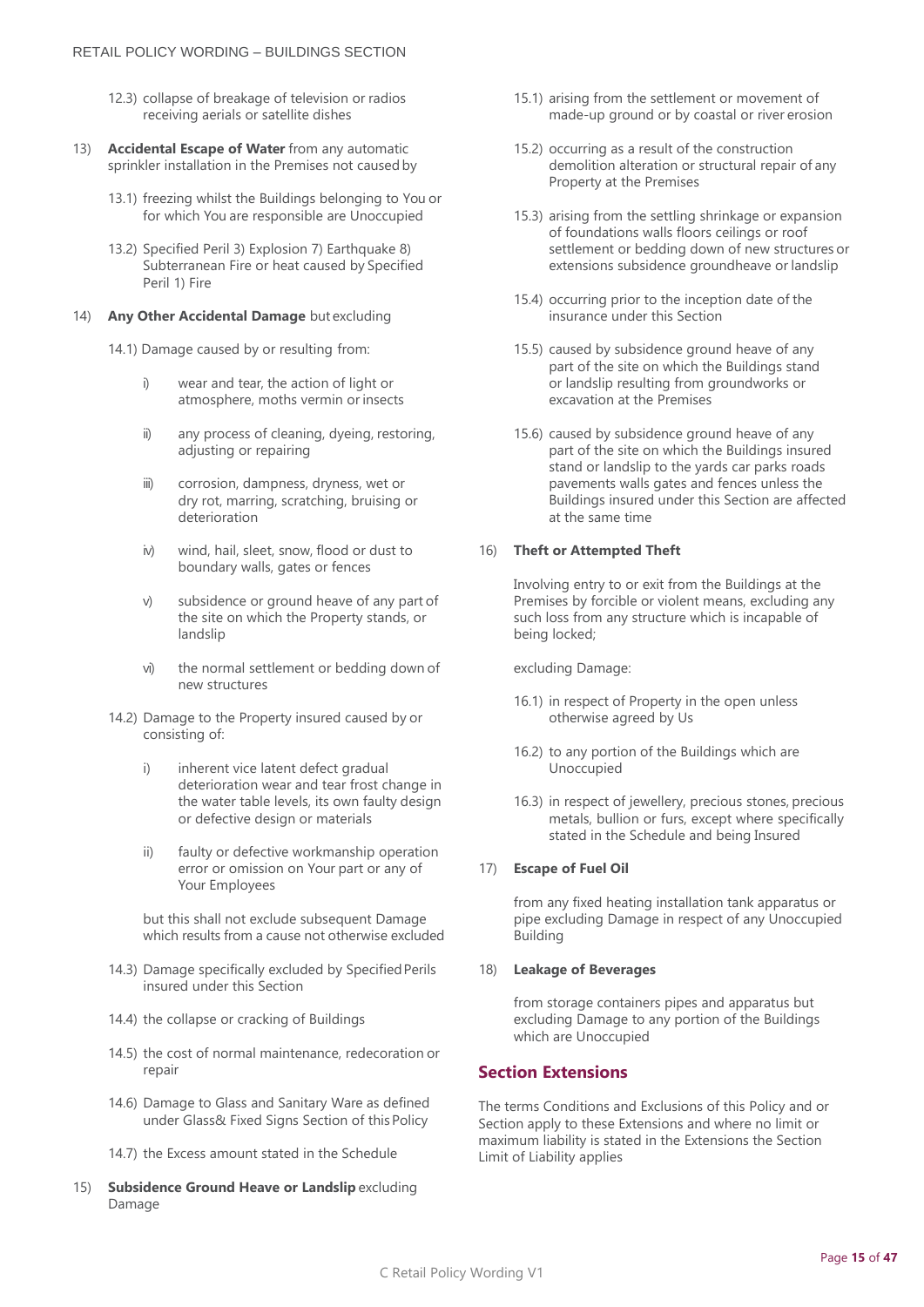#### **Automatic Reinstatement**

In the absence of written notice from Us or You to the contrary the Sum Insured by this Section will not be reduced by the amount of agreed claim settlement and in return You undertake to pay an additional premium on the amount of the agreed claim settlement from the date thereof

#### **Ground Rent**

This Extension provides insurance for up to two years ground rent if the Premises are rendered temporarily uninhabitable but only during the period necessary for reinstatement and up to a maximum of 10% of the Building Sum Insured

#### **Capital Additions**

This Extension provides insurance for

- 1) alterations additions and or improvements to the Property but not any appreciation in value
- 2) newly acquired and or newly occupied Property provided Your interest is not otherwise insured anywhere in the Territorial Limits

#### provided that

- 1) at any one Premises this Extension will not exceed 10 per cent of the Sum Insured under the respective item or £50,000 in the aggregate whichever is the less
- 2) You will advise Us
	- 2.1) every 6 months in respect of any such alterations additions and improvements
	- 2.2) as soon as practicable of any newly acquired and or newly occupied Property

You will pay the appropriate additional premium required from inception of any additional insurance provided.

The additional Sum Insured declared will be added by Endorsement to the respective Schedule Sum Insured whereupon these provisions shall be fully reinstated

#### **Debris Removal**

This Extension includes costs and expenses necessarily incurred by You with Our consent in

- 1) removing debris from site of the Premises and the area immediately adjacent
- 2) dismantling and or demolishing
- 3) shoring up or propping up

of portion or portions of the Property insured by the items stated in the Schedule following Damage

Our liability under this Extension in respect of any item shall in no case exceed the Sum Insured

This Extension does not include any costs and expenses

- 1) incurred in removing debris except from the Premises where Damage occurred and the area immediately adjacent thereto
- 2) arising from Pollution or Contamination of Property not insured by this Section

#### **Designation**

We agree for the purpose of determining an item heading for any Property insured to accept the designation of such Property stated in Your accounts

#### **European Union & Public Authorities**

This Extension provides insurance for additional cost of reinstatement as may be incurred solely by reason of the necessity to comply with

- 1) European Union legislation
- 2) Building or other regulations under or framed in pursuance of any Act of Parliament or bye laws of any public authority which are hereinafter referred to as "the regulations" in respect of the destroyed or Damaged Property thereby insured

This Extension does not apply to

- 1) the cost incurred in complying with the regulations
	- 1.1) in respect of Damage occurring prior to the granting of this Section Extension
	- 1.2) in respect of Damage not insured by this Section
	- 1.3) where notice has been served upon You prior to the Damage occurring
	- 1.4) for which there is an existing requirement which has to be implemented within a given period
	- 1.5) in respect of undamaged Property or undamaged portions of Property of that portion of the Property destroyed or damaged
- 2) the additional cost that would have been required to make good the Property destroyed or damaged to a condition equal to its condition when new had the necessity to comply with the regulations not arisen
- 3) the amount of any charge or assessment arising out of capital appreciation which may be payable in respect of the Property or by the owner thereof by reason of compliance with the regulations

#### provided that

1) the work of reinstatement must be commenced and carried out without unreasonable delay and in any case must be completed within 12 months after the Damage or within such further time as We may allow within the said 12 months and may be carried out upon another site if the regulations so necessitate subject to Our liability under this Extension not being thereby increased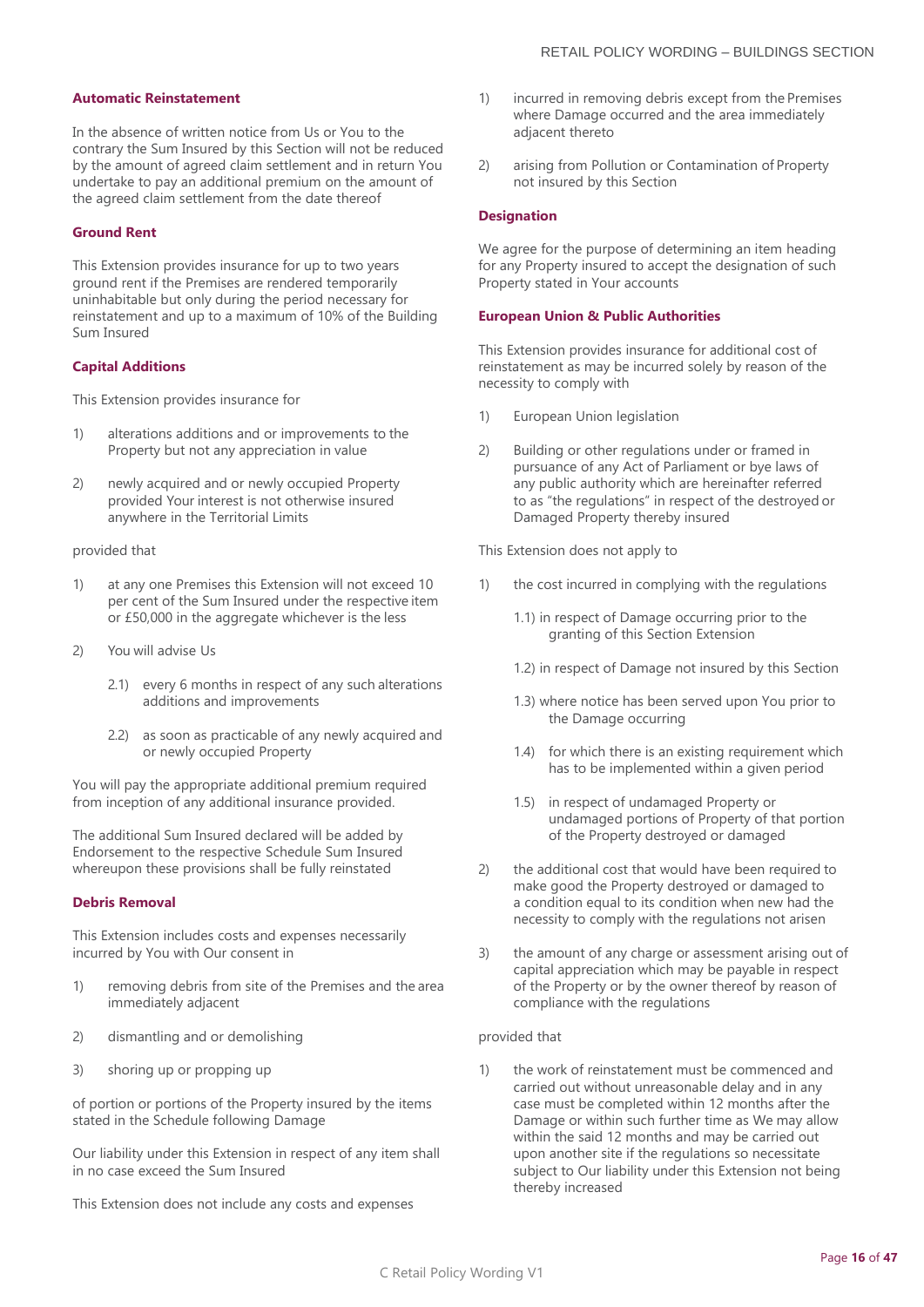- 2) if Our liability under any item of this Section apart from this Extension shall be reduced by the application of any of the terms Conditions and Exclusions of this Section then Our liability under this Extension in respect of any such item shall be reduced inlike proportion
- 3) the total amount recoverable under any item of this Section and Extension shall not exceed
	- 3.1) in respect of European Union legislation
		- i) 15 per cent of the Sum Insured
		- ii) where the Sum Insured by the Item applies to Property at more than one Premises 15 per cent of the total amount for which We would have been liable had the insured Property by the item at the Premises where Damage had occurred been totally destroyed
	- 3.2) in respect of building or other regulations under or framed in pursuance of any Act of Parliament and or bye-laws of any public authority the Sum Insured

#### **Loss Minimisation and Prevention Expenditure**

This Extension includes costs and expenses necessarily incurred by You with Our consent in

- 1) preventing or reducing imminent Damage which would have been insured under this Section
- 2) reducing mitigating or otherwise alleviating Damage insured under this Section during and after the occurrence of such Damage provided that
	- 2.1) the impending Damage was not reasonably foreseeable earlier and would not be the natural outcome if such costs and expenses were not incurred
	- 2.2) the impending Damage did not arise from any defect in the Property insured
	- 2.3) the Damage is not more specifically insured under this or any other policy bond indemnity security or other legally binding contract

Our liability under this Extension shall not exceed £25,000 in respect of any one claim.

#### **Other Interests**

The interest of parties having a financial interest insupplying Property to You under a hiring leasing mortgage and or similar agreement is noted by this Extension the nature and extent of any such interest to be disclosed in the Event of Damage

#### **Professional Fees**

This Extension provides cover in respect of each Building and Machinery item for architect's surveyor's legal and or consulting engineers fees incurred with Our consent in the reinstatement and or repair of Property insured subsequent to insured Damage but We do not include any fees for preparation or presentation of any claim

Our maximum liability is up to the Sum Insured of any one Building item during any one Period of Insurance

#### **Seventy Two Hour Clause**

In the Event of

- 1) Specified Perils 7) Earthquake or a series of earthquakes or
- 2) Specified Perils 9) Storm or a series of storms or
- 3) Specified Perils 10) Flood or a series of floods

occurring within a 72-hour consecutive period they will be regarded as one Event provided that:

- 1) no one individual Earthquake Storm or Flood which occurs outside a 72-hour consecutive period will be accepted in that one Event
- 2) You select the time when the 72-hour consecutive period commences
- 3) the 72-hour consecutive period will not operate beyond either expiry of the Period of Insurance or the Policy Condition Cancellation agreed date

#### **Subrogation Waiver**

We agree to waive any rights remedies and or relief to which We may become entitled against any subsidiary or parent company of Yours or any fellow subsidiary where You are also a subsidiary as defined by current legislation

#### **Damage By Emergency Services**

This Extension provides cover for the cost of restoring Damage caused to gardens by the Emergency services in attending the Premises arising from any Specified Peril insured under this Policy.

Our maximum liability will not exceed £10,000 in any one Period of Insurance

#### **Trace and Access**

This Extension provides cover for costs necessarily and reasonably incurred with Our consent in locating the source of any escape of water from any fixed domestic water services heating installation and or escape of fuel oil including subsequent repair to walls floors or ceilings provided that

- 1) this Section Extension shall not apply to the cost of repairs to any fixed domestic water services or heating installation
- 2) Our maximum liability is up to £15,000 in respectof any Event of Damage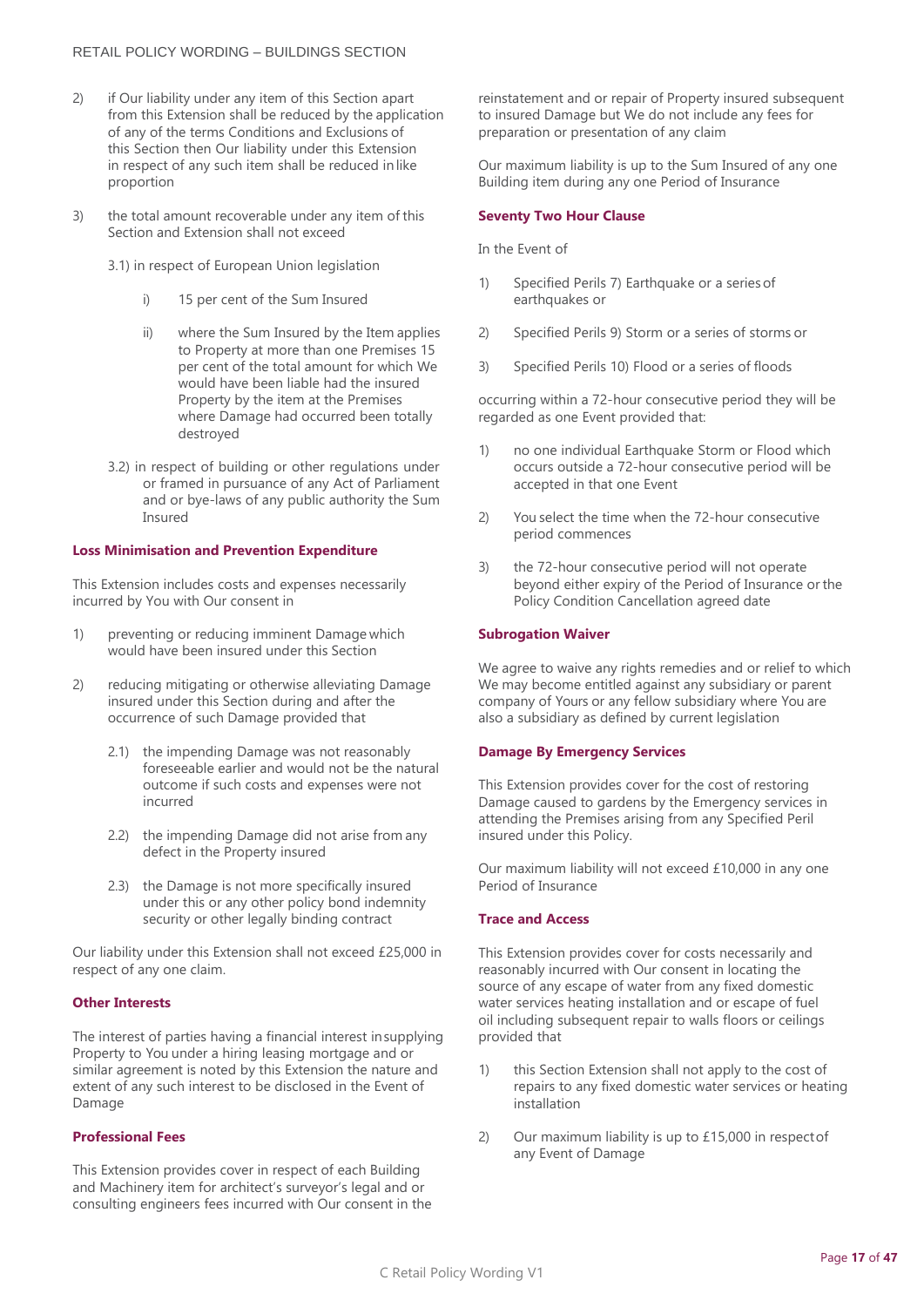#### **Transfer of Interest**

If at the time of Damage You have contracted to sell Your interest in any insured Buildings and the purchase was incomplete but subsequently completes the purchaser on completion of the purchase and where no other insurance Policy exists to provide an indemnity to the purchaser against the Event of Damage You will be entitled to the benefit of this Section so far as the insurance relates to such Damage without prejudice to Your or Our rights and liabilities under this Section up to the date of completion

## **Section Conditions**

#### **Day One Average**

If Day One Average is shown to apply in the Schedule then subject to the Special Conditions below the basis

upon which the amount payable in respect of the Declared Value for Property insured is to be calculated shall be the reinstatement of the Property damaged and for this purpose 'reinstatement' means

- 1) the rebuilding or replacement of Property damaged which provided Our liability is not increased may be carried out
	- 1.1) in any manner suitable to Your requirements
	- 1.2) upon another site
- 2) the repair or restoration of Property damaged in either case to a condition equivalent to or substantially the same as but not better or more extensive than its condition when new

You have stated in writing the Declared Value for each item stated in the Schedule to which this Condition applies and the premium has been calculated accordingly.

Declared Value means Your assessment of the cost of reinstatement of the insured Property arrived at in accordance with paragraph 1) shown above at the level of costs applying at the inception of the Period of Insurance (ignoring inflationary factors which may operate subsequently) together with and insofar as the insurance by the item provides due allowance for

- 1) the additional cost of reinstatement to comply with public authority requirements
- 2) professional fees
- 3) debris removal costs

#### Special Conditions

- 1) at the inception of each Period of Insurance You will notify Us of the Declared Value of the insured Property for each of the said items. In the absence of declaration from You We will assume the last amount declared by You should be taken as the Declared Value for the ensuing Period of Insurance
- 2) if at the time of Damage the Declared Value of the

Property stated by each item be less than the cost of reinstatement as defined in paragraph 2) shown above at the inception of the Period of Insurance then Our liability for any Damage will not exceed that proportion thereof which the Declared Value bears to such cost of reinstatement

- 3) Our liability for the repair or restoration of Property damaged in part only will not exceed the amount which would have been payable had such Property been wholly destroyed
- 4) no payment beyond the amount which would have been payable in the absence of this Condition will be made
	- 4.1) unless reinstatement commences and proceeds without unreasonable delay
	- 4.2) until the cost of reinstatement shall have been actually incurred
	- 4.3) if the insured Property at the time of its destruction or Damage is insured by any other insurance effected by You or on Your behalf which is not upon the same basis of reinstatement
- 5) all the terms Conditions and Exclusions of this Policy and or Section apply in respect of any claim payable under the provisions of this Condition except insofar as they are varied hereby
- 6) where by reason of

any of the above Conditions

- 6.1) no payment is to be made beyond the amount which would have been payable under this Section if this Condition had not been incorporated therein or
- 6.2) You elect not to rebuild the insured Property in a condition equal to but not better or more extensive than its condition when new then the provisions of this Condition are cancelled and Our rights and liabilities and Yours in respect of the Damage will be subject to the terms Conditions and Exclusions of this Policy and or Section including the following Condition of Average

The insurance for each Item of this Section is declared to be subject to Average ie, if the insured Property shall atthe breaking out of any Damage insured hereby be collectively of greater value than 108 per cent of the Declared Value

stated in the Schedule then You will be considered to be Your own insurer for the difference and will bear a rateable share of the claim loss amount accordingly

#### **Fire Alarms**

You hereby undertake to

1) carry out and record the testing and checking requirements referred to on the completion certificate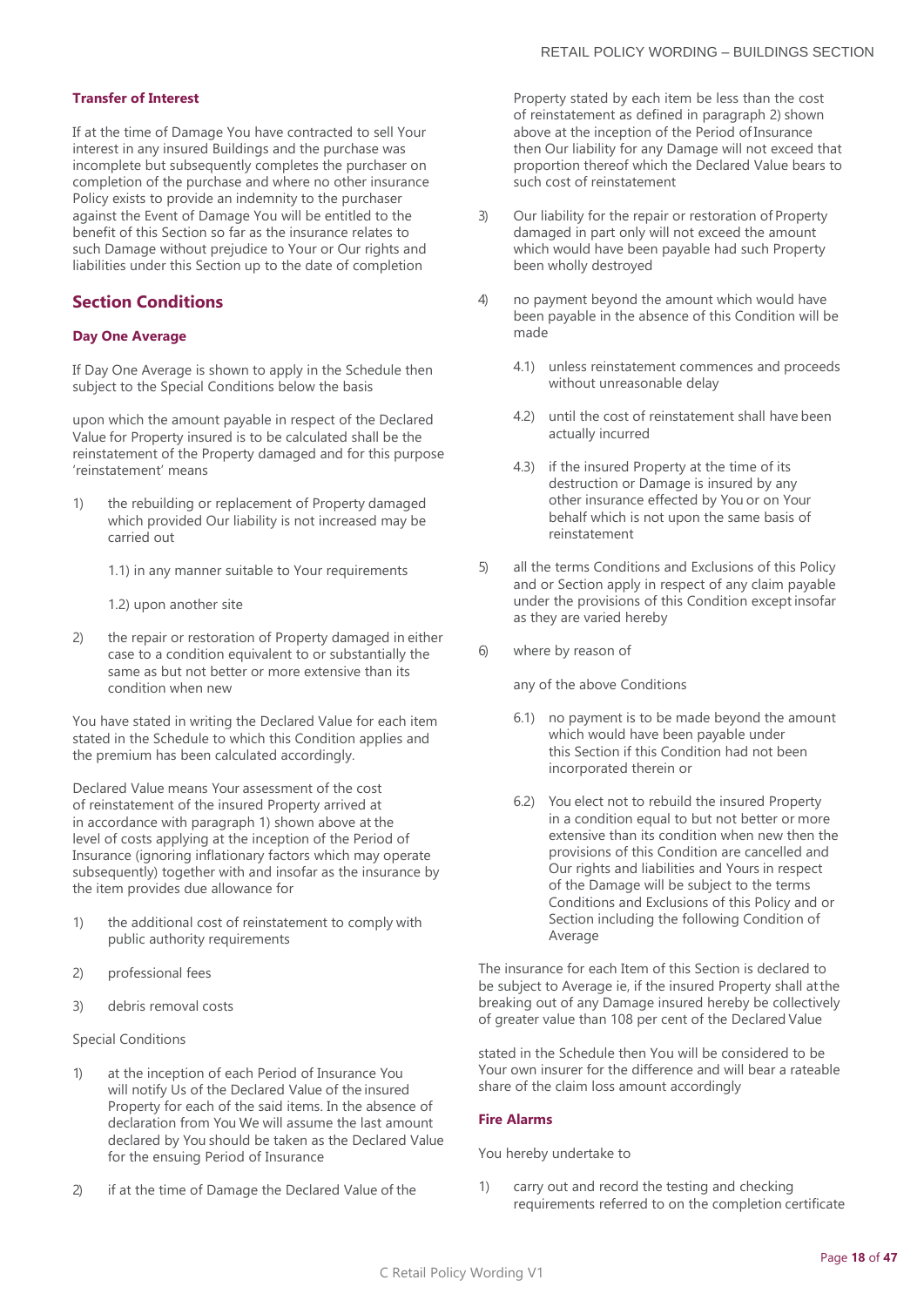and remedy promptly any defect disclosed

- 2) carry out and record the maintenance procedures specified by the manufacturers of the equipment
- 3) notify Us immediately of any disconnection or failure of the automatic fire alarm installation likely to leave any area unprotected for 12 hours or more
- 4) record details of all events such as alarm faults tests maintenance and disconnections a keep such details available for examination by Our representatives

Where the obligations above reduce the risk of a loss of a particular kind, at a particular location an/or at a particular time do not define the risk as a whole, we shall not rely on any non-compliance to prevent our liability under the terms of this Policy if the non-compliance could not have increased the risk of the loss which actually occurred whilst You are not in compliance with the obligations above

We shall not be liable to provide an indemnity in respectof any act Event claim or Incident occurring whilst You are not in full compliance with the obligations above

#### **Fire Break Doors and Shutters**

All fire break doors and shutters will be kept closed except during working hours and will be maintained in efficient working order

Where the obligations above reduce the risk of a loss of a particular kind, at a particular location an/or at a particular time do not define the risk as a whole, we shall not rely on any non-compliance to prevent our liability under the terms of this Policy if the non-compliance could not have increased the risk of the loss which actually occurred whilst You are not in compliance with the obligations above

We shall not be liable to provide an indemnity in respectof any act Event claim or Incident occurring whilst You are not in full compliance with the obligation above

#### **Fire Extinguishment Appliances**

You shall inspect the appliances regularly and remedy promptly any defect disclosed by any such inspection or otherwise

Where the obligations above reduce the risk of a loss of a particular kind, at a particular location an/or at a particular time do not define the risk as a whole, we shall not rely on any non-compliance to prevent our liability under the terms of this Policy if the non-compliance could not have increased the risk of the loss which actually occurred whilst You are not in compliance with the obligations above

We shall not be liable to provide an indemnity in respectof any act Event claim or Incident occurring whilst You are not in full compliance with the obligation above

#### **Fire Extinguishment – Automatic Sprinkler Installations**

In consideration of the discount and or reduced rate granted for the automatic sprinkler installation(s) You will

1) conduct a test every working day for the purpose of

ascertaining the condition of the circuit between the alarm switch and the control unit unless

- 1.1) this function is continuously monitored
- 1.2) a ring circuit or one break of wire(s) will not prevent an alarm signal being transmitted
- 2) conduct a test at least once a week for the purpose of ascertaining the condition of
	- 2.1) the connection with the public fire station central fire alarm depot or public fire brigade control unless You have with a written undertaking from the public fire brigade that they will carry out this test
	- 2.2) the relevant batteries provided that where the circuit is not continuously monitored test must be made and recorded every working day
	- 2.3) have a contract with approved installing engineers providing for the maintenance of and half-yearly inspection of the installation(s) and obtain from them following each inspection certification that they are in satisfactory working order
	- 2.4) conduct a test every week for the purpose of ascertaining that the alarm bell is in working order and that the stop valves controlling the individual water supplies and the installation(s) are fully open
	- 2.5) conduct tests each week for the purpose of ascertaining that the pump(s) can be started both automatically and manually and that in respect of any diesel engine driven pump the battery electrolyte level and density are correct and record the completion of these tests
	- 2.6) conduct quarterly or half-yearly tests if required by Us to do so for the purpose of ascertaining that each water supply is in order and record the particulars of each test
	- 2.7) remedy promptly any defect disclosed by such tests or otherwise
	- 2.8) notify Us before any installation is rendered inoperative or immediately in the event of emergency

We shall have access to the Premises at all reasonable times for the purpose of inspecting the sprinkler installation(s)

Where the obligations above reduce the risk of a loss of a particular kind, at a particular location an/or at a particular time do not define the risk as a whole, we shall not rely on any non-compliance to prevent our liability under the terms of this Policy if the non-compliance could not have increased the risk of the loss which actually occurred whilst You are not in compliance with the obligations above

We shall not be liable to provide an indemnity in respect of any act Event claim or Incident occurring whilst You are not in full compliance with the obligations above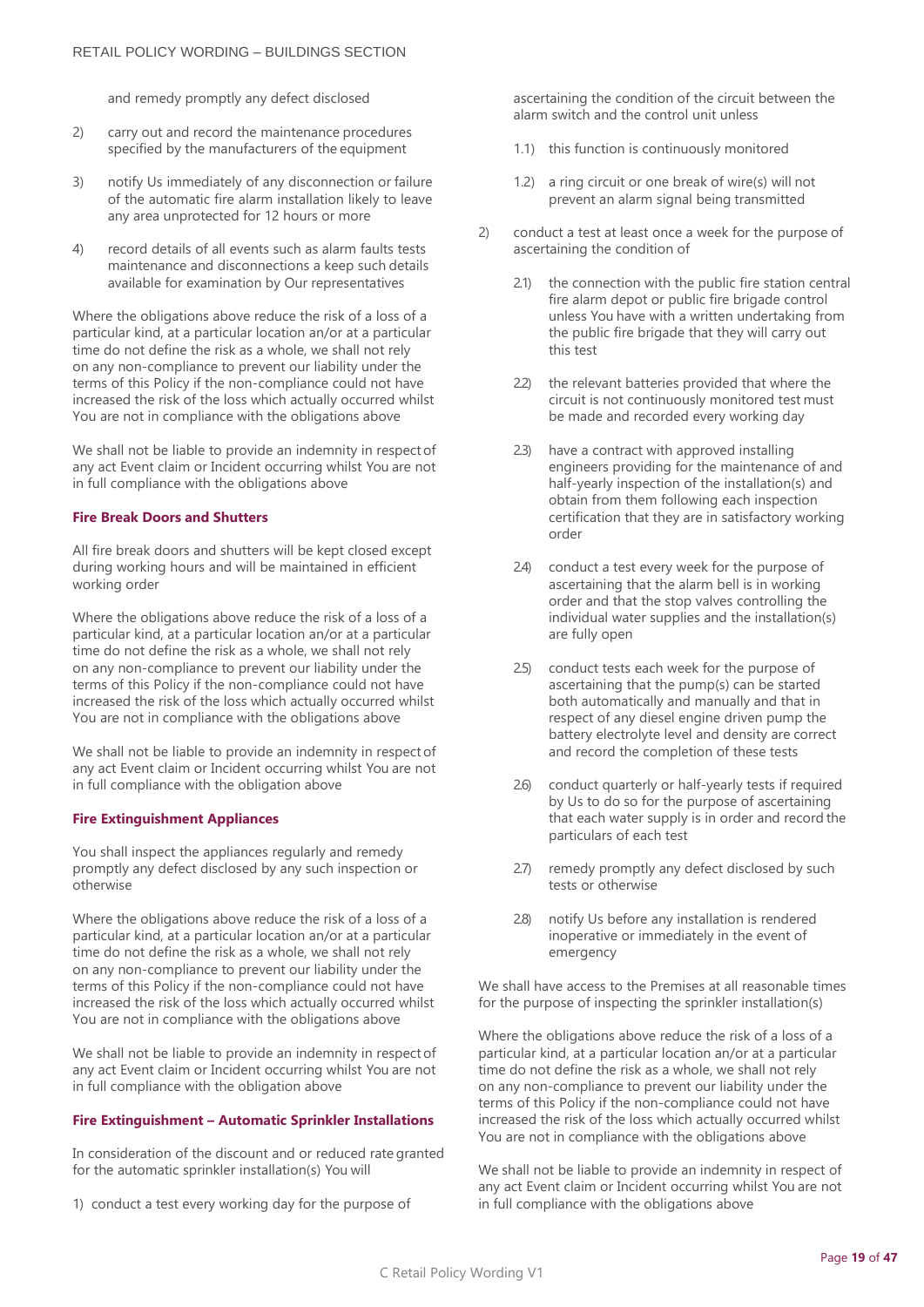#### **Flat Roof Condition**

Any flat portion of the roof is to be inspected once every 2 years by a competent roofing contractor and any recommendations implemented.

#### **Portable Heater Condition**

In respect of any portable heating appliance used at the Premises, other than electrically powered appliances, the following conditions are to be complied with:

- 1) an area of at least one metre is to be kept clear at all times around the heaters
- 2) at no time is any object to be placed on top of the heater
- 3) the heater is to be adequately secured in one position
- 4) all empty fuel bottles and canisters are to be removed from the building on a daily basis and stored in a locked compound or chained together in an open area. Furthermore they are to be removed from the entire Premises at no more than weekly intervals

#### **Minimum Security Requirements**

The following minimum security is installed at the Premises and maintained in efficient wording order while the Policy remains in force.

1) all external doors are the Premises and any internal doors which give access to any part of the building not occupied by You, must be of solid construction and fitted with a mortice deadlock conforming to British Standard 3621

Where doors are double leaf, in addition to the above requirement, the first closing leaf must be fitted with internal flush or mortise rack bolts at the top and bottom of the leaf.

Any outward opening door should in addition to the above, have each hinge fitted with a hinge bolt.

2) All accessible opening windows, fanlights and skylights, including those accessible from decks, roofs, fire escapes or downpipes, must be fitted with key operated window locks, except those opening windows protected by solid steel bars, grilles, expanded metal or weld mesh.

#### **Electrical Circuit Maintenance**

All fixed electrical installations are to have been tested by an NICEIC (National Inspection Council for Electrical Installation Contracting) or ECA (Electrical Contractors Association) registered contractor and have current IEE test certificate in force showing no deviations. All fixed electrical installations to be inspected as above, at least once in every three year period.

#### **Section Exclusions**

We will not indemnify You for

1) delay loss of market loss of use or subsequent or

inevitable loss and or Damage of any kind unless specifically insured as an item under this Section

- 2) Damage to any Property more specifically insured by You or on Your behalf
- 3) Damage caused by Pollution or Contamination unless the Pollution or Contamination is itself caused by a Specified Peril that is not otherwise excluded
- 4) Damage to working dynamos motors wires main or electrical apparatus through short circuiting overrunning or excessive pressure
- 5) Damage to Glass and Sanitary Ware as defined under Glass and Fixed Signs Section of this Policy, other than breakage by or arising out from Specified Peril 1)<br>Fire, 2) Lightning or 3) Explosion, or salva Explosion, or salvage operations consequent thereon
- 6) Damage to any electrical sign or its installation
- 7) Damage
	- 7.1) which originated prior to the inception date of this Policy
	- 7.2) in respect of electrical appliances orinstallations caused by self-ignition short circuiting overrunning or excessive pressure
- 8) Damage attributable solely to change in the water table level
- 9) the Excess amount stated in the Schedule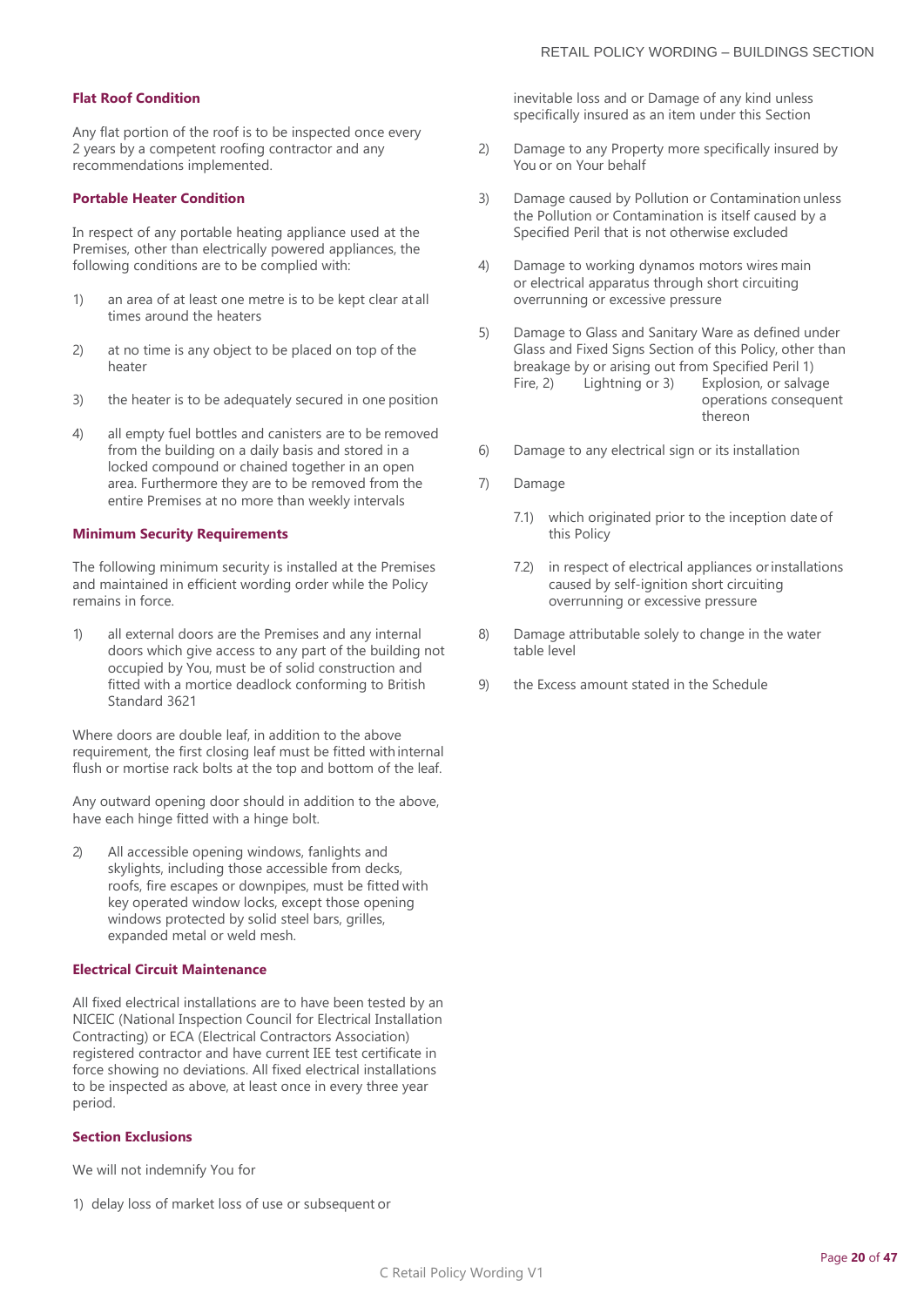## <span id="page-20-0"></span>**Trade Contents**

## **Section Definitions**

These definitions apply to this Section wherever these words or phrases appear with an upper case letter except where otherwise stated

#### **Trade Contents**

means trade contents belonging to You or for which You are responsible consisting of Cigarettes, Cigars, Tobacco, DVD's, CD's and Computer Games and Wines and Spirits, All Other Stock and Business Contents

#### **All Other Stock**

means Stock in Trade other than Cigarettes, Cigars and Tobacco, DVD's, CD's and Computer Games, Wines and Spirits belonging to You or held in trust or on commission for which You are responsible

#### **Cigarettes, Cigars and Tobacco**

means Cigarettes, Cigars and Tobacco belonging to You or held in trust or on commission for which You are responsible

#### **DVD's, CD's and Computer Games**

means DVD's, CD's and Computer Games belonging to You or held in trust or on commission for which You are responsible.

#### **Wines and Spirits**

means Wine and Spirits belonging to You or held in trust or on commission for which You are responsible

#### **Business Contents**

means

- 1) trade fixtures, fittings, plant, machinery and office equipment, meters, telephone installations belonging to You or for which You are responsible
- 2) clothing and personal effects belonging to Your Employees or customers but for which You are responsible for, up to a limit of £1000 any one person
- 3) all other contents used in connection with or for the purpose of Your Business whilst in the Premises

#### excluding:

- 1) bills of exchange, promissory notes, money, deeds, bonds or documents of any description, business books (except for their value as stationery and the cost of clerical labour expended in writing up and reinstatement thereof), plans, specifications, designs
- 2) jewellery, furs, precious metals, precious stones or articles compose of any of them
- 3) computer system records, except for the value of the material together with reproduction costs, up to £25,000 including the cost of gathering information, but excluding the value to You of the information
- 4) Cigarettes, Cigars and Tobacco, DVD's, CD's and Computer Games, Wines and Spirits and All Other

Stock

5) any other property separately described in the Schedule or which is more specifically insured

## **Section Cover**

Damage occurring during the Period of Insurance caused by a Specified Peril described in this Section and not stated to be otherwise excluded in the Schedule

## **Limit of Liability**

Our liability under this Section shall not exceed the Sum Insured by each item stated in the Schedule in respect of any one Period of Insurance or any limit stated in any Extension and or Endorsement to this Section

## **Specified Perils**

- 1) **Fire** but excluding Damage caused by
	- 1.1) Specified Perils 3) Explosion resulting from fire its own spontaneous fermentation or heating
	- 1.2) its undergoing any heating process or any process involving the application of heat
	- 1.3) Specified Peril 7) Earthquake
	- 1.4) Specified Peril 8) Subterranean Fire
	- 1.5) Specified Peril 2) Lightning
- 2) **Lightning**
- 3) **Explosion** but excluding Damage
	- 3.1) caused by or consisting of the bursting of a boiler economiser or other vessel machine or apparatus in which internal pressure is due to steam only and belonging to You or under Your control
	- 3.2) in respect of and originating in any vessel machinery or apparatus or its contents belonging to You or under Your control which requires to be examined to comply with any statutory regulations unless such vessel machinery or apparatus shall be the subject of a certificate or other contract providing the required inspection service
- 4) **Aircraft** or other aerial devices or articles dropped therefrom
- 5) **Riot Civil Commotion Strikers Locked-out Workers**  or persons taking part in labour disturbances or Malicious Persons acting on behalf of or in connection with any political organisation excluding Damage
	- 5.1) arising from cessation of work or from confiscation or destruction or requisition by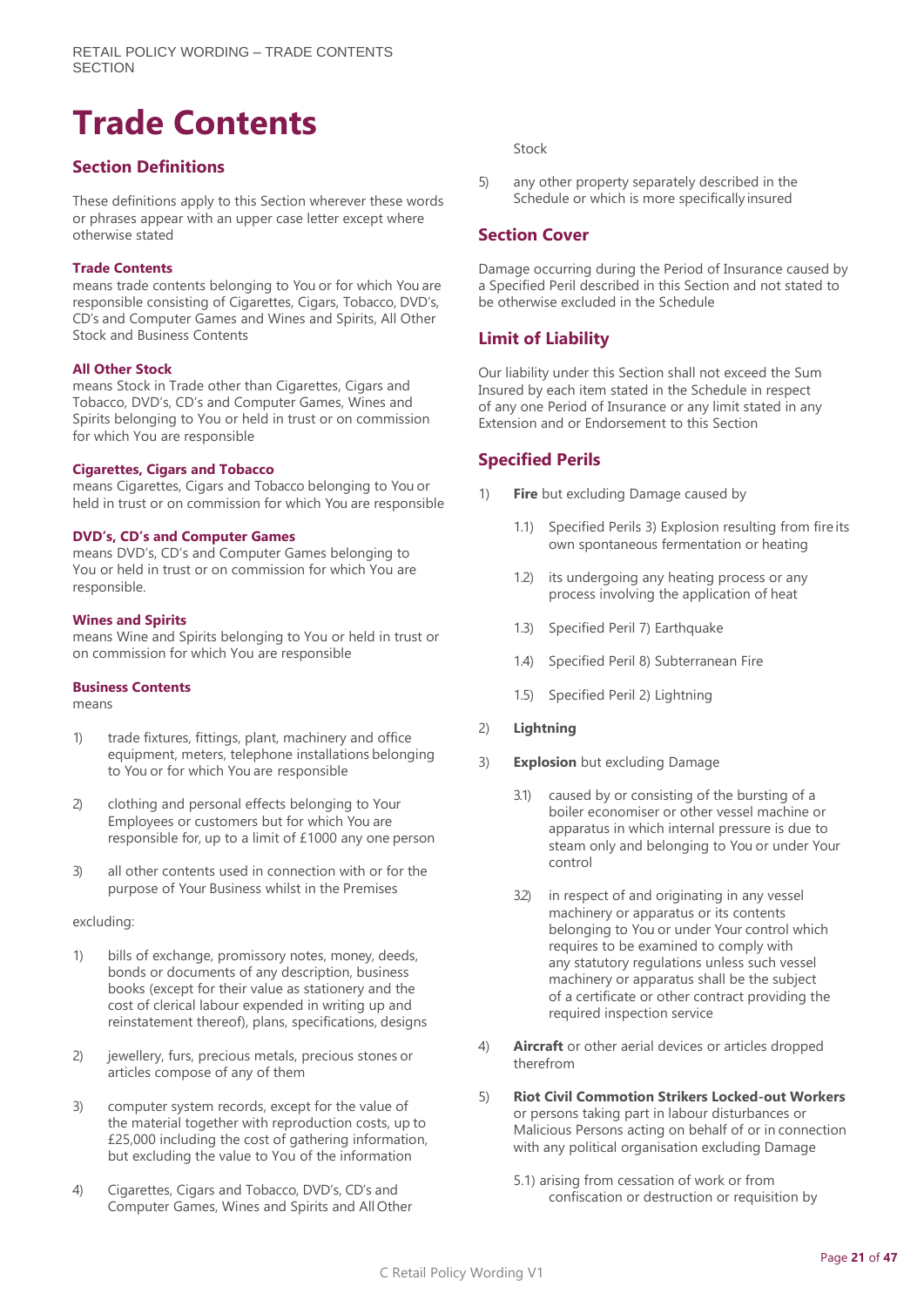order of the Government or any public authority

- 5.2) by Specified Peril 1) Fire caused by strikers locked- out workers or persons taking part in labour disturbances or Specified Peril 6) Malicious Persons
- 5.3) in respect of any Unoccupied Building
- 6) **Malicious Persons** not acting on behalf of or in connection with any political organisation excluding Damage
	- 6.1) by Specified Peril 16) Theft or Attempted Theft
	- 6.2) in respect of any Unoccupied Building
	- 6.3) in respect of Property in the open unless otherwise agreed by Us.
	- 6.4) in respect of Property in a Building which is incapable for being locked

#### 7) **Earthquake**

#### 8) **Subterranean Fire**

- 9) **Storm** excluding Damage
	- 9.1) by Specified Peril 2) Lightning
	- 9.2) by frost or Specified Peril 15) Subsidence Ground Heave or Landslip
	- 9.3) to Property in the open
	- 9.4) to All Other Stock, Cigarettes, Cigars and Tobacco and Wines and Spirits stored in any basement unless raised at least 6 inches (150mm) above floor level
	- 9.5) by Specified Peril 10) Flood
- 10) **Flood** excluding Damage
	- 10.1) Specified Peril 9) Storm
	- 10.2) Specified Peril 11) Escape ofWater
	- 10.3) to property in theopen
	- 10.4) by frost or Specified Peril 15) SubsidenceGround Heave or Landslip
	- 10.5) to All Other Stock, Cigarettes, Cigars and Tobacco, DVD's, CD's and Computer Games and Wines and Spirits stored in any basement unless raised at least 6 inches (150mm) above floorlevel
- 11) **Escape of Water** from any tank apparatus or pipe excluding Damage
	- 11.1) in respect of any Unoccupied Buildings
	- 11.2) by water discharged or leaking from any automatic sprinkler installation
- 11.3) to All Other Stock, Cigarettes, Cigars and Tobacco, DVD's, CD's and Computer Games and Wines and Spirits stored in any basement unless raised at least 6 inches (150mm) above floor level
- 12) I**mpact** by any vehicle or animal
- 13) **Accidental Escape of Water** from any automatic sprinkler installation in the Premises not caused by
	- 13.1) freezing whilst the Buildings belonging to You or for which You are responsible are Unoccupied
	- 13.2) Specified Peril 3) Explosion 7) Earthquake 8) Subterranean Fire or heat caused by Specified Peril 1) Fire
	- 13.3) to All Other Stock, Cigarettes, Cigars and Tobacco, DVD's, CD's and Computer Games and Wines and Spirits stored in any basement unless raised at least 6 inches (150mm) above floorlevel

#### 14) **Any Other Accidental Damage** but excluding:

14.1) Damage caused by or resulting from:

- a) wear and tear, the action of light or atmosphere, moths vermin or insects
- b) any process of cleaning, dyeing, restoring, adjusting or repairing
- c) corrosion, dampness, dryness, wet or dry rot, marring, scratching, bruising or deterioration
- d) subsidence or ground heave of any part of the site on which the Property stands, or landslip
- 14.2) Damage to the Property insured caused by or consisting of:
	- a) inherent vice latent defect gradual deterioration wear and tear frost change in the water table levels, its own faulty design or defective design or materials
	- b) faulty or defective workmanship operation error or omission on Your part or any of Your Employees

but this shall not exclude subsequent Damage which results from a cause not otherwise excluded

- 14.3) Damage to any machine or apparatus arising from mechanical, electrical or electronic breakdown of derangement or from adjustment, maintenance or repair
- 14.4) Damage specifically excluded in any Specified Peril under this Section
- 14.5) normal maintenance or repair
- 14.6) erasure or distortion of information on computer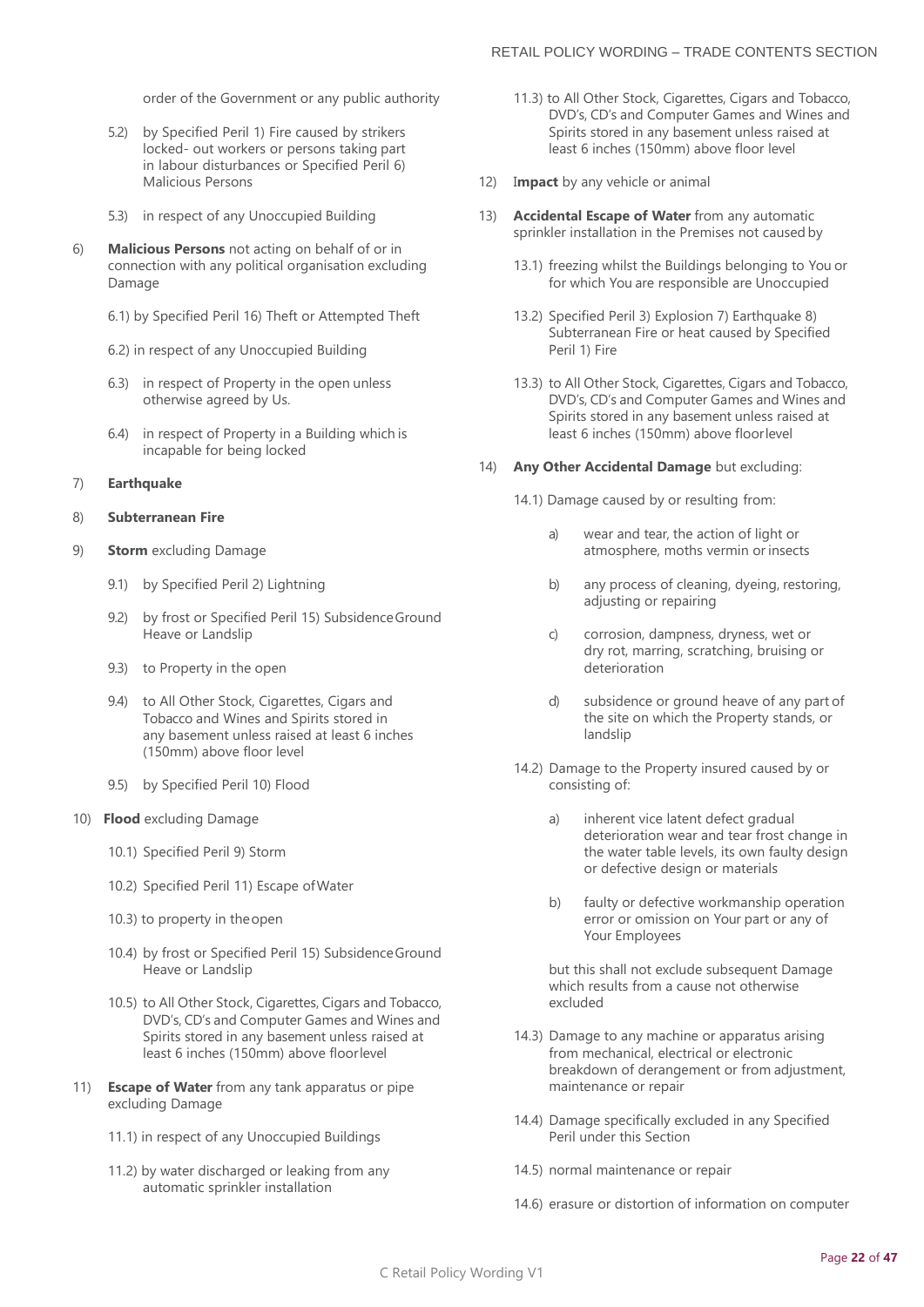systems or other records

- 14.7) Damage by confiscation or detention by Customs or other officials or authorities
- 14.8) Damage following dishonesty or fraudulent actions by Your Employees or any person lawfully on the Premises
- 14.9) any shortage due to error or omission
- 14.10)Damage to Property in Transit

14.11)the Excess amount stated in the Schedule

- 15) **Subsidence Ground Heave or Landslip** excluding Damage
	- 15.1) arising from the settlement or movement of made- up ground or by coastal or river erosion
	- 15.2) occurring as a result of the construction demolition alteration or structural repair of any Property at the Premises
	- 15.3) arising from the settling shrinkage or expansion of foundations walls floors ceilings or roof settlement or bedding down of new structures or extensions subsidence groundheave or landslip
	- 15.4) occurring prior to the inception date of the insurance under this Section
	- 15.5) caused by subsidence ground heave of any part of the site on which the Buildings stand or landslip resulting from groundworks or excavation at the Premises
	- 15.6) caused by subsidence ground heave of any part of the site on which the Buildings insured stand or landslip to the yards car parks roads pavements walls gates and fences unless the Buildings insured under this Section are affected at the same time

#### 16) **Theft or Attempted Theft**

Involving entry to or exit from the Buildings at the Premises by forcible or violent means but excluding Damage

- 16.1) caused by You or any partner director or Employee of Yours or any other person to whom Property has been entrusted excepting collusion
- 16.2) in respect of:
	- i) coin and similarly operated gaming and or amusement machines or their contents
	- ii) to Property in gardens yards open spaces or in open sided or fronted Buildings orin Buildings not on permanent foundations
	- iii) by any of Your or Your resident managers household or by any of Your Employees unless We state otherwise in the Schedule
- 17) **Escape of Fuel Oil** from any fixed heating installation tank apparatus or pipe excluding Damage inrespect of:
	- 17.1) any Unoccupied Building
	- 17.2) to All Stock, Cigarettes, Cigars and Tobacco and Wine and Spirits stored in any basement unless raised at least 6 inches (150mm) above floor level
- 18) Leakage of Beverages from storage containers pipes and apparatus but excluding Damage to:
	- 18.1) any portion of the Buildings which are Unoccupied
	- 18.2) to All Stock, Cigarettes, Cigars and Tobacco and Wine and Spirits stored in any basement unless raised at least 6 inches (150mm) above floor level
- 19) **Breakage or Collapse** of television or radio aerials, aerial fittings, masts, satellite dishes or falling trees but excluding Damage:

19.1) by lopping, pruning or felling of trees

19.2) to gates, fences or posts

20) **Robbery**

## **Section Extensions**

The terms Conditions and Exclusions of this Policy and or Section apply to these Extensions and where no limit or maximum liability is stated in the Extensions the Section Limit of Liability applies

#### **Theft Damage to Buildings**

This Extension extends the insurance provided by Specified Peril 16) Theft to include Damage to Buildings caused by Theft or any attempted Theft or any attempt of Theft at the Premises

#### **Temporary Removal**

This Extension provides cover for Business Contents whilst temporarily removed from or in Transit to or form the Premises for cleaning renovation repair or similar purposes but remaining within the Territorial Limits; excluding

- 1) any amount exceeding 20% of the Item Sum Insured as shown in the Schedule
- 2) property otherwise insured
- 3) motor vehicles and motor chassis licensed for normal road use.

#### **Replacement Locks**

This Extension provides cover for the cost of changing the up to safe and external door locks at the Premises following theft, where Specified Peril 16) Theft or Attempted Theft is in force under this Policy, of keys from the Premises or from Your home, or that of any Employee entrusted with keys.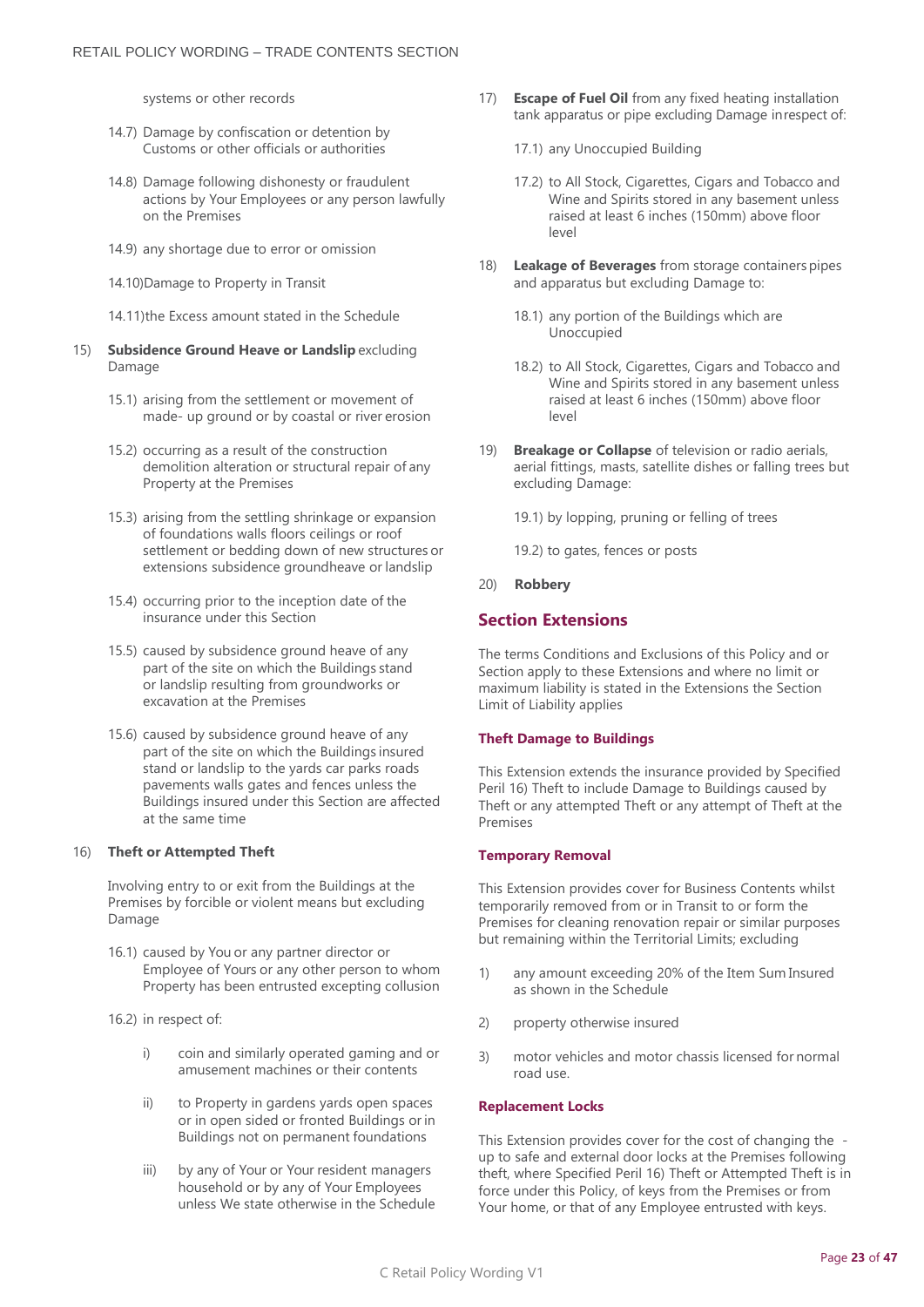Our maximum liability shall not exceed £15,000 in any one Period of Insurance

#### **Seasonal Increase**

The Sums Insured in respect of Cigarettes, Cigars and Tobacco, Wine and Spirts and All Other Stock are increased by 55% during the following periods:

- 1) December and January
- 2) from 15 days preceding and including any Bank or Public Holiday (other than that occurring in the period i) above) and for a period of 15 days thereafter.

#### **Removal of Debris**

This Extension provides cover for costs and expenses incurred necessarily by You with Our consent in:

- 1) removing debris from the site of the Premise and the area immediately adjacent
- 2) dismantling and or demolishing
- 3) shoring up or propping

of the portion or portions of the Property sustaining Damage from any Specified Peril

#### **Loss of Oil and Metered Water**

This Extension will provide cover for loss of oil or metered water contained in a fixed installation at the Premises following Damage.

Our maximum liability will not exceed £5,000 in any one Period of Insurance

#### **Lottery Equipment**

This Extension will provide cover for Damage by any Specified Peril to lottery equipment belonging to the Lottery Operator for which You are responsible for, provided that the equipment is included in the Business Contents Sum Insured

#### **Exhibitions**

This Extension will provide cover for Damage by any Specified Peril to Property Insured whilst at any indoor exhibition within the Territorial Limits, including whilst being erected or dismantled; excluding

1) theft, unless involving forcible and violent entry to or exit from the exhibition Premises

Our maximum liability shall not exceed £10,000 during any one Period of Insurance.

#### **Temporary Removal (Directors Partners or Employees Homes)**

This Extension provides cover for Damage to Trade Contents whilst at Your directors, partners or Employees home within the Territorial Limits or in Transit to or from such Premises.

Our maximum liability will not exceed:

- 1) £1,000 in total for all claims or series of claims, arising out of one original cause;
- 2) a maximum amount of £5,000 in the aggregate during one Period of Insurance

#### **Property in the Open**

This Extension provides cover for Damage to Property in the open not otherwise excluded under this Policy.

Our maximum liability will not exceed £1000 any one claim

#### **Section Conditions**

#### **Basis of Claims Settlement**

#### 1) **Trade Contents other than Business Contents**

We will pay You the value of the Property at the time of such Damage or at Our option reinstate or replace the Property or any part thereof.

If the Sum Insured at the time of any Damage is less than the full cost of replacement at the current prices then You will be Your own insurer for the difference and bear a rateable share of the Damage accordingly

#### 2) **Business Contents**

The Basis of Settlement for this Item shall be on a Reinstatement Basis. We may at Our option reinstate or replace the Property or any part thereof

#### **Automatic Reinstatement**

In the absence of written notice from Us or You to the contrary the Sum Insured by this Section will not be reduced by the amount of agreed claim settlement and in return You undertake to pay an additional premium on the amount of the agreed claim settlement from the date thereof

#### **Flat Roof Condition**

Any flat portion of the roof is to be inspected once every 2 years by a competent roofing contractor and any recommendations implemented.

## **Section Exclusions**

We will not indemnify You for

- 1) delay loss of market loss of use or subsequentor inevitable loss and or Damage of any kind unless specifically insured as an Item under this Section
- 2) Damage to any Property more specifically insured by Your or on Your behalf
- 3) Damage caused by Pollution or Contamination unless the Pollution or Contamination is itself caused by a Specified Peril that is not otherwise excluded
- 4) Damage to working dynamos motor wires main or electrical appliances through short circuiting overrunning or excessive pressure
- 5) Damage to motor vehicles or their contents more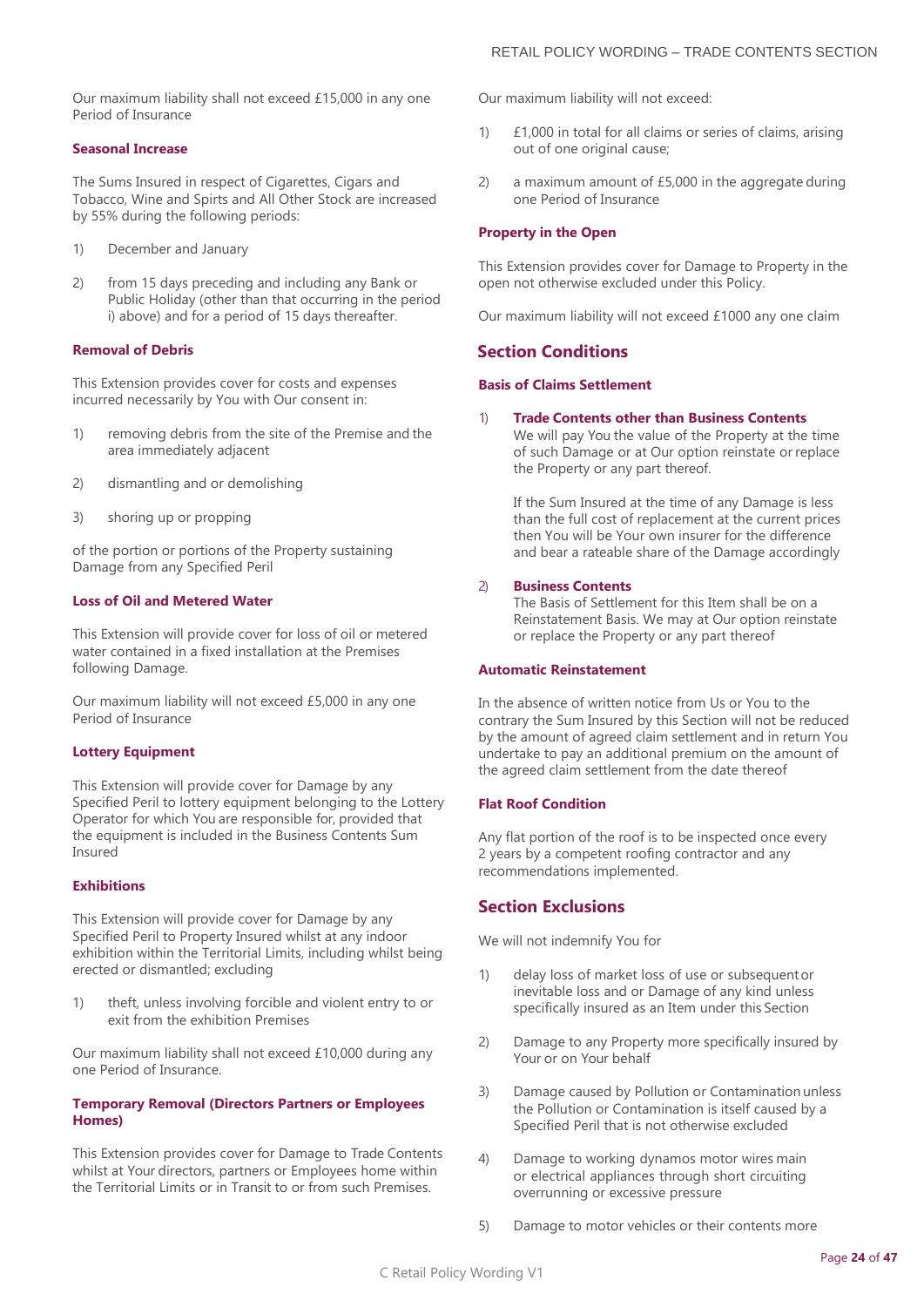specifically insured

- 6) Damage to Glass and Sanitary Ware as defined under the Glass Section of this Policy other than breakage by or arising out of Specified Perils 1) Fire, 2) Lightningor 3) Explosion or salvage operations consequent thereon
- 7) Damage to any electrical sign or its installation
- 8) Damage:
	- 8.1) which originated prior to the inception date of this Policy
	- 8.2) in respect of electrical appliances orinstallations caused by self-ignition short circuiting overrunning or excessive pressure
- 9) Damage attributable solely to change in the water table level
- 10) any disappearance or shortage revealed only at the time of a stocktaking or a stock checking or the making of an inventory or not traceable to a specific event.
- 11) loss or Damage recoverable under any maintenance agreement or any warranty or guarantee, or which would be recoverable but for breach of Your obligations under the agreement
- 12) the Excess amount stated in the Schedule.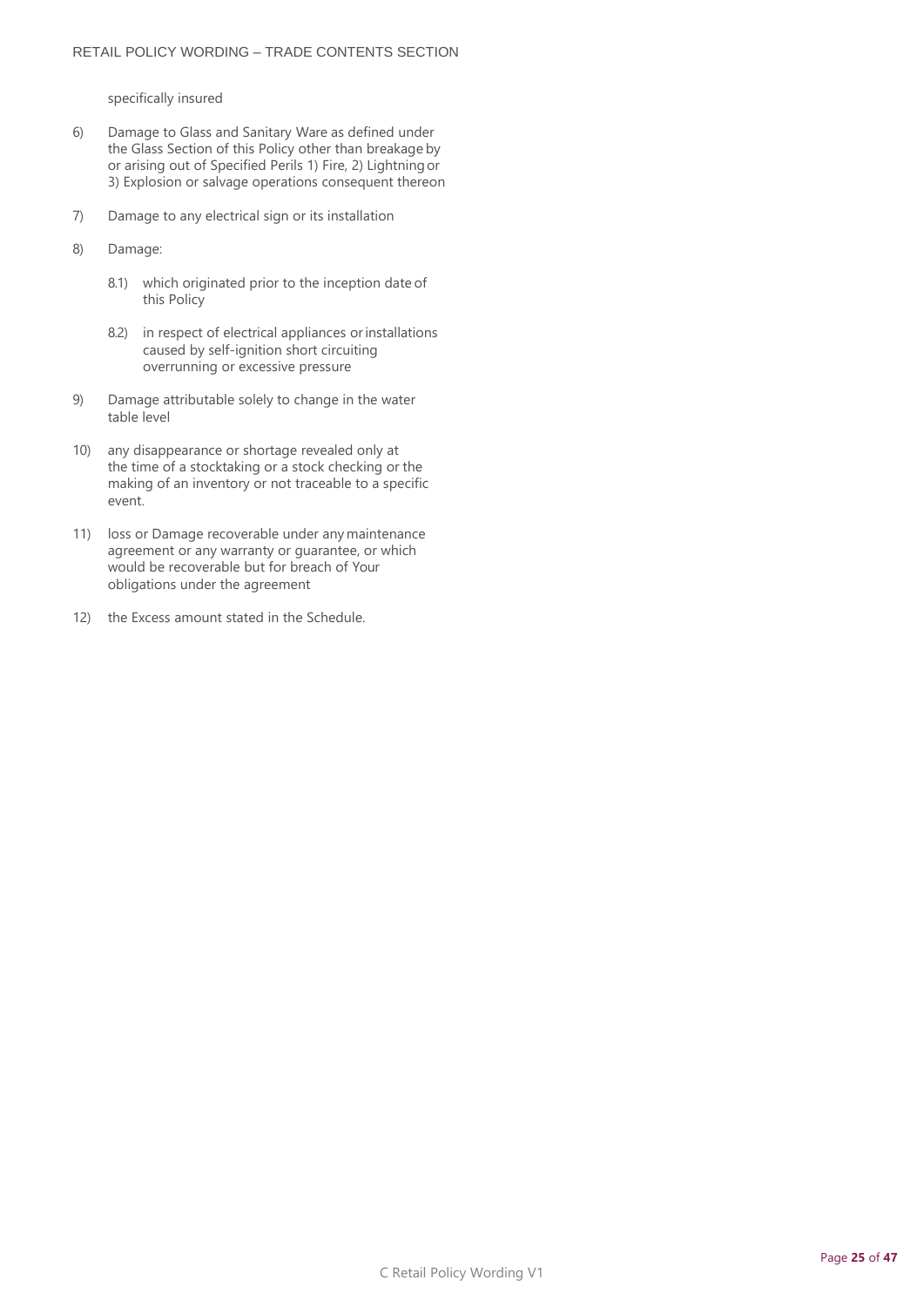## <span id="page-25-0"></span>**Glass & Fixed Signs Section**

## **Section Definitions**

These definitions apply to this Section wherever these words or phrases appear with an upper case letter except where otherwise stated

#### **Glass**

means all fixed glass (including shelves showcases and mirrors)

#### **Sanitary Ware**

means all fixed items of sanitary ware contained in Your Premises

## **Subsection: Glass**

## **Subsection Cover**

In the Event of breakage of Glass or Sanitary Ware for which You are responsible for at the Premises, We will pay to replace such Property or at Our option pay You the cost of replacement.

We shall not be liable to replace or pay for the replacement of such property exactly but only as nearly as circumstances permit.

Following breakage of Glass, We will in addition pay for any boarding up costs reasonably incurred

#### **Subsection Extensions**

We will also indemnify You in respect of:

- 1) Damage to frames or framework following breakage of Glass
- 2) the cost of removal or replacement of fixtures and fittings necessarily incurred to effect replacement of Glass as a result of breakage
- 3) the cost of replacing alarm foil lettering paining embossing silvering or other ornamental work on Glass following breakage of Glass
- 4) the reasonable cost of boarding up the aperture pending replacement of any Glass covered by thisSection

Provided that Out liability under any or all of these Extensions shall not exceed the Sum Insured shown in the Schedule for any one incident

#### **Subsection Exclusions**

We will not provide indemnity breakage or Damage:

- 1) by or arising out of Specified Perils 1) Fire, 2) Lightning or 3) Explosion or preventative or salvage operations consequent thereon
- 2) occurring during removal or installation or arising out of repairs or alterations being carried out at the Premises
- 3) caused in connection with Theft of Property from the Premises unless We have agreed to indemnify You in respect of such theft under Trade Contents Section of this Policy
- 4) any item flawed or broken at the commencement of this Insurance Policy
- 5) in any portion of the Buildings which is Unoccupied
- 6) in respect of the Excess stated in the Schedule

## **Subsection: All Risks on Fixed Signs**

## **Subsection Cover**

We will by payment or at Our option reinstate or repair indemnify You against Damage to any sign belonging to You or for which You are responsible for fixed on the exterior of or outside and in the immediate vicinity of the Premises up to the Sum Insured stated in the Schedule

#### **Subsection Exclusions**

We will not provide indemnity You in respect of Damage:

- 1) occasioned by or happening through wear and tear, the action of light or atmosphere, moths, vermin or insects
- 2) occasioned by or happening through any process of cleaning, dyeing, restoring, adjusting or repairing
- 3) corrosion, dampness, dryness, wet or dry rot, marring, scratching, bruising or deterioration
- 4) occasioned by or happening during erection, fitting, installation or removal
- 5) to any part arising from mechanical, electrical or electronic breakdown or derangement of from adjustment, maintenance or repair unless more specifically insured under this Policy
- 6) in respect of the Excess as stated in the Schedule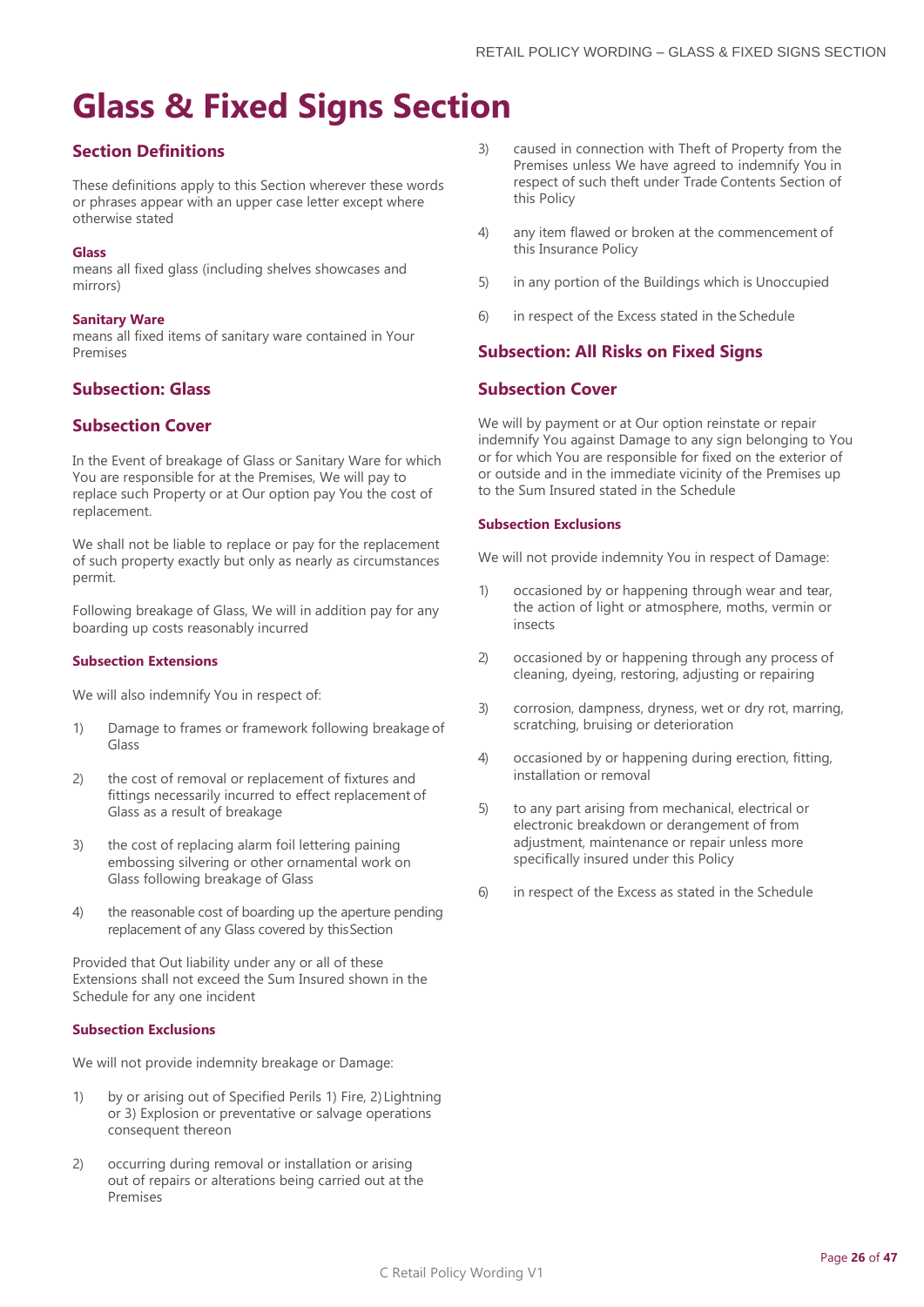# <span id="page-26-0"></span>**Loss of Income Section**

## **Section Definitions**

These definitions apply to this Section wherever these words or phrases appear with an upper case letter except where otherwise stated

#### **Business Interruption**

means an Incident resulting from interruption of or interference with Your Business carried on at the Premises in consequence of an Incident

#### **Customer Accounts**

means all the credit accounts of Your Business

#### **Disease**

means any of the following diseases sustained by any person acute encephalitis, acute infectious hepatitis, acute meningitis, acute poliomyelitis, anthrax, botulism, brucellosis, cholera, diphtheria, enteric fever (typhoid or paratyphoid), food poisoning, haemolytic uraemic

syndrome(HUS), infectious bloody diarrhoea, invasive group A streptococcal disease, legionellosis, leprosy, malaria, measles, meningococcal septicaemia, mumps, plague, rabies, rubella, SARS, scarlet fever, smallpox, tetanus, tuberculosis, typhus, viral haemorrhagic fever (VHF), whooping cough and yellow fever

#### **Estimated Gross Income**

means the amount declared by You to Us as representing not less than the Gross Income which it is anticipated will be earned by Your Business during the financial year, most nearly concurrent with the Period of Insurance or a proportionately increased multiple thereof where the Maximum Indemnity Period exceeds 12 months

#### **Gross Income**

means the money payable to You in the 12 months immediately before the incident. Or for a New Business, the proportionate equivalent for a period of 12 months of the gross income realised during the period between the date You commenced Your Business and the Incident

#### **Increased Cost of Working**

means the insurance under this item extends to include further additional expenditure up to the Sum Insured stated in the Schedule, beyond that recoverable under Loss of Income, necessarily and reasonably incurred during the Indemnity Period in consequence of the Incident

#### **Indemnity Period**

means the period commencing from the date of the Incident and ending no later than the Maximum Indemnity Period stated in the Schedule, during which the results of the Business are affected in consequence of the Damage

#### **Maximum Indemnity Period**

means the number of months stated against each item detailed in the Schedule unless stated otherwise by Endorsement.

#### **New Business**

means for the purpose of any basis of claims settlement, an Incident occurring before You have completed Your first 12 months Business trading at the Premises

#### **Outstanding Debit Balances**

means an estimate of the total debit declared at the time of the Incident adjusted for

- 1) bad debts
- 2) amounts debited or invoiced but not debited and credited including credit notes and money not passed through Your books of accounts at the time of the Incident to Customers Accounts in the period between the last statement date and Incident
- 3) any abnormal condition of trade which had or could have had a material effect on Your Business so that the figures adjusted shall represent as nearly as practicable those which would have applied at the Incident

## **Section Cover**

Business Interruption at Your Premises resulting in Loss of Gross Income occurring in the Indemnity Period following an Incident during the Period of Insurance caused by the operation of a Specified Peril insured under Material Damage Section

Provided that at the occurring of the Business Interruption there shall be in force an insurance covering Your interest in the Property insured at the Premises against such Damage and that payment

- 1) shall have been made or liability admitted or
- 2) would have been made or liability admitted but for the operation of a proviso in such insurance excluding liability for losses below a specified amount

## **Limit of Liability**

Our liability under this Section shall not exceed the Sum Insured by each item stated in the Schedule in respect of any one Period of Insurance or any limit stated in any Extension and or Endorsement to this Section

## **Basis of Claims Settlement**

The following settlement headings apply when the insured item(s) below are stated in the Schedule to this Section

#### **Loss of Gross Income**

If the Property used by You at the Premises or elsewhere as specified sustains Damage causing an interruption to Your Business, which results in a loss of Gross Income We will indemnify You for the:

- 1) the amount by which Gross Income during the Indemnity Period as a result of Damage is reduced from the Estimated Gross Income which would have been received during the Indemnity Period had the Damage not occurred
- 2) Increased Cost of Working for the sole purpose of avoiding or diminishing the reduction in Gross Income during the Indemnity Period as a result of Damage not exceeding the amount of Gross Income thereby avoided

less any sum saved during the Indemnity Period in respect of such of the charges and expenses of Your Business payable out of Gross Income as may cease or be reduced in consequence of the Incident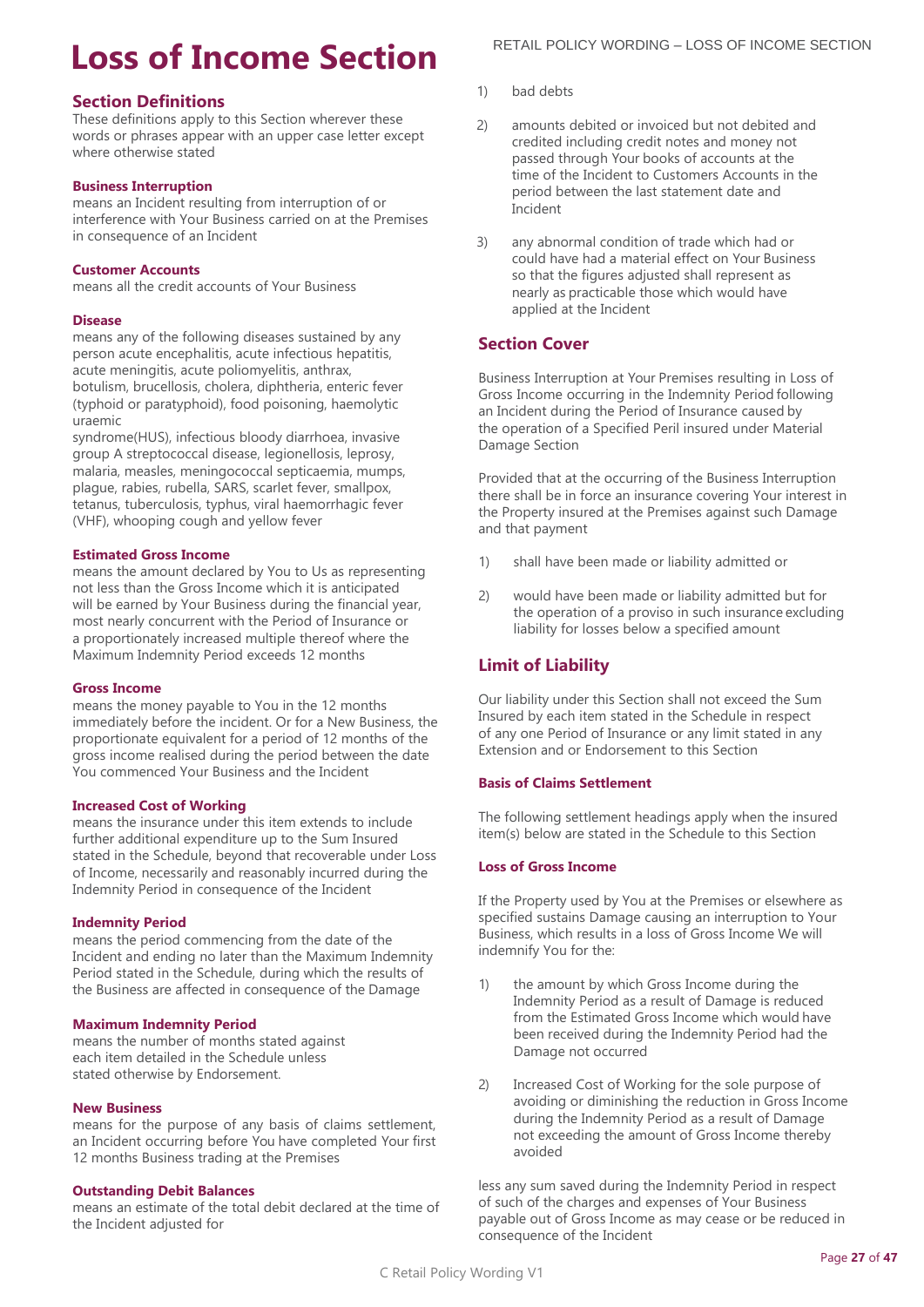Provided that if at the time of any Damage the Sum Insured on Gross Income is less that the Estimated Gross Income which would have been earned in the Indemnity Period following the date of the Damage, the amount payable will be proportionally reduced

- 3) the additional expenditure beyond that recoverable under 2) above for the sole purposes of providing alternative accommodation and food (including incidental removal costs) for You, Your family and Employees who usually reside on the Premises. Our maximum indemnity will not exceed 10% of the Sum Insured on Gross Income.
- 4) auditors or accountants charges reasonably incurred for producing or certifying details of a claim under this Section.

## **Section Extensions**

The terms Conditions and Exclusions of this Policy and or Section apply to these Extensions and where no limit or maximum liability is stated in the Extensions the Section Limit of Liability applies

#### **Denial of Access**

The cover under this Section extends to include interruption of or interference with Your Business in consequence of an Incident as insured by this Section, occasioned by Damage to Property in the vicinity of the Premises which prevents or hinders the use or access to the Premises, whether the Premises or Your Property suffers Damage or not, but excluding Damage to Property of any supply undertaking from which You obtain gas, electricity or water, which prevents or hinders the supply of such services to the Premises stated in the Schedule as Denial of Access

#### **Public Utilities**

The insurance by this Section extends to include accidental failure of public supply undertaking, including land based lines and cables carrying the supply to the terminal point of Your Premises, in the Territorial Limits for which you obtain Your gas, electricity, water or telecommunications but excluding:

- 1) telecommunications where such failure is for a period of less than 24 hours
- 2) electricity, gas or water where such failure is for a period of less than 1 hour
- 3) any failure caused by:
	- 3.1) the deliberate act of any supply authority of by the exercise by any such supply authority of its power to withhold or restrict supply due to drought or any other reason
	- 3.2) strikes or labour or trade disputes
	- 3.3) other atmospheric or weather conditions but this shall not exclude failure due to Damage to equipment caused by such conditions

3.4) loss resulting from error or omission in the design plan or specification of such land based lines and cables, operational error or omission, faulty workmanship, faulty materials employed in the original product and or original installation of such Property.

the Maximum Indemnity Period under this Extension shall be 3 months and stated in the Schedule as Public Utilities.

#### **Suppliers**

This Extension provides cover for Damage by an Specified Peril insured under Trade Contents Section to Property at the Premises of any of Your suppliers or booking agents (other than suppliers of electricity, gas, water or telecommunications) within the Territorial Limits.

Our maximum liability will not exceed 25% of the Sum Insured in respect of any brewer supplying You or 10% of the Sum Insured for all other suppliers.

#### **Infectious Diseases**

The insurance by this Section extends to include interruption of or interference with Your Business in consequence of closure of the Premises or part thereof on the order advice or stipulation of any government or local authority as a result of

- 1) any human infectious or human contagious Disease (excluding Acquired Immune Deficiency Syndrome [AIDS] or an AIDS-related condition) manifested by any person whilst at the Premises, or within a 25 mile radius of the Premises
- 2) murder or suicide occurring at the Premises
- 3) injury or illness sustained by any visitor, arising from or traceable to foreign or injurious matter in food or drink provided on the Premises
- 4) defects in the drains or other sanitary arrangements at the Premises, or the Premises becoming infested with vermin or pests
- $1) 4$ ) are stated in the Schedule as Infectious Diseases

Our maximum limit of indemnity shall not exceed £25,000 during each Period of Insurance

5) sudden and accidental pollution of a beach or coastal or inland waterway at the Premises of within a 25mil radius

Our maximum limit of indemnity will not exceed £25,000 for each occurrence during each Period of Insurance

For the purpose of this Extension Indemnity Period means the period during which the results of Your Business are affected in consequence of the outbreak or Event beginning with the date when restrictions on the Premises are imposed and ending not later than the Indemnity Period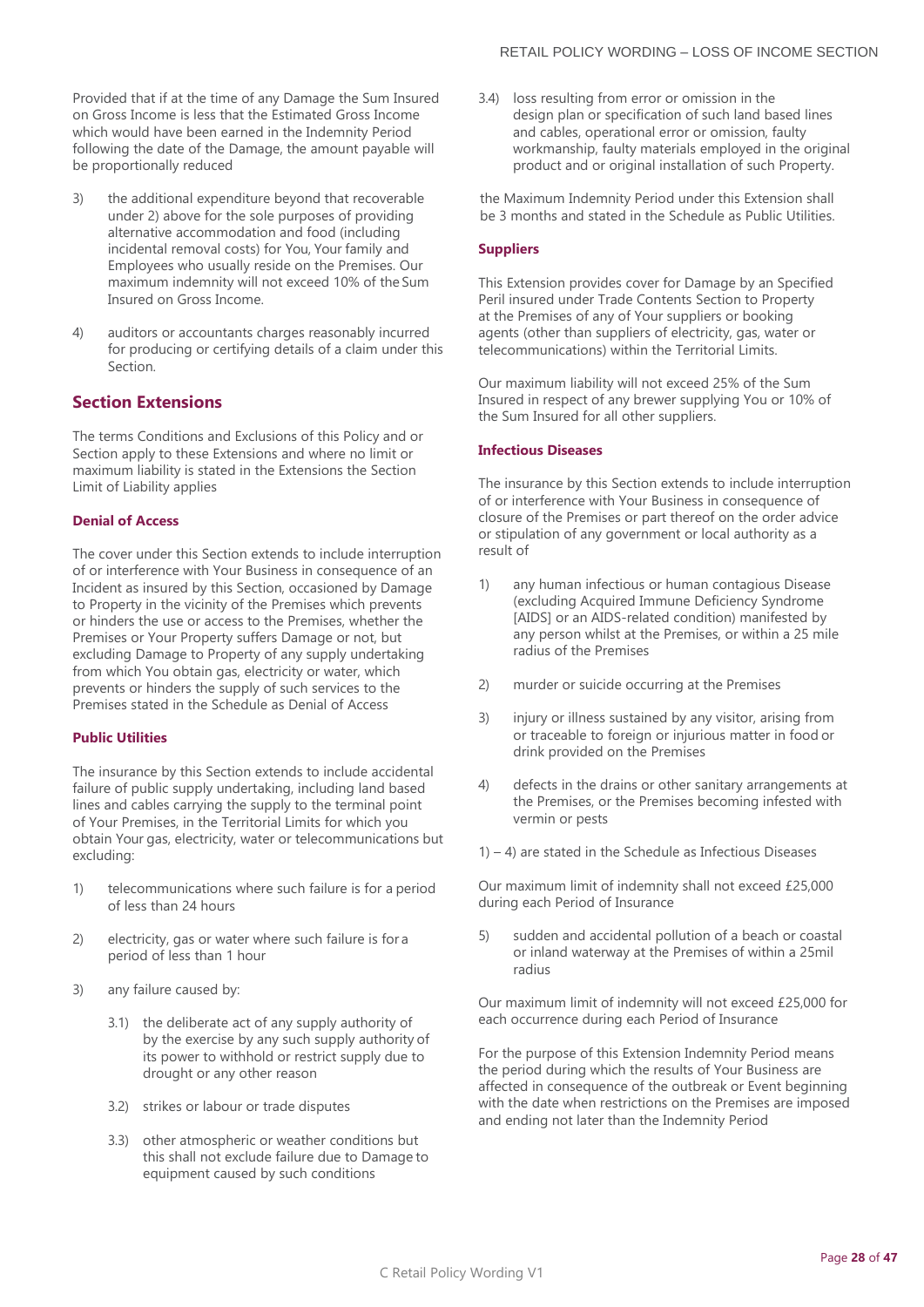#### **Public Emergency**

The Extension provides cover for the actions or advice of a competent Public Authority due to an emergency likely to endanger life or Property in the vicinity of the Premises which prevents or hinders the use of or access to the Premises; excluding:

- 1) any loss during the first 4 hours
- 2) any period other than the actual period when access to the Premises was prevented
- 3) any loss occurring in Northern Ireland
- 4) infectious or contagious diseases

#### **Book Debts**

The insurance by this Section extends to include an Incident where You are unable to trace or establish the Outstanding Debit Balances in whole or in part following Damage to Your books of account or other Business books or documents at the Premises or any premises occupied by persons acting on Your behalf to which Your Business records are temporarily removed or in Transit within the Territorial Limits but excluding an Incident resulting from

- 1) records being mislaid or misfiled
- 2) the deliberate falsification of records or by any bookkeeping accounting or other error or omission dishonest of fraudulent act by Your Employees or by any person action on their behalf

The cover provided by this Extension is limited to an Incident You sustain in respect of Outstanding Debit Balances directly due to the Incident and the amount payable in respect of any one event of an Incident shall not exceed

- 1) the difference between
	- 1.1) the Outstanding Debit Balances and
	- 1.2) the total of the amounts received or traced in respect thereof

and

2) the additional expenditure incurred with Our consent in tracing and establishing customers debit balances after the Incident:

provided that if the Sum Insured by this item be less than the Outstanding Debit Balances the amount payable will be proportionately reduced

Our maximum liability under this Extension shall not exceed the amount stated in the Schedule any one occurrence

It is a condition precedent to any liability of Ours under this Extension that

1) You will keep a monthly record of the amounts outstanding in Your Customer Accounts as set out in Your books of account and that such records be kept at a place other than the Premises

2) if there are fire-resisting safes or cabinets at the Premises Your books or records used for Your Business in which Customer Accounts are shown must be kept in such safes or cabinets when not in use

#### **National Lottery**

The Extension provides cover for loss resulting from interruption to of interference with Your Business at the Premises in consequence of an Employee or Employees terminating their employment with You as a direct result of a confirmed win during the Period of Insurance on the National Lottery in the United Kingdom,

Provided that after the application of all the terms, definitions, conditions and clauses, endorsements and exclusions under this Policy:

- 1) Our liability under this Extension in total for all claims or series of claims, arising out of any one original cause will not exceed the Loss of Income Sum Insured; and
- 2) the Indemnity Period under this Extension will not exceed 3 months

For the purposes of the Extension the definition of Employee shall mean:

Any person whilst working for You in connection with the Business who is under a contract of service or apprenticeship with You.

For the purposes of this Extension the definition of Indemnity Period shall mean:

The period beginning with the date of the confirmed win on the National Lotter and ending when the results of the Business will cease to be affected by such win.

#### **Bomb Scares**

The Extension provides cover for loss of Gross Income arising from interruption to the Business at the Premises in consequence of the suspected or actual presence of an incendiary or explosive device commending during the Period of Insurance which prevents or hinders access to the Premises; excluding

- 1) any loss during the first 4 hours; or
- 2) any loss occurring in Northern Ireland

Our maximum liability under this Extension will not exceed £50,000 in total for all claims or series of claims arising out of any one original cause.

#### **Section Exclusions**

We will not provide indemnity for:

1) erasure, loss, distortion or corruption of information on computer systems or other records programmes or software caused deliberately by Riot Strike Labour Disturbances Civil Commotion or Malicious Persons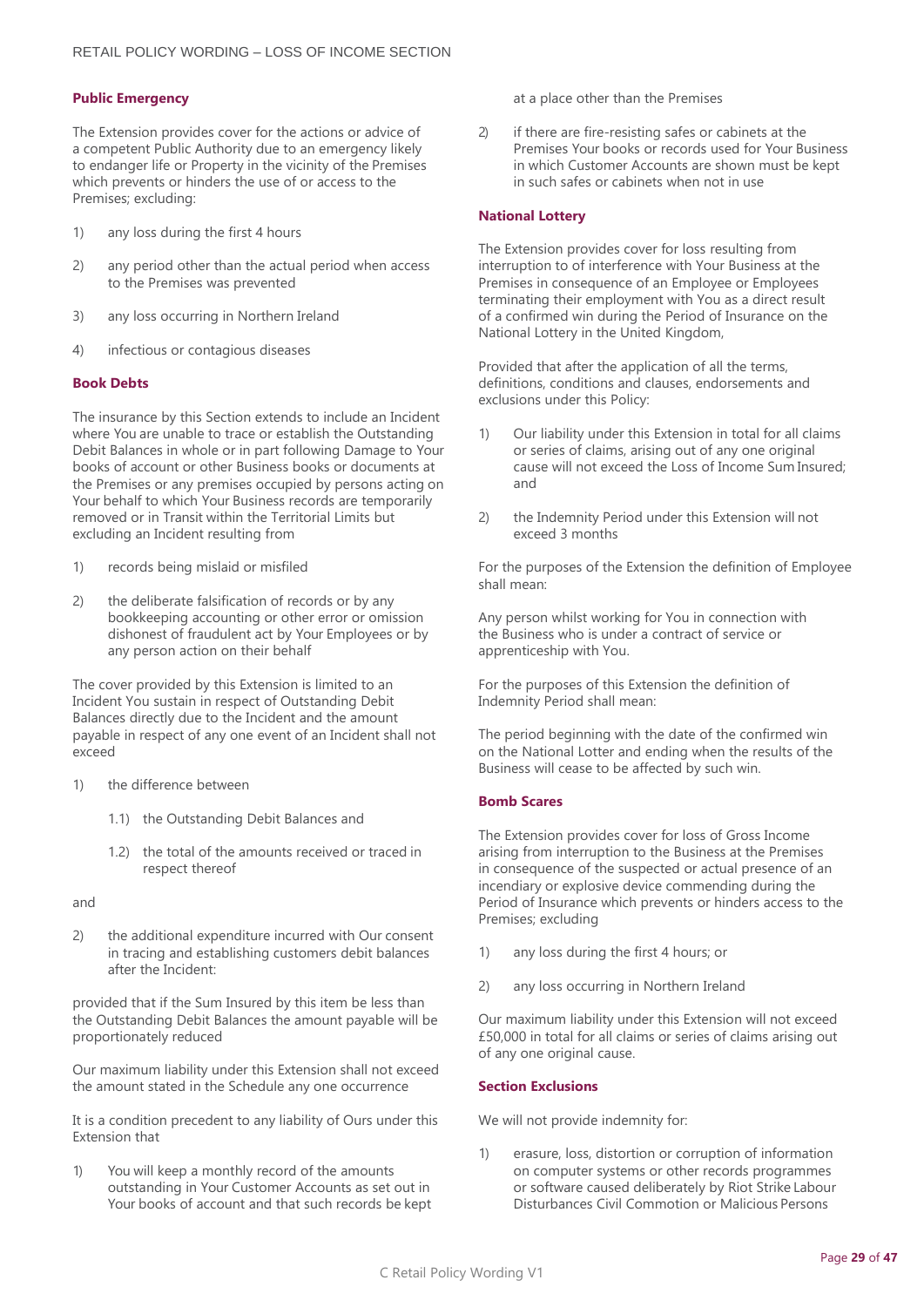2) other erasure, loss or distortion or corruption of information on computer systems or otherrecords programmes or software unless resulting from any Specified Peril insured under Buildings Section or Trade Contents Section of this Policy

## **Section Conditions**

#### **Claims (Action to be taken by You)**

It is a condition precedent to liability that

- 1) in the event of an Incident in consequence of which a claim is or may be made under this Section You will
	- 1.1) notify Us as soon as is reasonably practicable
	- 1.2) deliver to Us at your own expense within 7 Days full details of any Incident caused by Specified Peril 5) Riot Civil Commotion Strikers Locked-out Workers or Specified Peril 6) Malicious Persons
	- 1.3) with due diligence carry out and permit to

be taken any action which may be reasonably practicable to minimise or check any interruption of or interference with the Your Business or to avoid or diminish the loss

- 2) in the event of a claim being made under this Section You will at Your own expense
	- 2.1) as soon as is reasonably practicable deliver to Us in writing particulars of Your claim
	- 2.2) together with details of all other insurances covering property used by You at the Premises for the purpose of the Your Business or any part of it or any resulting Business Interruption
	- 2.3) deliver to Us such books of account and other Business books vouchers invoices balance sheets and other documents proofs information explanation and other evidence as may be reasonably required by Us for the purpose of investigating or verifying the claim together with if requested provide a statutory declaration of the truth in respect of the claim and any relevant details
- 3) any Payments on account of the claim already made will be repaid to Us if this Condition is not complied with

#### **Condition of Average (underinsurance)**

If the Sum Insured by items for Gross Income is less than the corresponding Estimated Gross Income figure disclosed by You then Our liability shall be limited to that proportion which the Sum Insured on each item bears in relation to the corresponding estimate

#### **Current Cost Accounting**

For the purpose of Section Definitions any adjustment implemented in current cost accounting shall be disregarded

#### **Declaration Linked**

Where an item in the Schedule features the suffix "D"

The Condition of Average (underinsurance) is deleted and Our liability will not exceed in respect of Gross Income 133.33 per cent of the Estimated Gross Income stated and 100 per cent of the Sum Insured by other items or such other amounts as may be substituted

The premium paid may be adjusted by Us on receipt of a declaration of Gross Income earned during the financial year most nearly concurrent with the Period of Insurance as reported by Your auditors

If an incident gives rise to a claim for loss of Gross Income the above mentioned declaration shall be increased by Us for the purpose of premium adjustment by the amount by which the Gross Income was reduced during the financial year solely in consequence of the Incident

If the declaration amount adjusted as above and proportionately increased where the maximum Indemnity Period exceeds 12 months is less than the Sum Insured on Gross Income for the relative Period of Insurance we will allow a pro rata return of premium not exceeding 50 per cent of the premium paid

#### **Value Added Tax**

To the extent that You are accountable to H.M. Revenue and Customs for Value Added Tax all terms in this Section shall be exclusive of such tax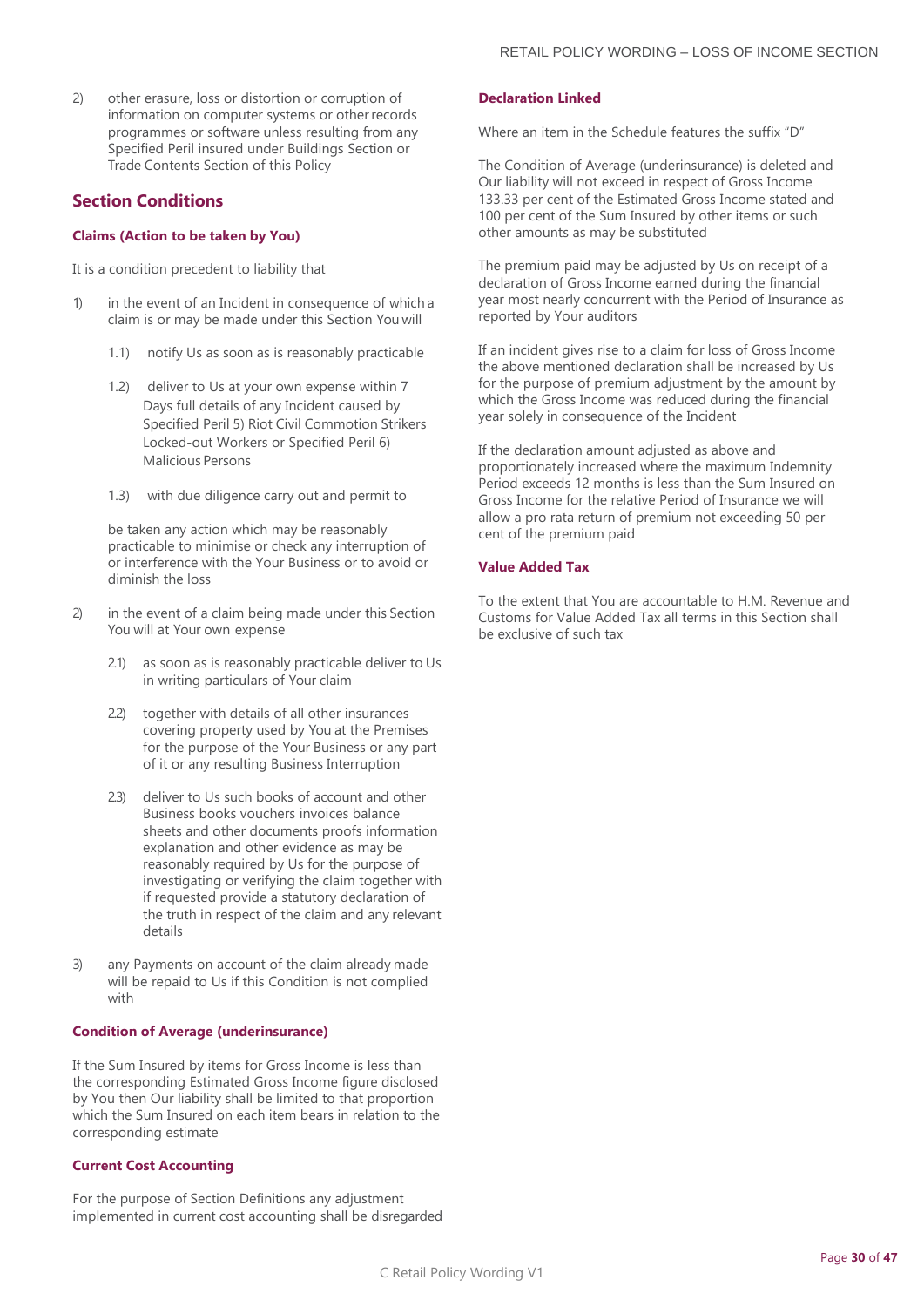# <span id="page-30-0"></span>**Liability Section**

## **Section Definitions**

These definitions apply to this Section wherever these words or phrases appear with an upper case letter except where otherwise stated

#### **Asbestos**

means asbestos fibres or particles or any derivatives of asbestos including any product or material containing asbestos asbestos fibres or particles or any derivatives of asbestos

#### **Bodily Injury**

means physical or mental injury including death illness disease mental anguish or shock but not defamation

#### **Excess**

means the first amount payable to You of any other person entitled to indemnity of each and every claim before We shall be liable to make any payment

If any payment made by Us includes the amount for which You or any party entitled to indemnity is responsible such amount shall be repaid to Us immediately.

The Excess does not form part of the Limit of Liability and is payable by You before the application of the Limit of Liability

#### **Principal**

means any person employer firm company ministry or authority for whom You carry out a contract for the performance of work

#### **Product Supplied**

means any product or thing (including containers packaging or labelling) sold, supplied, erected, repaired, altered, treated, installed, processed, manufactured, tested, serviced, hired out, stored, transported or delivered by You, in the course of Your Business in or from the Territorial Limits

#### **Terrorism**

means any act including but not limited to, the use of force or violence and/or the threat thereof of any person or persons, whether acting alone or on behalf of, or in connection with, any organisations or governments, committed for political, religious, ideological, or similar purposes and or to put the public or any section of the public in fear

## **Employers' Liability Subsection**

#### **Subsection Cover**

We will indemnify You against legal liability for damages in respect of Bodily Injury caused to an Employee during the Period of Insurance within the Territorial Limits arising out of and in the course of employment with You in connection with Your Business

#### **Limit of Liability**

Our Limit of Liability for damages costs and expenses payable in respect of any Event shall not exceed the amount stated as the Limit of Indemnity for this Subsection in the Schedule

Provided that the amount of the above stated Limit of Liability shall not exceed £5,000,000 for Bodily Injury caused by Asbestos or Terrorism

#### **Subsection Extensions**

The terms Conditions and Exclusions of this Policy apply to these Subsection Extensions and where no limit or maximum liability is stated in the Extensions the Subsection Limit of Liability applies

#### Injury to Working Partners

This Extension provides cover under Employers Liability Section in respect of Injury sustained by any working partner provided that We shall only be liable under this Extension where:

- 1) the Bodily Injury is sustained whilst such partner is working in connection with the Business
- 2) the Bodily Injury is caused by negligence of another partner or Employee whilst working in the Business

#### **Unsatisfied Court Judgments**

Where a judgment for damages has been obtained by any Employee or the legal personal representatives of any

Employee in respect of Bodily Injury caused to the Employee arising out of and in the course of employment with You in connection with Your Business and such judgment remains unsatisfied in whole or in part 6 months after the date of judgment then at Your request We will pay to the Employee or their legal personal representatives the amount of any such damages and any awarded costs to the extent that they remain unsatisfied provided that

- 1) the judgment for damages has been obtained against any company or individual operating from or resident in Premises within the Territorial Limits in any court situated in the Territorial Limits
- 2) there is no appeal outstanding
- 3) if any payment is made by Us the Employee or their legal personal representatives shall assign the judgment to Us
- 4) this Subsection is operative at the time that such Bodily Injury is caused and indemnity will only apply in respect of those damages that relate to Bodily Injury caused during the Period of Insurance
- 5) Our liability for damages costs and expenses shall not exceed the amount stated as the Limit of Liability in the Schedule

#### **Subsection Exclusions**

We shall not provide indemnity against liability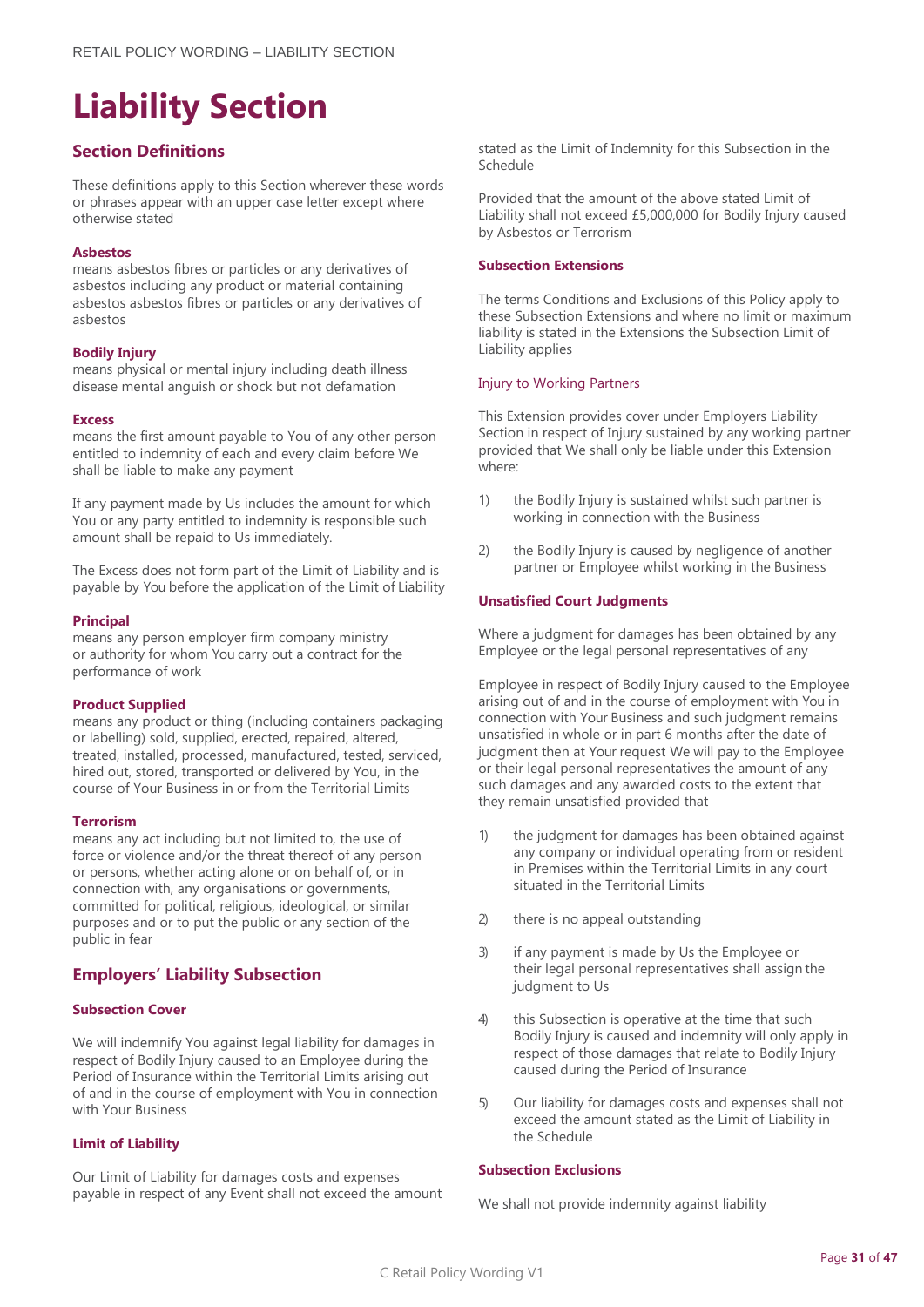- 1) in respect of which compulsory insurance or security is required to be arranged by You under the Road Traffic Act 1988 or the Road Traffic (Northern Ireland) Order 1981 or any subsequent legislation amending or replacing such Act or Order
- 2) arising in connection with any visits to or work on any offshore rig or platform. A visit to or work on any offshore rig or platform shall be deemed to commence at the time of embarkation onto a conveyance at the point of final departure to such rig or platform and continue until the time of disembarkation from a conveyance onto land on return form such offshore rig or platform

## **Public and Products Liability Subsection**

#### **Subsection Cover**

We will indemnify You against legal liability for damages in respect of accidental

- 1) Bodily Injury to any person
- 2) Damage to Property
- 3) obstruction trespass nuisance or interference with any right of way air light or water or other easement
- 4) wrongful arrest wrongful detention false imprisonment or malicious prosecution

Occurring during the Period of Insurance within the Territorial Limits in connection with Your Business

#### **Limit of Liability**

- 1) Our Limit of Liability in respect of Public Liability for damages payable in respect of any Event shall not exceed the amount stated as the Limit of Indemnity for this Subsection in the Schedule
- 2) Our Limit of Liability in respect of Products Liability for damages payable in respect of any Event and in the aggregate in respect of all Events during any one Period of Insurance shall not exceed the amount stated as the Limit of Indemnity for this Subsection in the Schedule; provided that
	- i) the Limit of Liability shall not exceed £2,000,000 or the amount stated as the Limit of Indemnity for this Subsection in the Schedule whichever is the lower for liability in respect of Terrorism; and
	- ii) unless otherwise stated herein or endorsed hereon any costs and expenses for which an indemnity is provided under this Subsection will be payable in addition to the Limit of Liability applicable

#### **Subsection Extensions**

The terms Conditions and Exclusions of this Policy apply to these Subsection Extensions and where no limit ormaximum liability is stated in the Extensions the Subsection Limit of Liability applies

#### **Data Protection Act**

We will within the terms of this Subsection indemnify You against liability for damages in respect of Damage arising out of any claim under Article 82 of Regulation (EU) 2016/679 (the "General Data Protection Regulation" or the "GDPR") and equivalent provision under the Data Protection Act 2018 (all as amended, updated or re-enacted from time to time) not otherwise insured hereunder and first made against You during the Period of Insurance provided that

- 1) Our liability under this Extension for damages costs and expenses arising out of all claims made during any one Period of Insurance shall not exceed £1,000,000 or the amount stated as Limit of Indemnity in the Schedule to this Subsection, whichever is lower
- 2) You have registered in accordance with the terms of the said Act or have applied for such registration which has not been refused or withdrawn
- 3) We shall not provide indemnity
	- 3.1) for 10 per cent of each claim subject to a minimum of £500 and a maximum of£5,000
	- 3.2) against liability caused by or arising from a deliberate act by or omission of any person entitled to indemnity under this Extension if the result thereof could reasonably have been expected having regard to the nature and circumstances of such act or omission
	- 3.3) for the costs of replacing reinstating rectifying or erasing any personal Data
	- 3.4) against liability caused by or arising from any incident or circumstances known to You at inception of this Extension which may give rise to a claim
	- 3.5) against liability caused by or arising from the recording processing or provision of Data for reward or the determining of the financial status of a person
	- 3.6) against Contractual Liability
	- 3.7) against liability in respect of Bodily Injury to any person or Damage to Property

#### **Defective Premises Act**

The indemnity provided by this Subsection shall extend to apply in respect of liability arising under Section 3 of the Defective Premises Act 1972 or Section 5 of the Defective Premises (Northern Ireland) Order 1975 in connection with any Premises previously owned or occupied by You for purposes pertaining to Your Business and which have since been disposed of by You provided that We shall not provide indemnity against liability

- 1) for which indemnity is provided by any other insurance
- 2) for the costs of remedying any defect or alleged defect in such Premises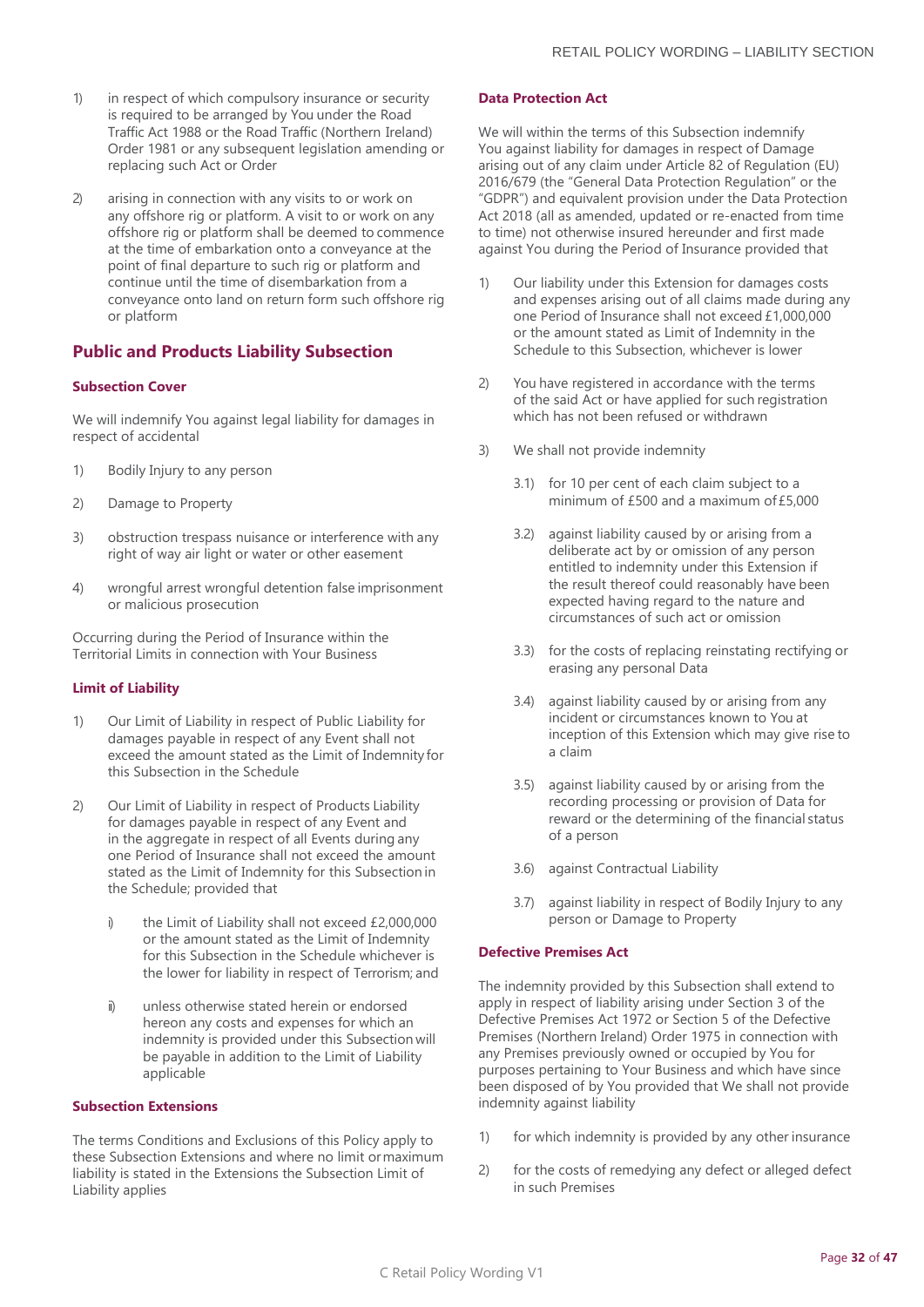#### **Leased or Rented Premises**

Subsection Exclusion 4.3) shall not apply to liability for Damage to Premises including their fixtures and fittings leased or rented to You provided that We shall not provide indemnity against

- 1) Contractual Liability
- 2) the first £500 of each and every Event of Damage to Premises caused other than by fire or explosion

#### **Motor Contingent Liability**

Notwithstanding Subsection Exclusions 2.1) We will indemnify You and no other person for the purpose of this Extension against legal liability for damages in respect of Bodily Injury or Damage to Property caused by or arising from any motor vehicle or trailer attached thereto which do not belong to or are provided by You being used in the course of Your Business provided that We shall not provide indemnity against liability

- 1) in respect of Damage to any such vehicle or trailer or Property conveyed therein or thereon
- 2) for which indemnity is provided by any otherinsurance
- 3) caused or arising whilst such vehicle or trailer is
	- 3.1) engaged in racing pace-making reliability trials or speed testing
	- 3.2) being driven by You
	- 3.3) being driven with Your general consent or Your representative by any person who to Your knowledge or other such representative does not hold a licence to drive such vehicle unless such person has held and is not disqualified from holding or obtaining such a licence
	- 3.4) used elsewhere other than within the Territorial Limits

#### **Personal Liability**

This Extension will indemnify You in respect of legal liability incurred in a personal capacity by You, Your resident manager or any family member permanently residing in the premises for Injury or Damage to Property occurring anywhere within the Territorial Limits provided that this Extension shall not apply to liability

- 1) excluded under this Subsection
- 2) arising from:
	- 2.1) any profession or business
	- 2.2) tree felling or lopping operations
- 3) the ownership possession or use of any animal (other than cats dogs)
- 4) assumed under agreement and which would not have attached in the absence of such agreement

#### **Consumer Protection and Food Safety Acts**

This Extension will provide indemnity for You and at Your request for Your directors, partners or Employees against legal costs and expenses incurred with Our written consent in connection with the defence of any proceeding or an appeal against a conviction arising from such proceedings brought for a breach of

- 1) Part 2 of the Consumer Protection Act 1987
- or
- 2) Section(s) 7, 8, 14 and/or 15 of the Food Safety Act 1990

committed or alleged to have been committed in the course of the Business during the Period of Insurance.

provided that this indemnity shall not apply to:

- 1) the payment of fines or penalties
- 2) proceedings or appeals in respect of any deliberate act or omission by You
- 3) costs and expenses insured by any other Policy

#### **Subsection Exclusions**

We will not provide indemnity for:

- 1) Bodily Injury to any Employee arising out of and in the course of employment by You in connection with Your Business
- 2) Bodily Injury or Damage arising from the ownership possession or use by Your or on Your behalf of:
	- 2.1) any mechanically propelled vehicle (including any type of machine on wheels or caterpillar tracks) licenced for road use of for which compulsory insurance or security is required by any road traffic legislation (except the loading or unloading of such vehicle or trailer or the delivery or collection of goods in connection with such vehicle or trailer when You are not entitled to indemnity under any other policy).
	- 2.2) any vessel or craft (other than hand propelled boats) made or intended to float on or in or travel through water or air or space or the loading or unloading of such vessel or craft.
- 3) Bodily Injury or Damage arising from or caused by:
	- 3.1) design formula advice or specification provided by You or on Your behalf
	- 3.2) breach of professional duty or malpractice of any nature by Your or on Your behalf
	- 3.3) the sale, supply or administration of drugs, medicines, chemicals or medical supplies or equipment of any kind by You or on Your behalf
	- 3.4) any treatment used practiced or performed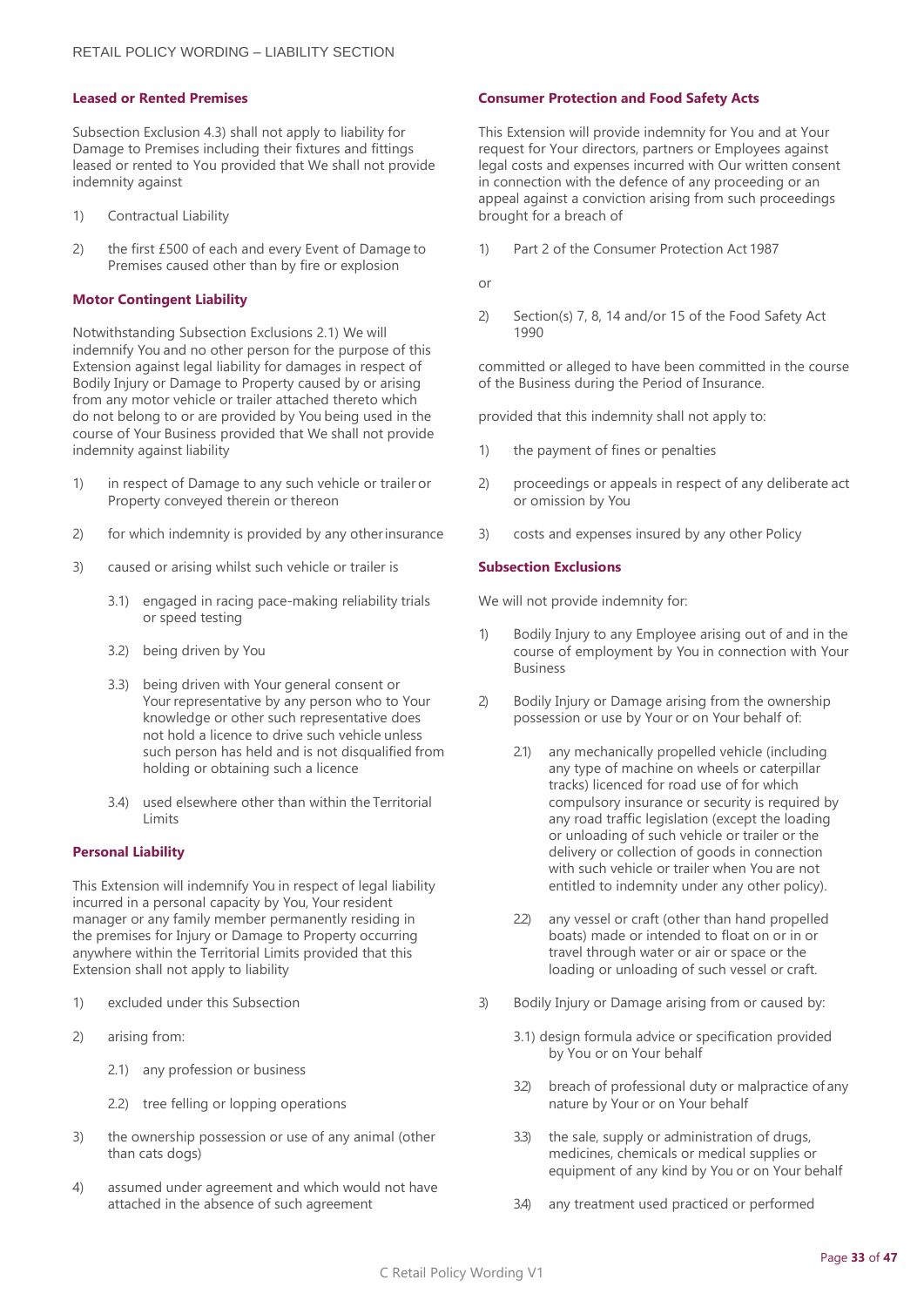by You or on Your behalf other than when performing first aid

- 3.5) any surgical operation or medical procedure by You or on Your behalf
- 4) Damage to part of any Property upon which You or anyone on Your behalf is or has been working and arising out of such work
- 5) all legal liability in respect of Pollution or Contamination other than that caused by a sudden, identifiable, unintended and unexpected incident which takes place in its entirety at a specific time and place during any one Period of Insurance provided that;
	- 5.1) all Pollution and Contamination which arises out of any one incident shall be deemed to have occurred at the time such incident takes place
	- 5.2) Our liability for all damages including interest thereon payable in respect of all Pollution and Contamination which is deemed to have occurred during any one Period of Insurance shall not exceed in the aggregate the Limit of Liability state in the Schedule.

For the purpose of this Exclusion Pollution and Contamination shall be defined to mean:

- 1) all pollution or contamination of Buildings or other structures or of water or land or the atmosphere and
- 2) all Damage or Bodily Injury directly or indirectly caused by such pollution or contamination.
- 6) all legal liability in respect of Pollution or Contamination occurring in the United States of America and/or Canada or their dependencies or trust territories
- 7) Damage to any commodity article or thing supplied or erected or installed by You if such Damage is attributable to any defect therein or the harmful nature or unsuitability thereof
- 8) Damage to or costs and expenses involved in the repair, replacement, removal, dismantling or recalling of any Products Supplied which are the subject of any claim under this Section or any refund paid on such Products Supplied caused by or arising from
	- 8.1) any defect in or the harmful nature of or the unsuitability for its intended purpose of such Products Supplied
	- 8.2) an error or fault in connection with the sale supply or presentation of such Products Supplied
- 9) liquidated damages, fines or penalties
- 10) Punitive, exemplary or aggravated damages or any additional damages resulting from the multiplication of compensatory damages.
- 11) caused by or arising from any Product Supplied which to Your knowledge is for use or supply to the United States of America or Canada
- 12) for the Excess amount stated in the Schedule to this Subsection.

#### **Section Extensions**

The terms Conditions and Exclusions of this Policy apply to these Section Extensions and where no limit or maximum liability is stated in the Extensions the Subsection Limit of Liability applies.

#### **Additional Activities**

We will provide indemnity in respect of liability caused by or arising from any of the activities stated below where these are undertaken as part of and are ancillary to Your Business

- 1) the provision and management of catering or social or sports or educational or medical or dental or welfare organisations or nursery or crèche or child care facilities for the benefit of Your Employees and fire or security or first aid and ambulance services
- 2) the ownership repair maintenance and decoration of Your Premises
- 3) private work carried out by any Employee with Your consent for any director partner or senior official of Yours
- 4) participation in exhibitions trade fairs conferences and the like
- 5) sponsorship of events or organisations or entities or individuals
- 6) repair maintenance or servicing of Your own mechanically propelled vehicles
- 7) provision of gifts and promotional material

#### **Claimants' Costs and Expenses**

We will provide indemnity against legal liability for all costs and expenses recoverable by any claimant in connection with any claim to which the indemnity applies

#### **Costs of Court Attendance**

If any of the under mentioned persons attending court as a witness at Our request in connection with a claim in respect of which You are entitled to indemnity under this Section We will reimburse You at the following rates per day for each day on which attendance is required

- 1) any director or partner of the Insured £500
- 2) any Employee £250

#### **Cross Liabilities**

If the Insured comprises of more than one party We will under the Public Liability and Product Liability Subsections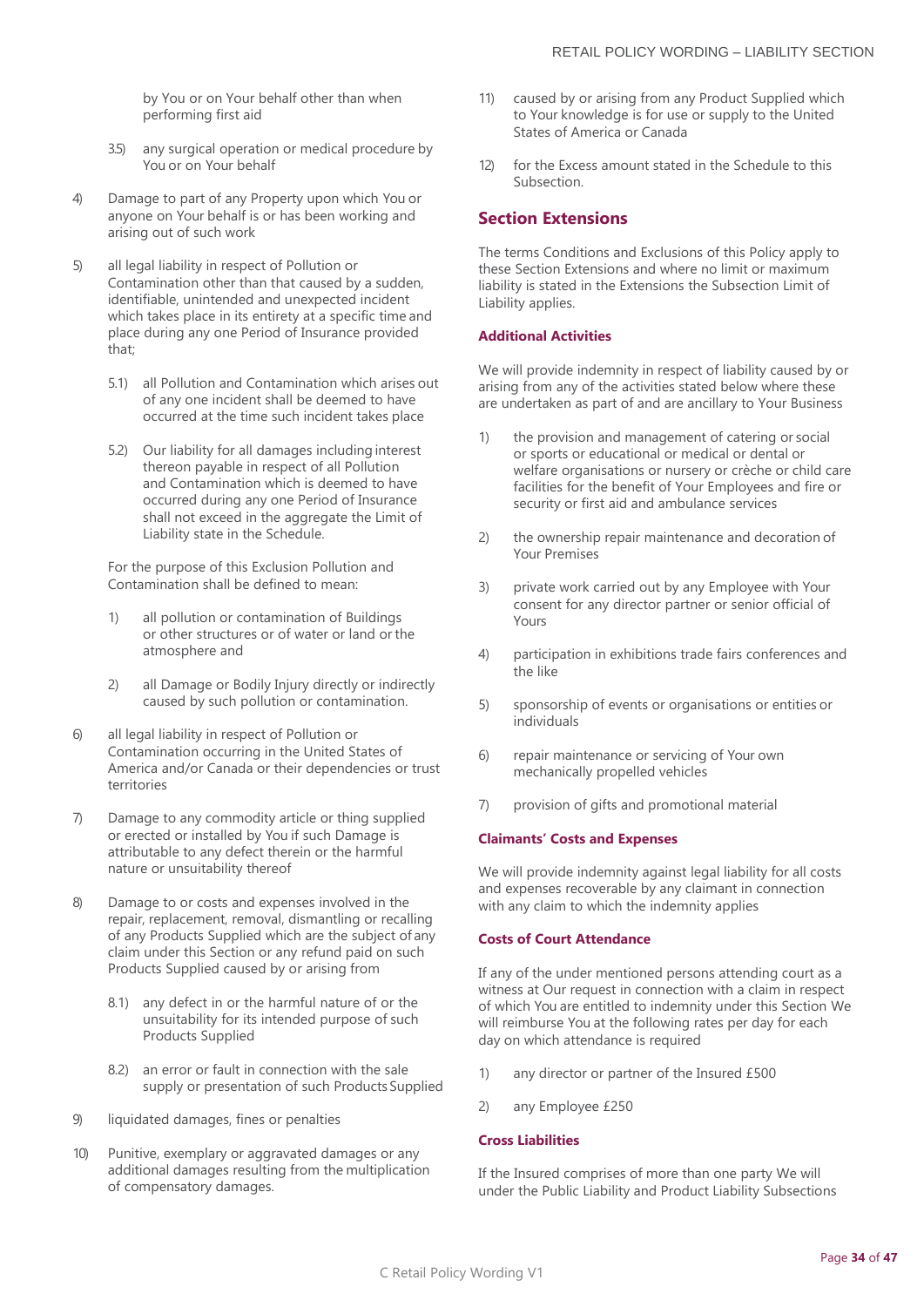provide indemnity to each such Insured in the same manner, and to the same extent as if a separate Policy had been issued to each of them, provided that nothing in this Extension shall increase Our liability to pay any amount exceeding the Limit of Liability stated in the Schedule, regardless of the number of persons claiming to be indemnified

#### **Defence Costs and Expenses**

We will provide indemnity in respect of all

- costs incurred with Our written consent of legal representation at any
	- 1.1) coroner's inquest or other inquiry in respect of any death
	- 1.2) proceedings in any court in respect of any act or omission causing or relating to any Event
- 2) other costs and expenses incurred with Our written consent in relation to any matter

#### **Health and Safety at Work Act**

We will provide indemnity to You and at Your request any director partner or Employee of Yours in respect of legal costs and expenses incurred with Our written consent in the defence of any criminal proceedings brought for a breach of the Health & Safety at Work etc. Act 1974 or the Health and Safety at Work (Northern Ireland) Order 1978 including such legal costs and expenses incurred in an appeal against conviction arising from such proceedings and prosecution costs awarded in connection therewith provided that

- 1) the proceedings relate to an offence alleged to have been committed during the Period of Insurance and in the course of Your Business
- 2) We shall not provide indemnity in respect of
	- 2.1) fines or penalties of any kind
	- 2.2) any circumstances for which indemnity is provided by any other insurance
	- 2.3) proceedings consequent upon a deliberate act by or omission of any person entitled to indemnity under this Extension if the result thereof could reasonably have been expected having regard to the nature and circumstances of such an act or omission
	- 2.4) proceedings which arise out of any activity or risk excluded from this Policy
	- 2.5) proceedings which relate to the health safety or welfare of any Employee unless the Employers Liability Subsection is operative at the time when the offence was committed
	- 2.6) proceeding which relate other than to the health safety or welfare of any Employee and other than to products supplied unless the Public Liability Subsection is operative at the time when the offence was committed
- 2.7) proceedings which relate to Products Supplied unless Products Liability Subsection is operative at the time when the offence was committed
- 3) the director partner or Employee shall as though they were the Insured be subject to the terms Conditions and Exclusions of this Policy insofar as they can apply

#### **Indemnity to Principals**

We will at Your request indemnify any Principal to the extent required by the contract between You and the principal in respect of legal liability arising from the performance of work by You for such principal; provided that

- i) You shall retain sole conduct and control of any claim; and
- ii) the principal shall observe fulfil and be subject to the terms , Conditions, Exclusions and limits of thisSection in so far as they can apply

#### **Indemnity to Other Persons**

We will provide indemnity for:

- 1) Your personal representatives in the Event of Your death but only in respect of legal liability incurredby You
- 2) at Your request:
	- 2.1) any director or partner of the Yours or Employee whilst acting in connection with Your Business provided that You would have been entitled to indemnity under the respective Section if the claim had been made against You
	- 2.2) any officer or member Your canteen, sports, social or welfare organisations and fire, security, first aid, medical and ambulance services in his/ her respective capacity as such.

Provided that such persons shall observe fulfil and be subject to the terms, Conditions, Exclusions and limits applicable to this Section in so far as they can apply.

#### **Manslaughter and Corporate Manslaughter Defence Costs**

We will provide indemnity to You and at Your request any director partner or Employee of Yours in respect of legal costs and expenses incurred with Our written consent in the defence of any criminal proceedings brought in connection with an allegation (whether under common law or statute) of manslaughter corporate manslaughteror corporate homicide including such legal costs and expenses incurred in an appeal against conviction arising from such proceedings and prosecution costs awarded in connection therewith provided that:

- 1) Our liability under this Extension shall not exceed £5,000,000 in the aggregate and in any one Period of Insurance
- 2) this Extension shall only apply to proceedings brought within the Territorial Limits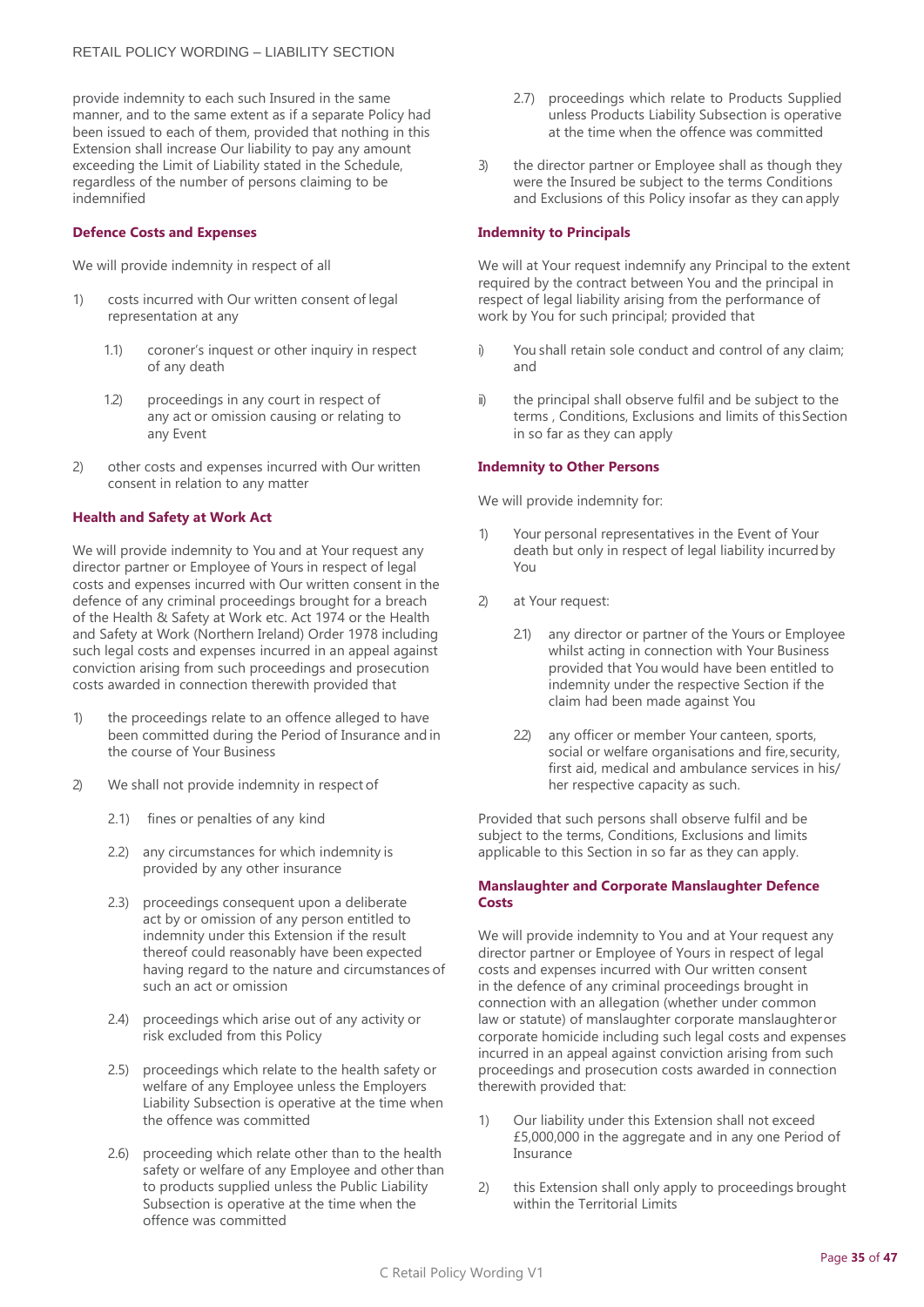- 3) We must consent in writing to the appointment of any solicitor or counsel acting on Your behalf
- 4) You shall immediately notify Us of receipt of any summons or other process served upon You which may give rise to proceedings arising from the cover under this Extension
- 5) before We consent to any appeal proceedings costs the counsel must have advised there is a strong possibility the appeal will be successful.
- 6) Any information in support of this assertion requested by Us shall be supplied by You.

It is understood that We will have no liability under this Extension:

- i) if You have committed any deliberate or intentional criminal act that gives rise to a charge of corporate manslaughter or corporate homicide
- ii) for any fines or penalties of any kind
- iii) where You can obtain indemnity for the costs of defending a criminal proceeding in relation to corporate manslaughter or corporate homicide from any other source or insurance or where but for the existence and of this Extension You would have obtained indemnity from any other source.

## **Section Conditions**

#### **Avoidance of Certain Terms and Rights of Recovery**

The indemnity provided under the Employers' Liability Subsection is deemed to be in accordance with such provisions as any law relating to the compulsory insurance of liability to Employees within the Territorial Limits or Offshore Installations within the continental shelf around those countries may require but You shall repay to Us all sums paid by Us which We would not have been liable to pay but for the provisions of such law

#### **Claims (Contribution)**

If at the time of any Event to which this Section applies there is or but for the existence of this Section there would be any other insurance covering the same Damage or liability We shall not be liable under this Section except in respect of any Excess beyond the amount which would be payable under such other insurance had this Section not been effected

#### **Claims (Discharge of Liability)**

We may at any time at Our sole discretion

1) under Employers Liability Subsection pay to You the Limit of Liability applicable (less any sum or sums already paid in respect or in lieu of damages and less other costs and expenses already paid or incurred prior to such payment) or any lesser sum for which the claim or claims against You can be settled and We shall not be under any further liability in respect of such claim or claims

2) under Public Liability Subsection pay to You the Limit of Liability applicable (less any sum or sums already paid in respect or in lieu of damages) or any lesser sum for which the claim or claims against You can be settled and We shall not be under any further liability in respect of such claim or claims except for other costs and expenses for which We may be responsible incurred prior to such payment provided that in the event of a claim or series of claims resulting in Your liability to pay a sum in excess of the Limit of Liability applicable Our liability under Public Liability or Subsection for costs and expenses shall not exceed an amount being in the same proportion as Our payment to You bears to the total payment made by or on behalf of You in settlement of the claim or claims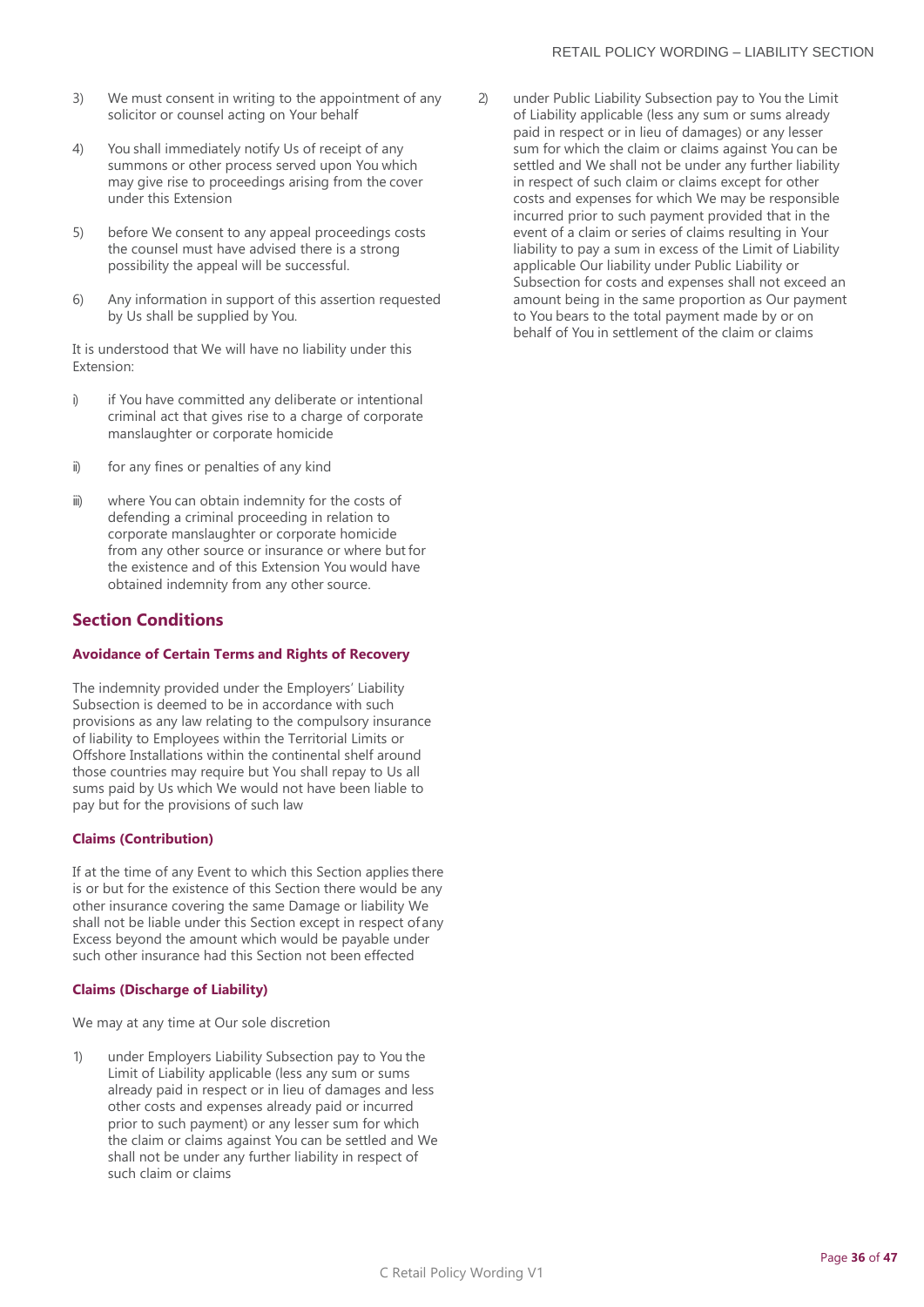# <span id="page-36-0"></span>**Specified All Risks Section**

## **Section Cover**

Damage occurring within the Territorial Limits during the Period of Insurance to Property stated in the Schedule belonging to You or for which You are responsible

## **Limit of Liability**

Our liability under this Section shall not exceed the Sum Insured shown for each Item in the Schedule in respect of any one Period of Insurance

## **Section Conditions**

## **Basis of Claims Settlement**

The Basis of Settlement for each and every item shall be on a Reinstatement Basis

## **Section Exclusions**

We shall not indemnify You for

- 1) subsequent or inevitable loss of any kind
- 2) Damage caused by
	- 2.1) inherent vice or latent defect or gradual deterioration or wear and tear or frost or change in water table level or its own faulty or defective design or materials and gradual operating cause
	- 2.2) faulty or defective workmanship or operational error or omission on Your or any Employees part but this will not exclude subsequent Damage which itself results from a cause not being otherwise excluded
	- 2.3) the bursting by steam pressure of a boiler, economiser or other vessel, machine or apparatus in which internal pressure is due to steam only and belonging to You or in Your control but this shall not exclude subsequent Damage which results from a cause not otherwise excluded
- 3) Damage caused by or consisting of
	- 3.1) corrosion or rust or wet or dry rot or shrinkage or evaporation or loss of weight or dampness or dryness or marring or scratching or vermin or insects
	- 3.2) change in temperature or atmospheric or climatic conditions
- 4) Theft or Attempted Theft
	- 4.1) from an Unattended vehicle between the hours of 6am and 9pm unless all doors and windows and other openings are left closed, securely locked and fastened and entry or access to the vehicle has been effected by forcible and violent means
- 4.2) from the Premises whenever such Premises are closed for business of left Unattended unless all locks, bolts and other security devices including any intruder alarm system be put into full and effective operation.
- 4.3) other than from the Premises between the hours of 9pm and 6am unless the property insured is in the personal custody of You or any of Your Employees or in a security locked or occupied Building
- 5) Damage consisting of
	- 5.1) mechanical or electrical breakdown or derangement in respect of the particular machine, apparatus of equipment which such breakdown or derangement originates
	- 5.2) joint leakage, failure of welds, cracking, fracturing, collapse or overheating of boilers, economoisers, superheaters, pressure vessels or any range of steam and feed piping in connection therewith

but this shall not exclude

- 1) such Damage not otherwise excluded which itself results from any Specified Peril within Buildings Section of this Policy or from anyother accidental Damage
- 2) subsequent Damage which itself results froma cause not otherwise excluded
- 6) Damage caused by or consisting of
	- 6.1) subsidence, ground heave or landslip unless resulting from fire, explosion, earthquake or the escape of water from any tank, apparatus or pipe
	- 6.2) acts of fraud or dishonesty
	- 6.3) disappearance, unexplained or inventory shortages misfiling or misplacing ofinformation
	- 6.4) electrical or magnetic injury, disturbance or erasure of electronic records other than by lightning
- 7) Destruction of or Damage to a Building or structure caused by its own collapse or cracking unless resulting from any Specified Peril insured under Buildings Section of this Policy unless otherwise excluded
- 8) Damage to moveable Property in the open
- 9) Damage to the Property insured:
	- 9.1) caused by Fire, resulting from its undergoing any heating process or any process involving the application of heat
	- 9.2) (Other than by Specified Perils 1) Fire or 2) Explosion) resulting from it undergoing of any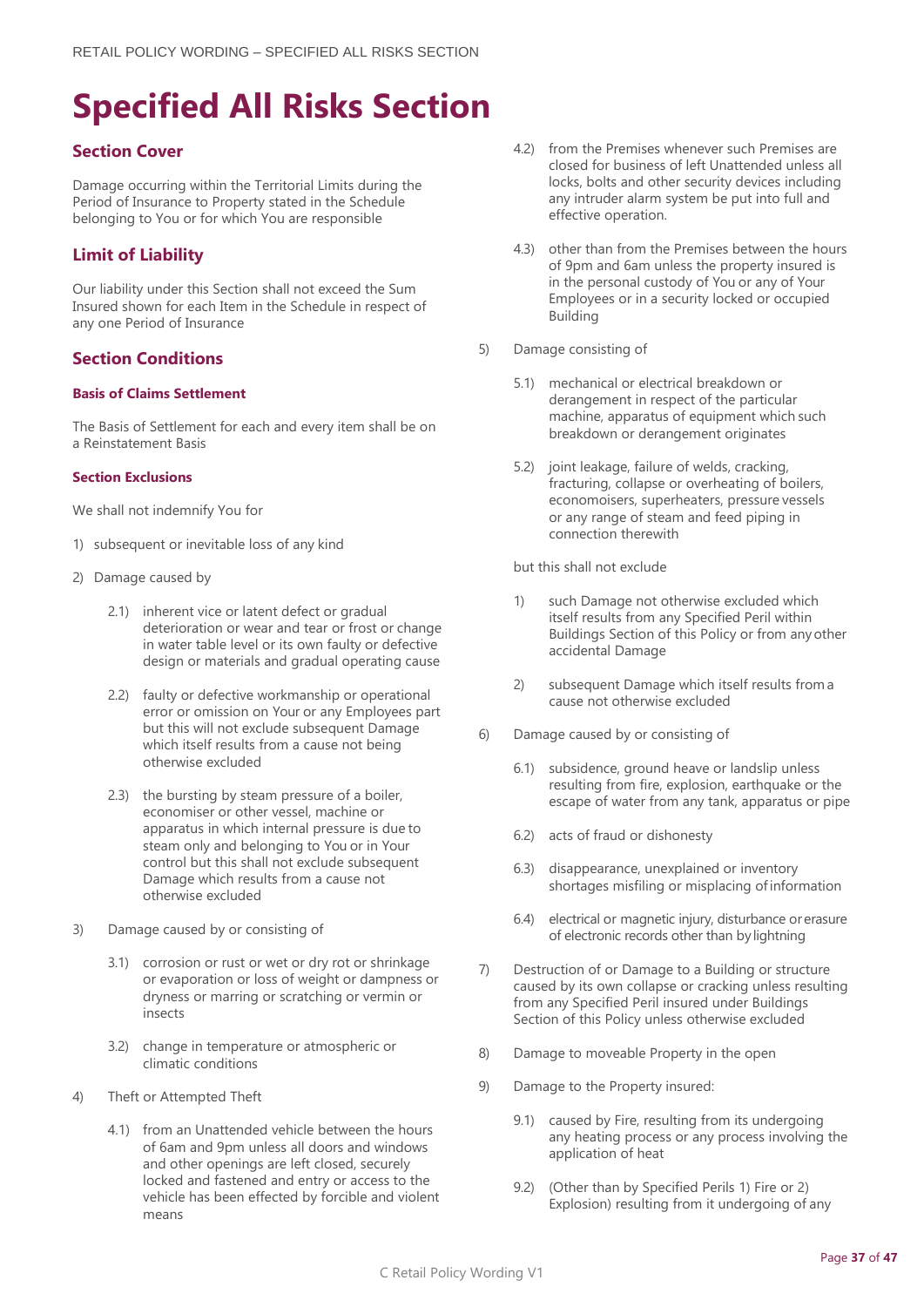process of production, packing, treatment, testing commissioning, servicing, adjustment or repair.

- 10) Damage by delay, embargo, nationalisation, confiscation, requisition, seizure or destruction by government or any public authority
- 11) Damage to Money, documents, securities, motor vehicles, caravans, boats, cycles, household goods, sports equipment, contact or corneal lenses.
- 12) loss of market, loss of use, monetary devaluation or indirect loss of any kind
- 13) Damage to the Property insured whilst in Transit by air unless the Property is being carried on board the aircraft as hand luggage.
- 14) Damage caused by pollution or contamination
- 15) Damage cause by the accidental or deliberate introduction of a Virus or other instructioninformation or code into any electronic equipment
- 16) the Excess amount stated in the Schedule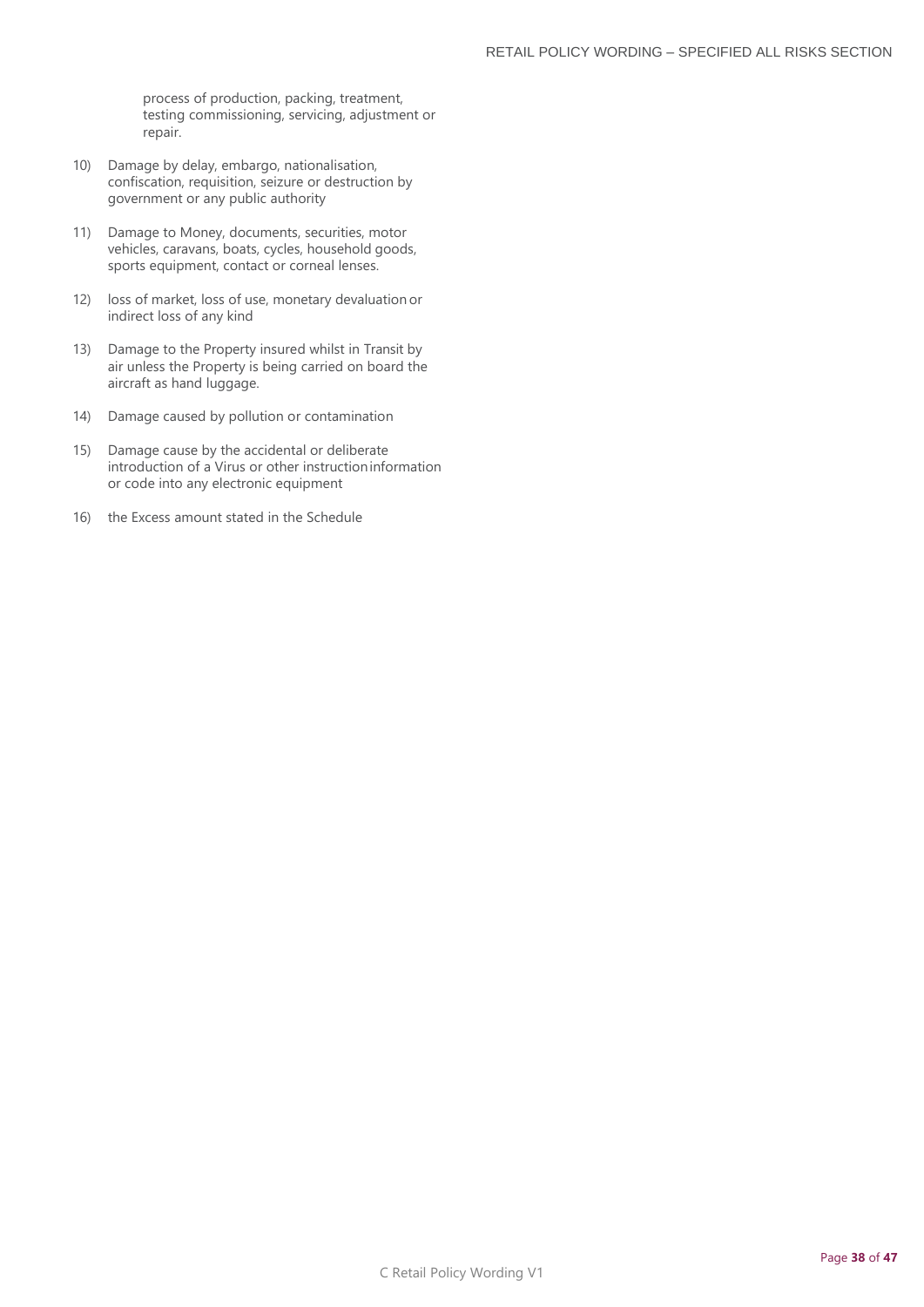## <span id="page-38-0"></span>**Money Section**

## **Section Definitions**

These definitions apply to this Section wherever these words or phrases appear with an upper case letter except where otherwise stated

#### **Money**

means the face value of cash (notes and coins), cheques, giro cheques, travellers cheques, postal or money orders, bankers drafts, current postage and revenue stamps, unused units in postage stamp, franking machines, national insurance stamps, stamped or franked national insurance cards, national savings stamps, national savings certificates, premium bonds, holiday with-pay stamps, bills of exchange, credit and debit card sales vouchers, luncheon vouchers consumer redemption vouchers, trading stamps, gift tokens, VAT purchase invoices, all pertaining to Your Business and belonging to You or for which You are responsible

#### **Non-negotiable Money**

Crossed cheques, crossed money orders, crossed postal orders, crossed bankers drafts, unused units in postage stamp, franking machines, national insurance stamps, stamped or franked national insurance cards, national savings stamps, national savings certificates, premium bonds, credit and debit card sales vouchers, and VAT purchase invoices subject to a limit of £250,000 for any one .<br>Event

#### **Basis of Claims Settlement**

means the amount payable will be the value of the Money up to the Limit of Liability or other Property insured at the time of the Damage or at Our option the reinstatement or replacement of such other property or any part of it

#### **Benefit**

means the amount payable in respect of

- 1) death
- 2) loss of limbs which shall mean total loss of use, or loss by physical separation at or above the ankle or wrist of one or more limbs
- 3) loss of sight, which shall mean total irredeemableand irrecoverable loss of sight in on or both eyes
- 4) permanent total disablement which shall mean permanent total disablement preventing the Insured Person from engaging in or attending to business of any kind
- 5) temporary total disablement which shall mean temporary disablement entirely preventing the Insured Person from engaging in or attending to his or her usual occupation

#### **Bodily Injury**

means physical or mental injury caused solely by assault following Specified Peril 16) Theft or Attempted Theft, but not Disease

#### **Business Hours**

means the period during which the Premises are occupied for Your Business and during which You or any Insured Person entrusted with Money is in the Premises or at the sites of contract

#### **Insured Person**

means You or any partner director or Employee of Yours

#### **Section Cover**

loss of Money by any cause occurring at the Premises or in Transit or at a private residence of Yours or an Insured Person anywhere within the Territorial Limits during the Period of Insurance

#### **Limit of Liability**

Our liability under this Section shall not exceed the Limits stated in the Schedule

## **Section Extensions**

The terms Conditions and Exclusions of this Policy and or Section apply to these Extensions and where no limit or maximum liability is stated in the Extensions the Section Limit of Liability applies

#### **Bank Night Safe**

This Extension provides cover for Money deposited in a recognised bank night safe until processed into Your account up to the amount specified in the the Schedule

#### **Unauthorised Use of Credit Cards**

This extension applies only in respect of unauthorised use of a company credit card by the said third party subject to a limit not exceeding £1,000 for any one Period of Insurance provided that

- 1) You fully comply with the terms and conditions imposed by the issuer of the card
- 2) any losses being reported to the police and the issuer of the card within 24 hours of discovering the loss
- 3) Our liability shall not apply in respect of anylosses recoverable from or cancelled or rescinded by the issuer of the card

#### **Damage to Safes and Carrying Cases**

This extension provides indemnity for Damage in the event of Damage to

- 1) cases bags belts or waistcoats whilst being used for the Transit of Money
- 2) safes strong rooms and stamp franking machines
- 3) cash registers provided they are left open outside of Business Hours

that are Your Property or for which You are responsible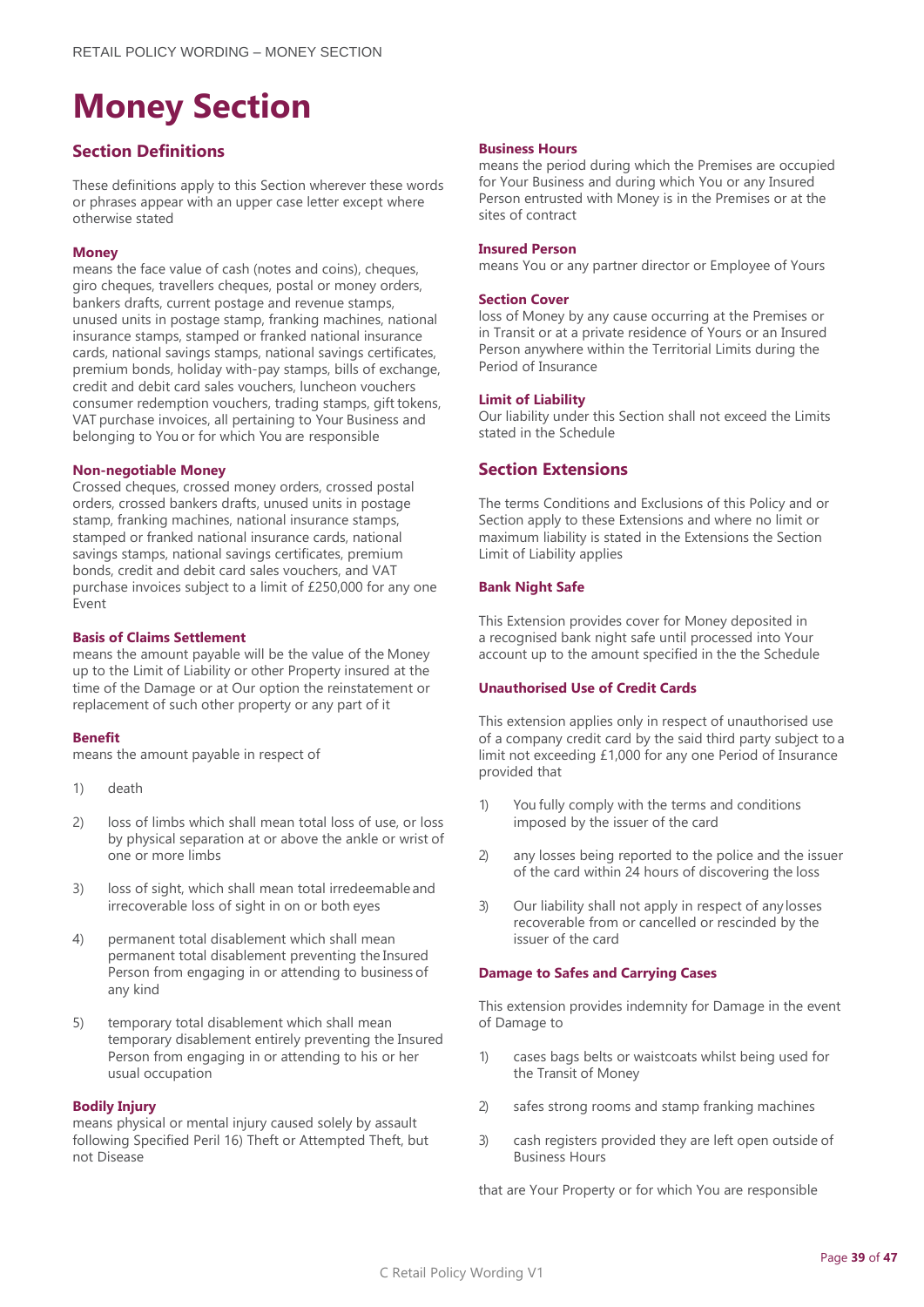caused directly by Specified Peril 16) Theft or Attempted Theft or any attempted theft of Money

#### **Keys**

This Extension provides cover for the cost of replacement keys or lock mechanisms of safes or strong rooms, with Our consent, following theft of Key by force or violence.

Our maximum liability shall not exceed £5,000 any one Event and £10,000 any one Period of Insurance

#### **Bodily Injury**

We will pay Benefits stated in the Schedule in respect of any Bodily Injury sustained by any Insured Person in the course of Your Business, where such Bodily Injury arises directly from assault following Specified Peril 16) Theft or Attempted Theft, provided that:

- 1) Benefits shall be payable only under one of items 1, 2 or 3 of the Schedule
- 2) Benefits shall not be payable to any person who's age exceed 70 years

#### **Personal Effects**

This Extension provides cover for Damage to clothing or personal effects other than motor vehicles, of any Insured Person, following Specified Peril 16) Theft or Attempted Theft.

Our maximum liability shall not excess £250 for any one Event

#### **Theft By Employees**

This extension provides indemnity for direct loss of Money or goods belonging to You for which You are legally responsible for caused by any act of theft committed during the period of Insurance by an Employee with the clear intention of making and which results in an improper financial gain for themselves or any other person or organisation and which is discovered within 28 days of the loss

Our maximum liability shall not exceed £5,000 any one claim.

For the purpose of this Extension, Employee shall mean:

- i) any person ( including any director, whose shareholding does not at any time exceed 5% of Your share capital) working for You in connection with the Business under a contract of service or apprenticeship with You are who is remunerated for such services wholly or mainly by salary or wages: or
- ii) any person undergoing training or under any Government approved training scheme under Your control.

who is normally resident with the United Kingdom.

One claim means:

All acts of theft throughout the continuance of this insurance committed by one Employee of by two or more Employees action in collusion

Acting in collusion means:

All circumstances where two or more Employees are concerned or implicated together or assist each other materially in committing acts of theft.

We will not be liable for the first £500 of each and every claim under this Extension

#### **Vending Machines**

This Extension provides cover for loss of Money by forcible and violent means from any vending machine at the Premises

Our maximum liability is up to £250 for any one Event

#### **Section Conditions**

#### **Accompaniment Condition**

Money or other Non-Negotiable Money in Transit will be subject to the additional conditions as noted below:

- 1) whenever the amount exceed £3,000 the Money must be in the possession of a least two able bodied adults
- 2) whenever the amount exceeds £6,000 the Money must be in the possession of at least two able bodies adults and contained with a cash carrying bag as stipulated or agreed by Us or at least three able bodies adults
- 3) whenever the amount exceed £10,000 the Money must be in the position of an approved security company
- 4) all journeys are to be made by private motor vehicles utilising varied routes and times.

#### **Claims (Personal Accident/Assault)**

In the Event of any Bodily Injury giving rise to a claim under this Section, the Insured Person will

- 1) place themselves under the care of a registered medical practitioner
- 2) submit certificates, information and evidence to support a claim at Your own expense
- 3) submit to any medical examination as may be required by Us at Our expense

#### **Keys Condition**

all keys, or notes of combinations of safes, or strong rooms shall be in Your custody, or that of an authorised employee during Business Hours and not left in the Premises out of Business Hours

#### **Cash Tills**

all cash till drawers after Business Hours be either left open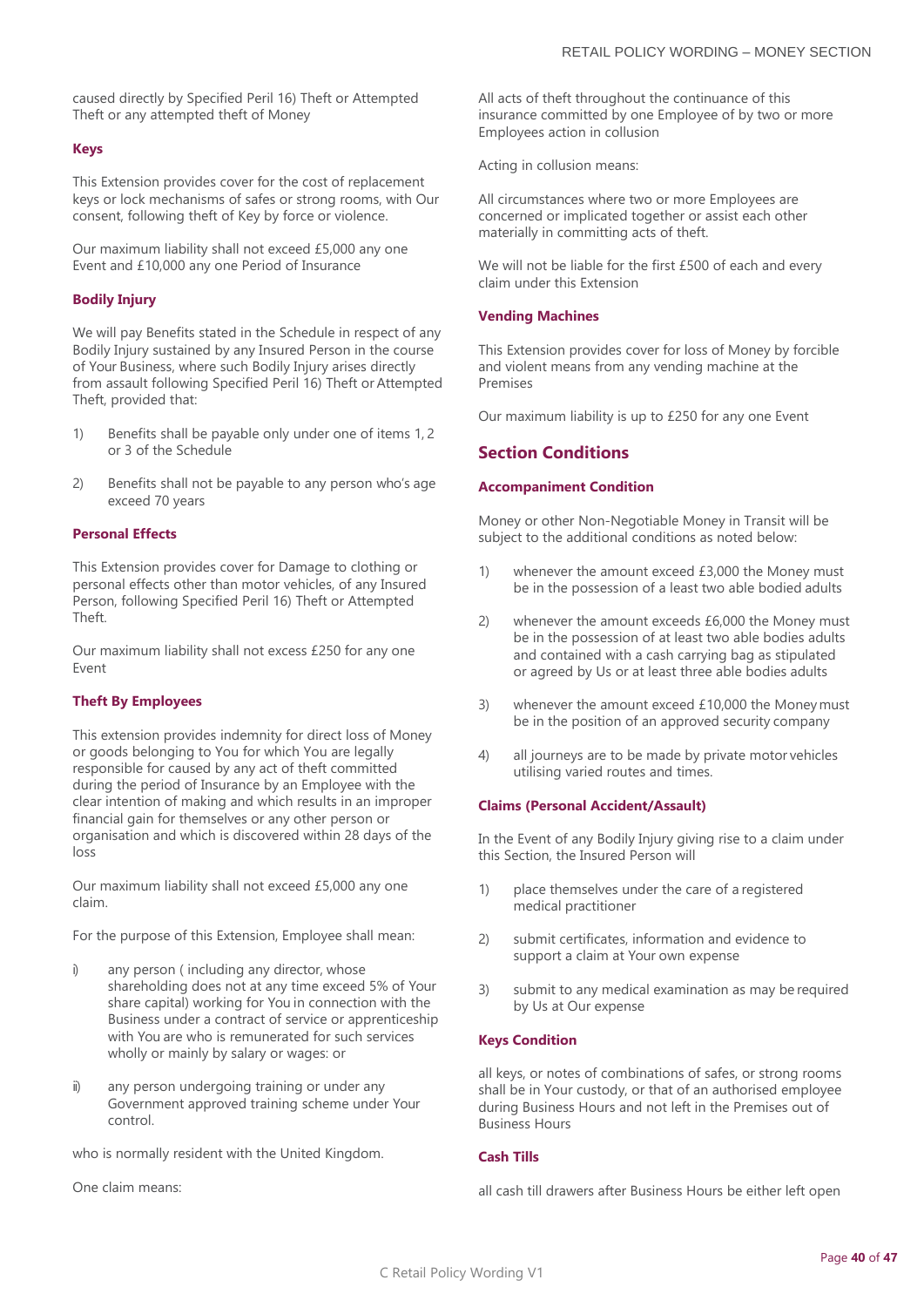or removed from the till with their contents elsewhere.

#### **Money in Automated Teller Machines**

It is a Condition precedent to Our liability under this Policy in respect of any Premises containing an ATM machine(s) that:

- 1) the ATM(s) is secured to the floor by a minimum of four resin anchor bolts (minimum 12mm diameter to a minimum depth of 150mm) into a substantialconcrete base of not less than 170mm thick.
- 2) the ATM(s) units are emptied at the end of each wording day and the money with transferred to a suitably graded safe for the amount of cash involved or else deposited within a bank night safe. Such transfer to be carried out whilst the Premises are locked and all customers excluded with at least two able bodies persons present during the transfer.
- 3) the ATM(s) door and security container within must be left open, empty and unlocked outside of Business Hours
- 4) whenever the ATM(s) is opened the Premises must be locked, all customers excluded and there must be two able bodied persons present.
- 5) notices must be prominently displayed within the Premises stating that the ATM(s) hold no cash outside of Business Hours

## **Section Exclusions**

We will not indemnify You for

- 1) depreciation in value dishonoured cheques or the use of counterfeit Money
- 2) any shortage of Money arising from error or omission
- 3) loss
	- 3.1) arising from fraud or dishonesty of any of Your Employees unless discovered within 14 working days after the Event
	- 3.2) arising from an Unattended vehicle
	- 3.3) occurring in Northern Ireland consequent upon Riot or Civil Commotion
- 4) loss of Money during Transit by unregistered post
- 5) loss from gaming and amusement machines
- 6) subsequent or inevitable loss of any kind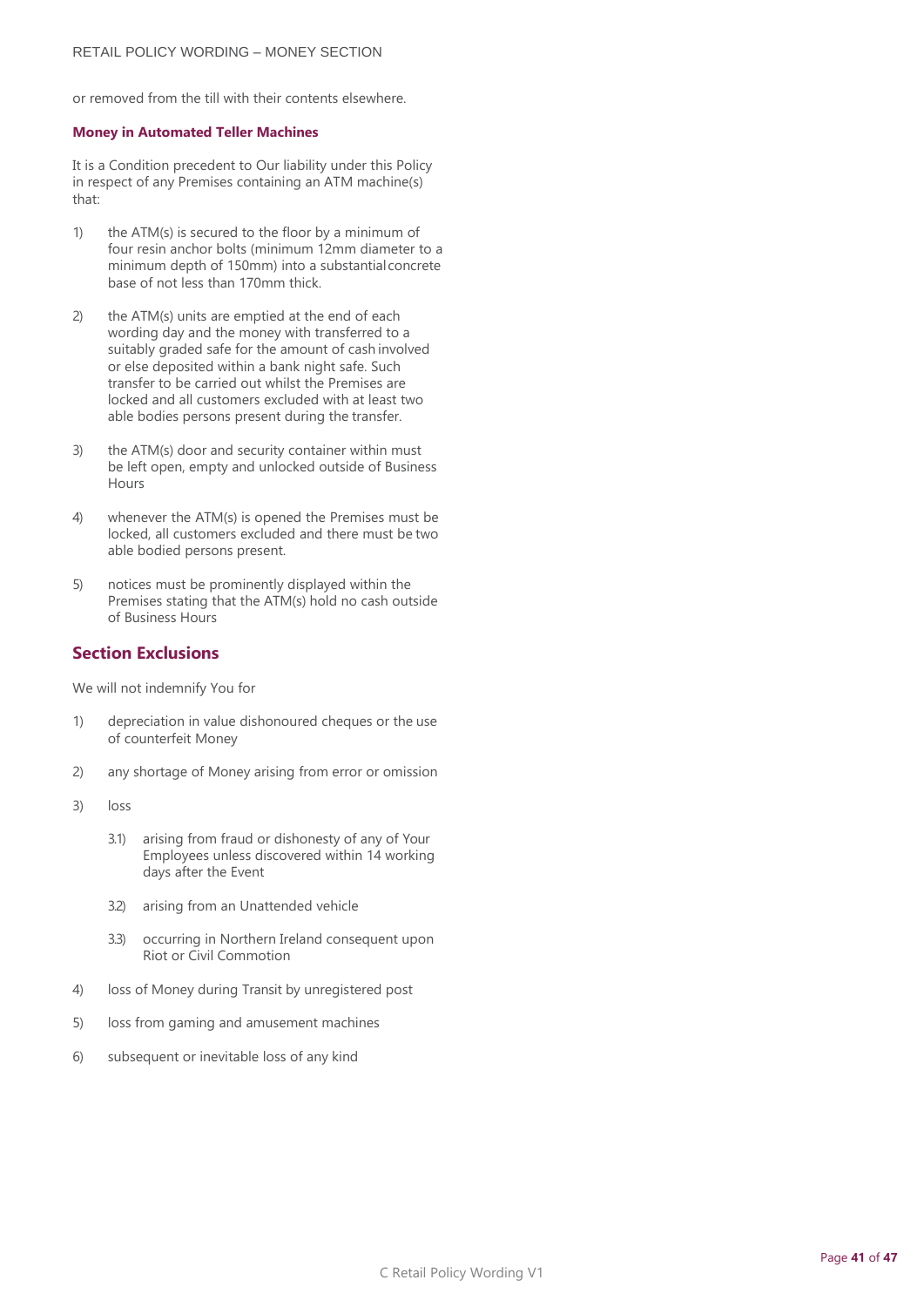## <span id="page-41-0"></span>**Goods in Transit Section**

## **Section Cover**

Damage to Trade Contents as defined under Trade Contents Section whilst in Transit by vehicles owned, hired or leased by You (including loading and unloading and temporary housing in the course of Transit) anywhere in the Territorial Limits

## **Limit of Liability**

Our liability under this Section shall not exceed the Limits of Liability stated in the Schedule or Limit stated in any Extension

## **Subsection Conditions**

#### **Automatic Reinstatement**

In the absence of written notice from Us to You to the contrary the Sum Insured by this Section will not be reduced by the amount of the agreed claim settlement and in return You undertake to pay an additional premium on the amount of the agreed claim settlement from the date thereof

#### **Basis of Claims Settlement**

The basis of claims settlement under this Subsection is for:

#### 1) **Cigarettes, Cigars and Tobacco, Wines and Spirts and All Other Stock**

We will pay You the value of the Property at the time of such Damage or at Our option reinstate or replace the Property or part thereof

If the Sum Insured shown in the Schedule at the time of any Damage is less than full cost for replacement at current prices then You will be Your own insurer for the different and bear a rateable share of the Damage accordingly

#### 2) **Business Contents**

The Basis of Settlement shall be on a Reinstatement Basis. We may at Our option reinstate or replace the Property or any part thereof

#### **Claims (Action by the Insured)**

It is a condition precedent to Our liability that in the Event of Damage You will

- 1) notify Us immediately of any Event which might give rise to a claim under this Section
- 2) hold liable any responsible carrier bailee or other third party in accordance with their Particular terms of trade
- 3) provide Us with a written report of the Event as soon as possible
- 4) notify the Police as soon as possible of any Specified Peril 6) Malicious Persons and or 16) Theft or Attempted Theft to the Property insured

#### **Subsection Exclusions**

We will not indemnify You for:

- 1) Theft from any Unattended vehicle unless:
	- a) such vehicle is security locked at all points of access
	- b) between the hours of 9.00pm and 6.00am the vehicle is kept within a securely locked building
- 2) the deterioration of goods conveyed in frozen chilled or insulated condition due to faulty stowage or incorrect setting or operation of the equipment or variations in temperature unless directly due to fire or accident to the conveying vehicle of by theft or attempted theft
- 3) Damage due to natural deterioration
- 4) any indirect loss of any kind loss of market or Damage due to delay
- 5) Damage to bills of exchange promissory notes money securities for money stamps precious stones jewellery bullion or loss or death of or injury to living creatures
- 6) spillage, leakage, fermentation, taint, contamination, deterioration, mechanical or electrical breakdown of any goods or merchandise unless directly traceable to fire, lightning or road accident happening to the vehicle transporting the Property Insured
- 7) the Excess amount stated in the Schedule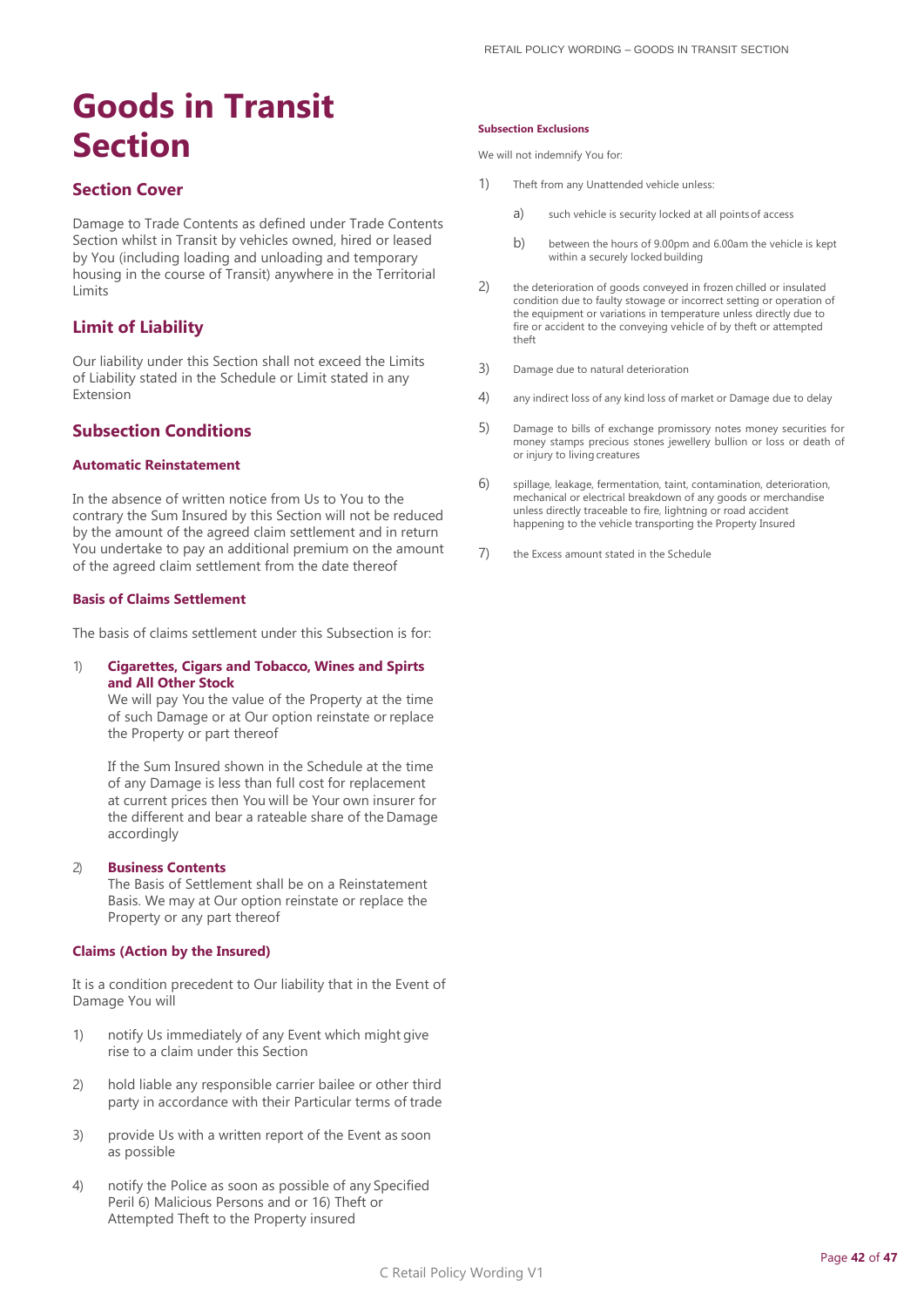## <span id="page-42-0"></span>**Frozen Foods Section**

## **Section Definitions**

These definitions apply to this Section wherever these words or phrases appear with an upper case letter except where otherwise stated

#### **Basis of Settlement**

means determining the cost price of the Property at the time of Damage or at Our option replacement of the Property

#### **Cold Chamber**

means the cold-room or chamber in which the Property is stored at a controlled temperature

#### **Damage**

means loss of or physical damage to the Property by deterioration or putrefaction

#### **Property**

means stock of foodstuffs whilst in the Cold Chamber of any deep freeze at the Premises stated in the Schedule belonging to You or for which You are responsible

## **Section Cover**

Damage at the Premises occurring during the Period of Insurance due to or arising from

- 1) a rise or fall in temperature owing to a failure of the freezer cabinet
- 2) accidental escape or leakage of refrigerant or refrigerant fumes
- 3) accidental failure of the public or private supply of electricity

## **Limit of Liability**

Our liability under this Section shall not exceed the Sum Insured shown in the Schedule in respect of any one Period of Insurance unless stated otherwise by Endorsement

## **Section Conditions**

#### **Automatic Reinstatement**

In the absence of written notice from Us to You to the contrary the Sum Insured by this Section will not be reduced by the amount of the agreed claim settlement and in return You undertake to pay an additional premium on the amount of the agreed claim settlement from the date thereof

#### **Average (Underinsurance)**

Each of the Sums Insured by this Section is declared to be separately subject to average. Whenever a Sum Insured is declared to be subject to average if such sum shall at the commencement of any Damage be less than the value of the Property insured within such Sum Insured the amount payable by Us in respect of such Damage shall be proportionately reduced

## **Section Exclusions**

We shall not indemnify You for

- 1) Damage caused by
	- 1.1) Your wilful act or neglect of any partner Director or Employee or their families
	- 1.2) the deliberate act of any electricity supply authority or the exercise by any such authority to withhold or restrict supply
	- 1.3) the failure of freezer cabinets which are
		- i) over 15 years old
		- ii) over 5 years old and not the subject of an annual maintenance contract with a competent refrigeration engineer or company
		- iii) powered by a motor in excess of 2 horse power
	- 1.4) any operative Specified Peril under the Material Damage Section
	- 1.5) moth or vermin or insects
	- 1.6) wear and tear deterioration or gradually developing flaws or defects in refrigerating plant or faulty packaging of Property
	- 1.7) the incorrect setting of thermostats or automatic controls
- 2) Damage to Property which has passed the date set by the manufacturers for consumption
- 3) subsequent or inevitable loss of any kind
- 4) the Excess amount stated in the Schedule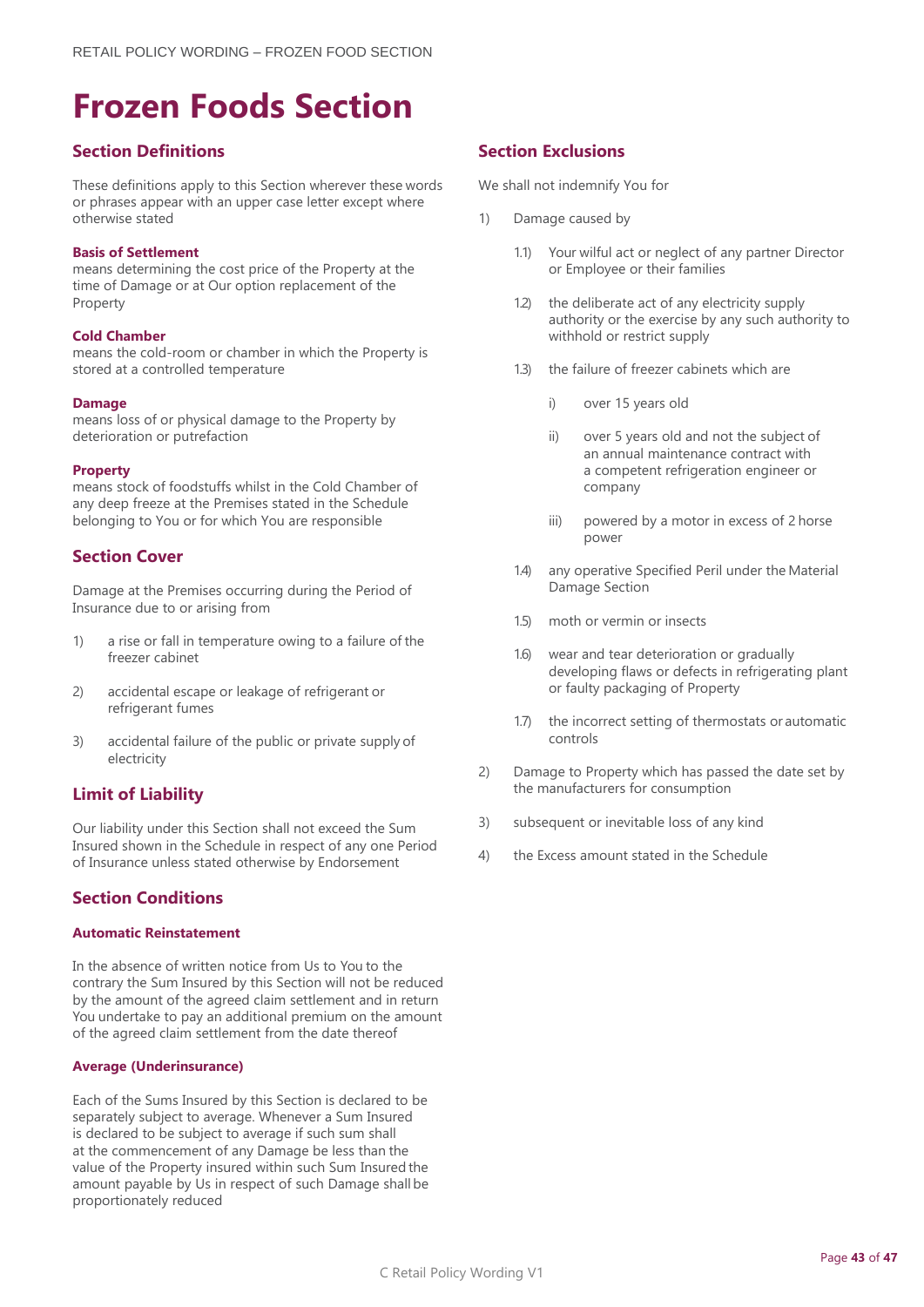## <span id="page-43-0"></span>**Loss of Licence Section**

## **Section Definitions**

These definitions apply to this Section wherever these words or phrases appear with an upper case letter except where otherwise stated

#### **Basis of Claims Settlement**

means the depreciation in value of the interest of the Insured in the Premises and costs and expenses incurred by You with Our written consent in connection with any appeal in respect of forfeiture of or refusal to renew such Licence

#### **Gross Income**

means the money paid or payable to You in respect of food, drink or accommodation and services less the cost of food and drink

#### **Indemnity Period**

means the period beginning with the loss of licence and ending not later than twelve months thereafter during which the results of the Business shall be affected in consequence of the loss of licence provided that if the Premises are disposed of within the twelve months after the loss of licence the Indemnity Period shall terminate either:

- 1) upon disposal; or
- 2) 12 months from the loss of licence whichever is the earlier

#### **Insured/You/Your**

means the person or corporate body or organisation and any third party interest noted in the Schedule or by Endorsement. Each Insured is considered to be a separate legal entity and the Insurance provided will operate as if a separate Policy had been issued to each Insured subject to the Limit of Liability

#### **Licence**

means licence granted to the Insured in respect of the retail sale of excisable liquors at the Premises but excluding any temporary licence

## **Section Cover**

If the licence which has been granted in respect of the Premises is forfeited suspended or withdrawn We will pay You:

- 1) The amount by which Gross Income during the Indemnity Period falls short of the Gross Income during an equivalent period immediately before the forfeiture suspension or withdrawal of licence
- 2) reasonable additional expenses incurred in maintaining the Gross Income during theIndemnity Period but no more that the loss avoided under 1) above.

less any amount saved during the Indemnity Period in respect of reduced expenses due to the Event

In adjusting the amount payable to You, all variations or

special circumstances affecting the Business shall be taken into account in order that the amount paid shall represent as nearly as practicable the results which would have been expected if forfeiture suspension or withdrawal of the licence had not occurred.

If the Event occurs in the first year of trading the payment under 1) shall be based on the trading figures immediately before the forfeiture suspension or withdrawal of the licence.

- 3) reduction in the value of the Premises if You are unable to obtain a licence for a period of twelve months from the date of forfeiture suspension or withdrawal of the licence and You sell the Premises
- 4) all costs and expenses incurred by You with Our written consent
- 5) professional fees reasonably incurred for producing and certifying details of a claim under this Section

## **Limit of Liability**

We will indemnify You up to but not exceeding the Limit of Liability stated in the Schedule in respect of any one Period of Insurance provided that if We are liable to indemnify more than one Insured the aggregate amount of indemnity to all shall not exceed the Limit of Liability stated in the Schedule

## **Subsection Conditions**

#### **Alternative Trading**

If during the Indemnity Period food drink or accommodation shall be supplied or services rendered elsewhere than at the Premises for the benefit of the Business either by You or by others on Your behalf the money paid or payable in respect of such food drink accommodation or services shall be brought into account in arriving at the reduction in Gross Income during the Indemnity Period.

#### **Claims (action by You)**

It is a condition precedent to liability that in the event of the Licence being forfeited or renewal being refused You will

- 1) give notice in writing to Us within 24 hours of becoming aware of such Event stating the grounds upon which the decision was made
- 2) deliver as soon as possible thereafter a written statement substantiating any claim together with such documents statements and accounts as may be required to verify such claim and if required by Us make a statutory declaration as to the truth of such claims and give Us free access to the Premises and Your books of account or other business books or documents as may be necessary for ascertaining the value of the Premises and the goodwill in relation to the Licence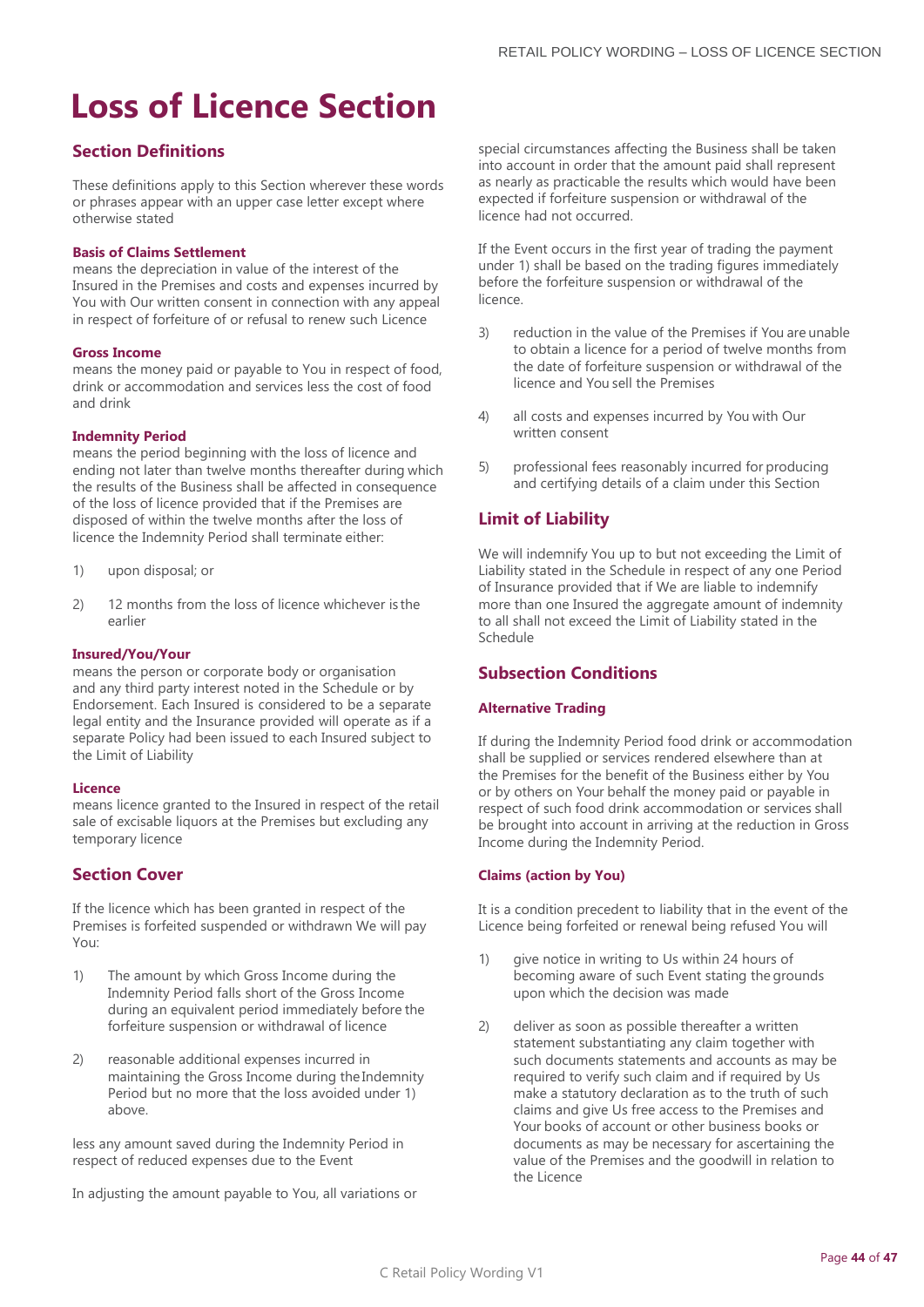- 3) give all such assistance as We may require for the purpose of an appeal against such forfeiture or refusal to renew
- 4) apply if practicable and if required by Us for the grant of a new Licence for the same or alternative Premises as may enable You to continue Your Business in similar or alternative form

#### **Claims (notification)**

It is a condition precedent to liability that You will immediately notify Us

- 1) on becoming aware of any circumstance which may result in a claim under this Section
- 2) of any complaint prosecution or intended prosecution
	- a) in respect of the Premises or the conduct or control thereof
	- b) in relation to the honesty or moral standing of the licence-holder manager or tenant or occupier of the Premises
- 3) of any transfer or proposed transfer of the Licence tenancy or management of the Premises
- 4) of any objection to renewal of the Licence or any other matter affecting the issue of such Licence

#### **Non-contribution**

If the forfeiture or refused renewal of the Licence which is the subject of a claim under this Section is or would but for the existence of this Section be insured under any other insurance We shall not be liable under this Section except to the extent of any excess beyond the amount payable under such other insurance had this Section not been effected

#### **Transfer of Licence**

If in the Event of:

- 1) death bankruptcy or incapacity of
- 2) conviction of
- 3) desertion of the Premises by

the licence-holder or manager or tenant or occupier of the Premises happens and consequently the Licence or its renewal may be endangered You will at Our request take all practicable steps to secure the replacement of such person by a person who will be acceptable to the licensing justices or other authority for the transfer to or renewal of the Licence

#### **Subsection Exclusions**

We will not indemnify You

- 1) in the event that compensation is payable to You by virtue of any legislation relating to the Licence
- 2) if forfeiture or non-renewal of the Licence is caused
- 2.1) directly or indirectly by Your misconduct or procurement or connivance or neglect or omission or failure by You to take any step necessary for keeping the Licence in force
- 2.2) by alteration of the Premises without consent of the appropriate authority
	- i) being closed for any period which is not required by law
	- ii) not being maintained in a sanitary condition or satisfactory state of repair
	- iii) being required for by any public purpose or affected by any scheme of Town and Country planning or redevelopment
	- iv) by alteration of law affecting the issue of **Licences**
- 3) for the loss of any extension to normal opening hours.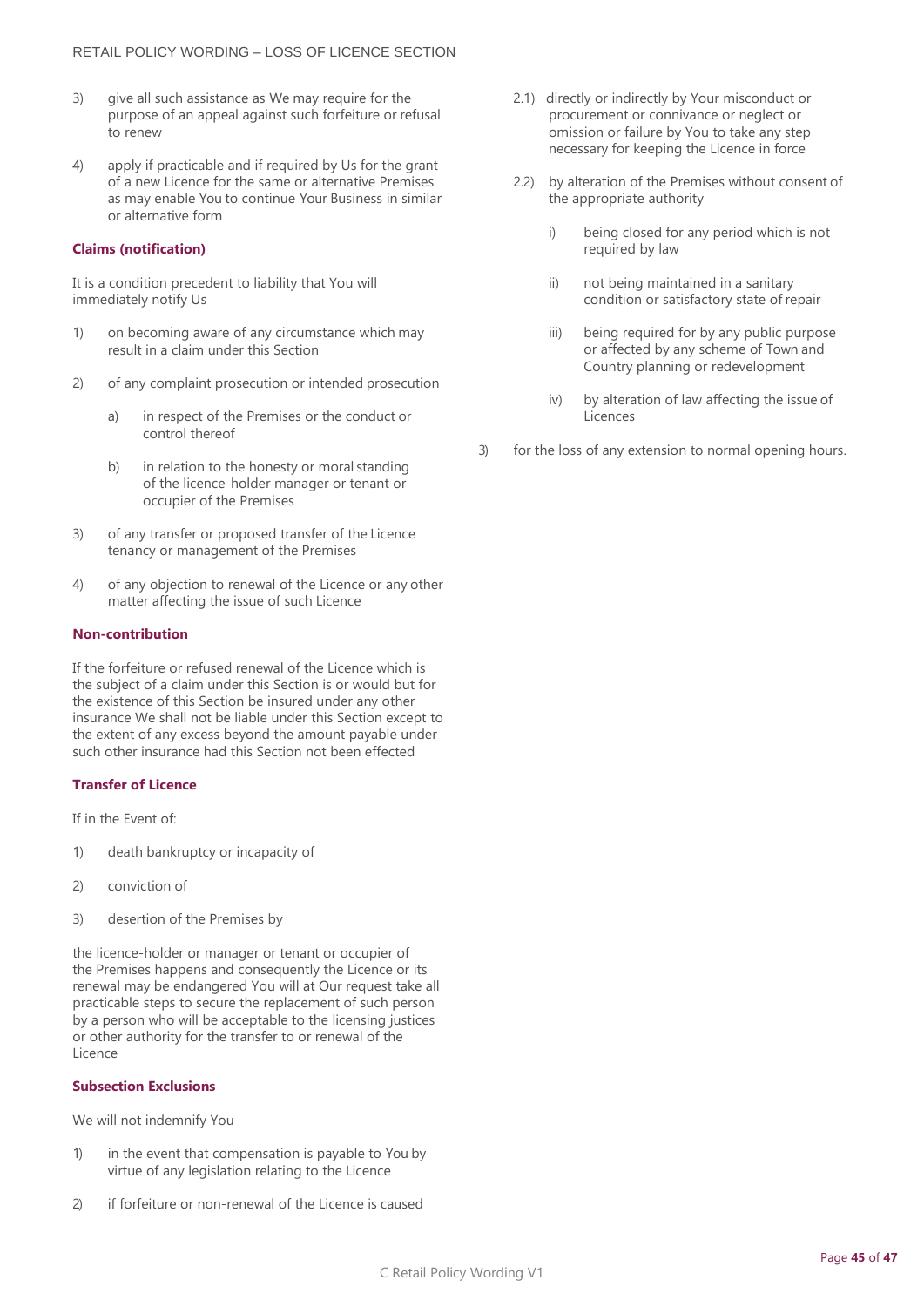## <span id="page-45-0"></span>**Computer Section**

## **Section Definitions**

These definitions apply to this Section wherever these words or phrases appear with an upper case letter except where otherwise stated

#### **Accident**

#### means

- 1) electrical or mechanical breakdown
- 2) artificially generated electrical current, including electric arcing, that damages electrical devices, appliances or wire
- 3) Damage arising from or due to operator errorthat results in overloading of Computer Equipment

#### **Computer Equipment**

means

- 1) Electronic, computer or other data processing and or storage equipment.
- 2) Projectors, printers, scanners and other peripherals using in conjunction with 1).
- 3) Portable computer equipment

owned by You, or for which You are responsible whilst at Your Premises

#### **Derangement**

means electrical or mechanical malfunction arising from a cause internal to Computer Equipment, unaccompanied by visible Damage to or breading of any parts of the Computer Equipment

#### **Media**

means all forms of electrical, magnetic and optical tapes and discs for use in any Computer Equipment

#### **Verified**

means checked for accuracy and integrity to ensure a precise match with the source data and capable of restoration

## **Section Cover**

1) Damage to Computer Equipment

Damage to Computer Equipment by its own overrunning excessive pressure, short circuiting, mechanical breakdown, failure, derangement or selfheating directly caused by:

- 1.1) accidental failure of electricity or telecommunication services
- 1.2) denial of access as a result of Damage in the vicinity of Your
- 2) Accidental and Malicious Erasure

The cost of repurchasing or reinstating software programmes or data information used with the Computer Equipment following accidental or malicious erasure, distortion or corruption of the programme or information arising from Damage by a Specified Peril which occurs during the Period of Insurance and is discovered within twelve months of its occurrence.

## **Limit of Liability**

Our liability under this Section shall not exceed the Sum Insured by each item stated in the Schedule, in respect of any one Period of Insurance, or any limit stated in any Extension and/or Endorsement to this Section

## **Section Extensions**

The terms, Conditions and Exclusions of this Policy and or Section apply to these Extensions and where no limit or maximum liability is stated in the Extensions the Section Limit of Liability applies

#### **Reinstatement of Data and Computer Increased Costs of Working**

This Extension will provide cover:

1) costs incurred in reinstating data lost or Damaged in consequence of an Accident or Derangement to Computer Equipment.

Providing that:

- i) liability is limited solely to the cost of reinstating data onto Media and:
- ii) We will not be liable for Damage to software

Our maximum liability will not exceed £50,000 any one Accident.

2) costs incurred in minimising or preventing the resulting interruption or interference to Your computer operations

Our maximum liability will not exceed £50,000 any one Accident

#### **Business Interruption**

If cover is shown as operative in the Schedule, We will provide cover for Your loss of Gross Income as defined under Loss of Income Section caused by an Accident to Computer Equipment.

Our maximum liability will not exceed £100,000 in the aggregate during any one Period of Insurance

#### **Expediting Expenses**

This Extension will provide cover for costs reasonably incurred by You, to make temporary repairs and expedite permanent repairs or permanent replacement to or of Computer Equipment.